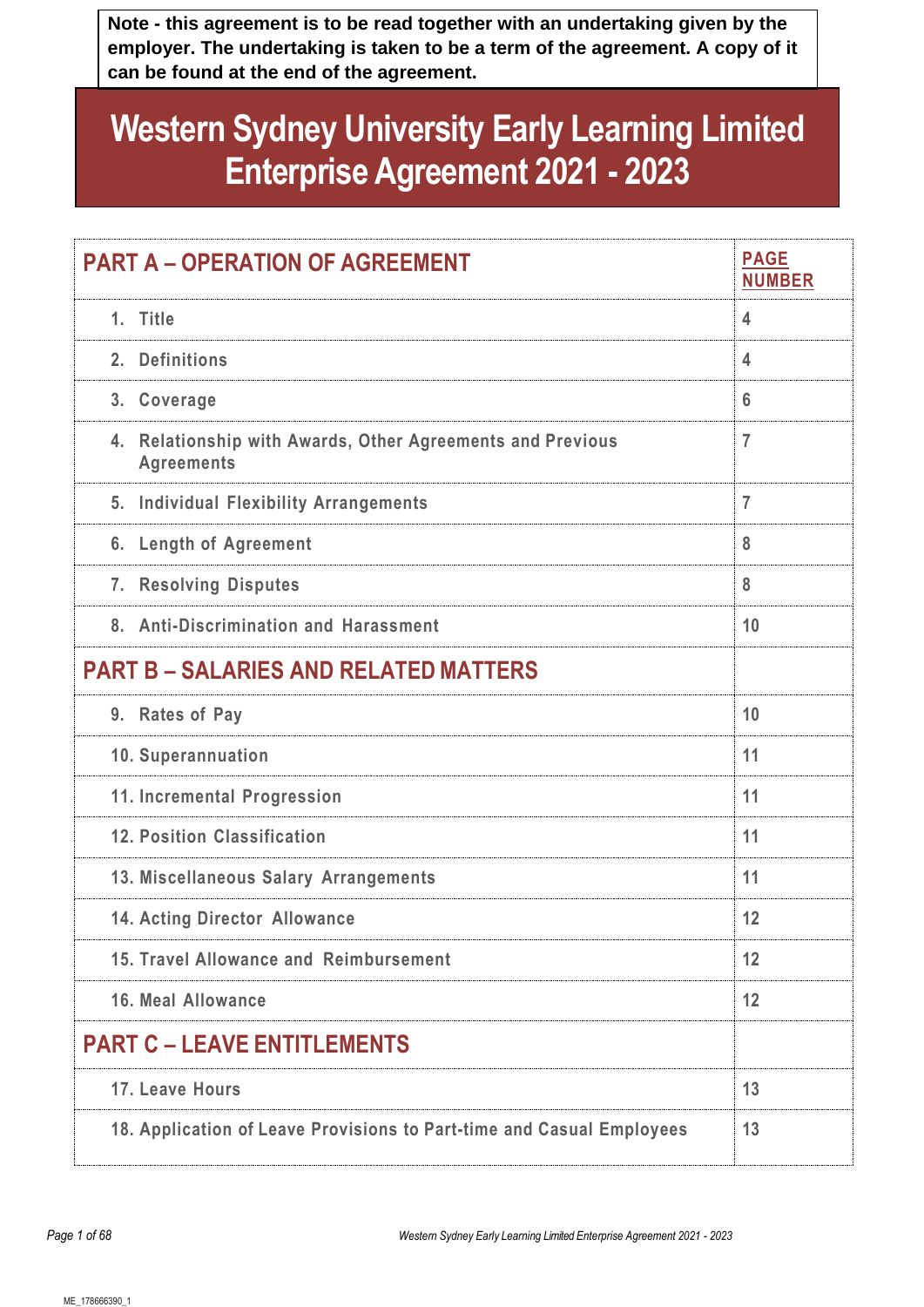| 9. Public Holidays and End of Year Closure          | 13 |
|-----------------------------------------------------|----|
| 20. Annual Leave                                    | 14 |
| 21. Personal/Carers Leave                           | 15 |
| 22. Compassionate Leave                             | 17 |
| 23. Family and Domestic Violence Leave              | 18 |
| 24. Special Leave                                   | 19 |
| 25. Long Service Leave                              | 20 |
| 26. Leave without Pay                               | 21 |
| 27. Parental Leave                                  | 21 |
| 28. Jury Service                                    | 27 |
| 29. Study Leave                                     | 28 |
| 30. Other Leave                                     | 29 |
| <b>PART D - CHANGE MANAGEMENT</b>                   |    |
| 31. Consultation Regarding Major Workplace Change   | 29 |
| 32. Direction to Carry Out Duties                   | 31 |
| 33. Redundancy                                      | 31 |
| <b>PART E – HOURS OF WORK</b>                       |    |
| 34. Ordinary Hours of Duty                          | 33 |
| 35. Meal Breaks                                     |    |
|                                                     | 34 |
| 36. Overtime                                        | 35 |
| 37. Right to Request Flexible Working Arrangements  | 37 |
| <b>38. Flexible Hours Options</b>                   | 39 |
| 39. Absence from Duty and Abandonment of Employment | 39 |
| <b>PART F - GENERAL CONDITIONS</b>                  |    |
| 40. Categories of Employment                        | 40 |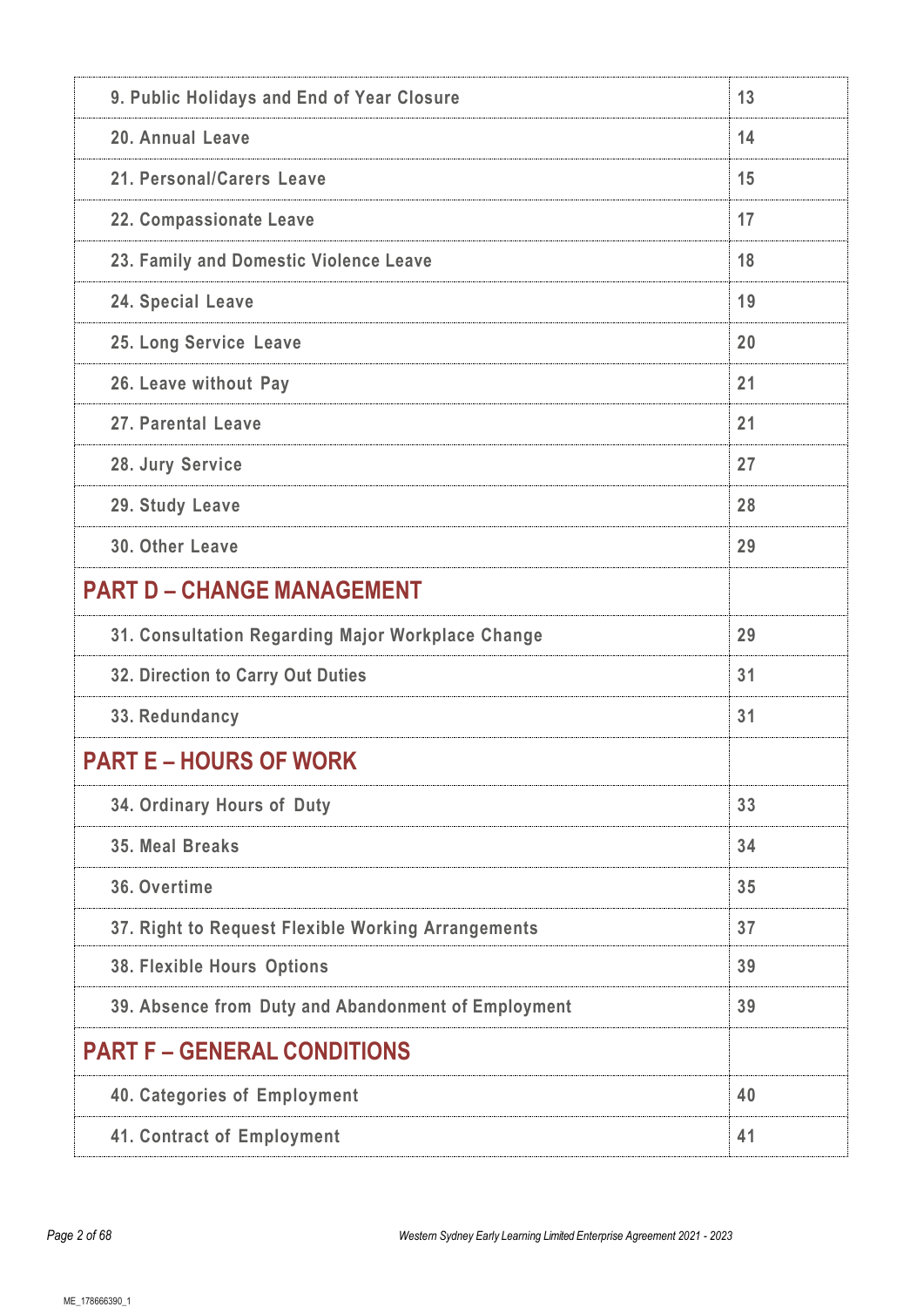| 42. Probation                                            | 42 |
|----------------------------------------------------------|----|
| 43. Work Health and Safety                               | 43 |
| 44. Professional Development                             | 44 |
| 45. Outside Work                                         | 44 |
| 46. Programming Time and Director Administration Time    | 44 |
| 47. Right of Access by Unions                            | 45 |
| 48. Display of Agreement                                 | 45 |
| <b>PART G - PERFORMANCE AND DISCIPLINE</b>               |    |
| 49. Managing Unsatisfactory Performance                  | 45 |
| <b>PART H - TERMINATION OF EMPLOYMENT</b>                |    |
| 50. Notice of Termination of Employment                  | 48 |
| <b>PART I – MISCELLANEOUS CONDITIONS</b>                 |    |
| 51. Job Sharing                                          | 50 |
| <b>SCHEDULE 1 - CLASSIFICATION OF POSITIONS</b>          |    |
| 1. General                                               | 52 |
| <b>Classification Categories</b><br>2 <sub>1</sub>       | 53 |
| 3. Re-Classification - Three Year Trained Teacher        | 59 |
| <b>SCHEDULE 2 - WAGE SCHEDULE</b>                        | 60 |
| <b>SCHEDULE 3 - CASUAL EMPLOYEE CONVERSION</b>           |    |
| 1. Objectives of This Schedule                           | 63 |
| 2. Casual Conversion                                     | 63 |
| <b>SCHEDULE 4 - ALLOWANCES</b>                           | 65 |
| <b>SCHEDULE 5 - ABOVE AGREEMENT PROTECTED CONDITIONS</b> | 66 |
|                                                          |    |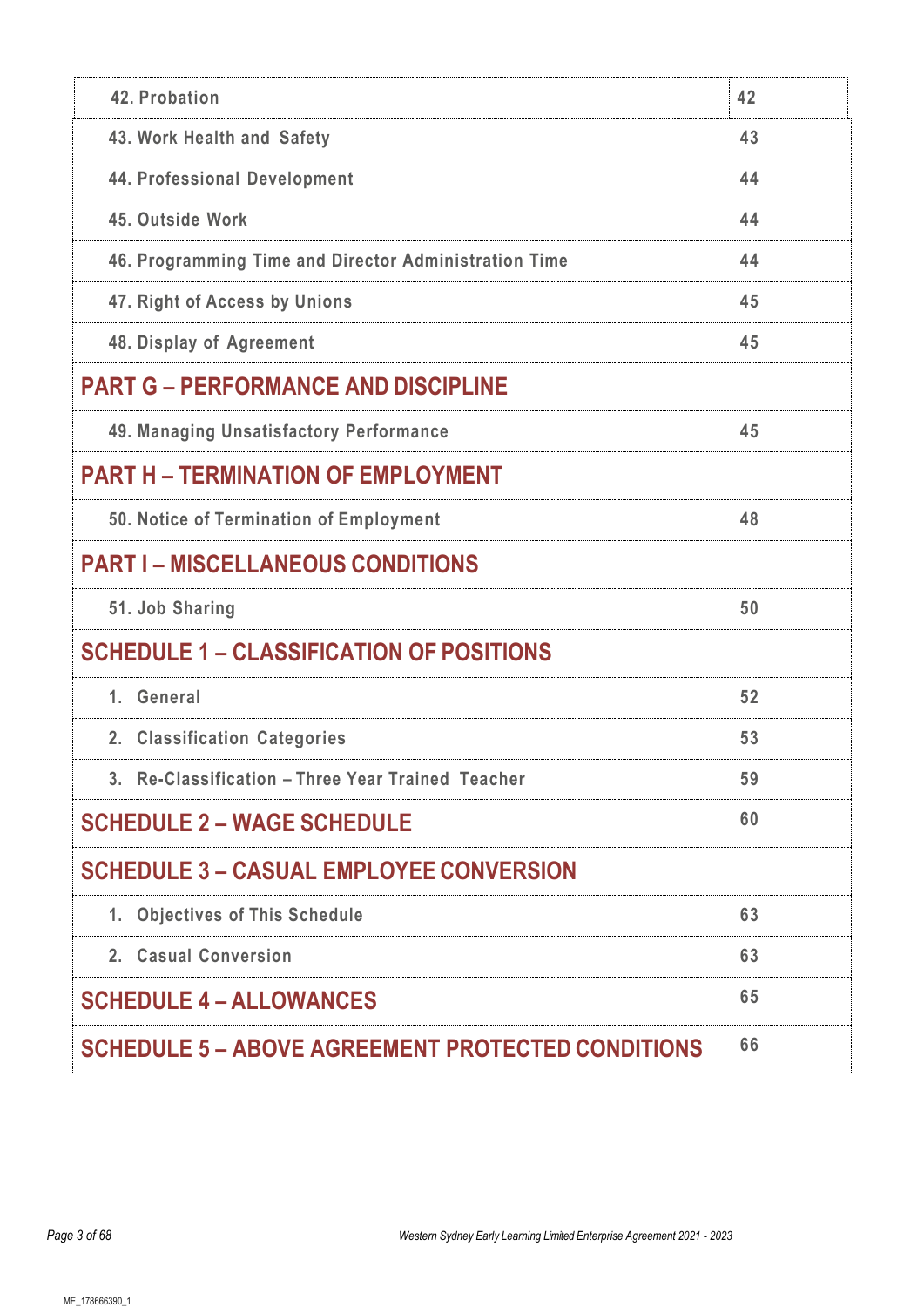# **Western Sydney University Early Learning Limited Enterprise Agreement 2021 - 2023**

# <span id="page-3-0"></span>**1. TITLE**

This Agreement will be known as the *Western Sydney University Early Learning Limited Enterprise Agreement 2021-2023*.

# <span id="page-3-1"></span>**2. DEFINITIONS**

- **2.1** In this Agreement, defined terms have the following meanings:
- **Act** means the *Fair Work Act 2009* (Cth) as amended or replaced from time to time;
- **ACECQA** means the Australian Children's Education Care Quality Authority;
- **Casual Employee** means an Employee engaged by the hour and paid by the hour, in accordance with clause [40:](#page-39-0) Categories of Employment;
- **Consultation** means the timely provision of information about a matter requiring a decision, and opportunities for relevant Parties to identify, seek clarification and respond to issues that are raised for the purposes of:
	- i. achieving effective communication;
	- ii. allowing decision making by the WSU Early Learning management to be informed by the views of the parties who will be affected by the decision; and
	- iii. minimising the risks of conflict and misunderstanding.

While it is accepted that Consultation may not lead to agreement by the Parties, it does mean that the views that are expressed by the Parties shall be taken into account before final decisions are made;

- **Continuing Employee** means an Employee engaged on an ongoing basis for an indefinite period of time;
- f) **Continuous Service** means continuous service with WSU Early Learning without a break of more than 2 months on any one occasion. Any breaks in service of less than 2 months' duration will not break continuity of service, but will not count towards an Employee's length of service for any reason, including the accrual of entitlements under this Agreement (subject to applicable law);
- **Employee** means a staff member of WSU Early Learning employed on an ongoing, fixed term, or casual basis who is covered by this Agreement;
- **Fixed Term Employee** means an Employee whose contract of employment clearly specifies starting and finishing dates;

*Page 4 of 68 Western Sydney Early Learning Limited Enterprise Agreement 2021 - 2023*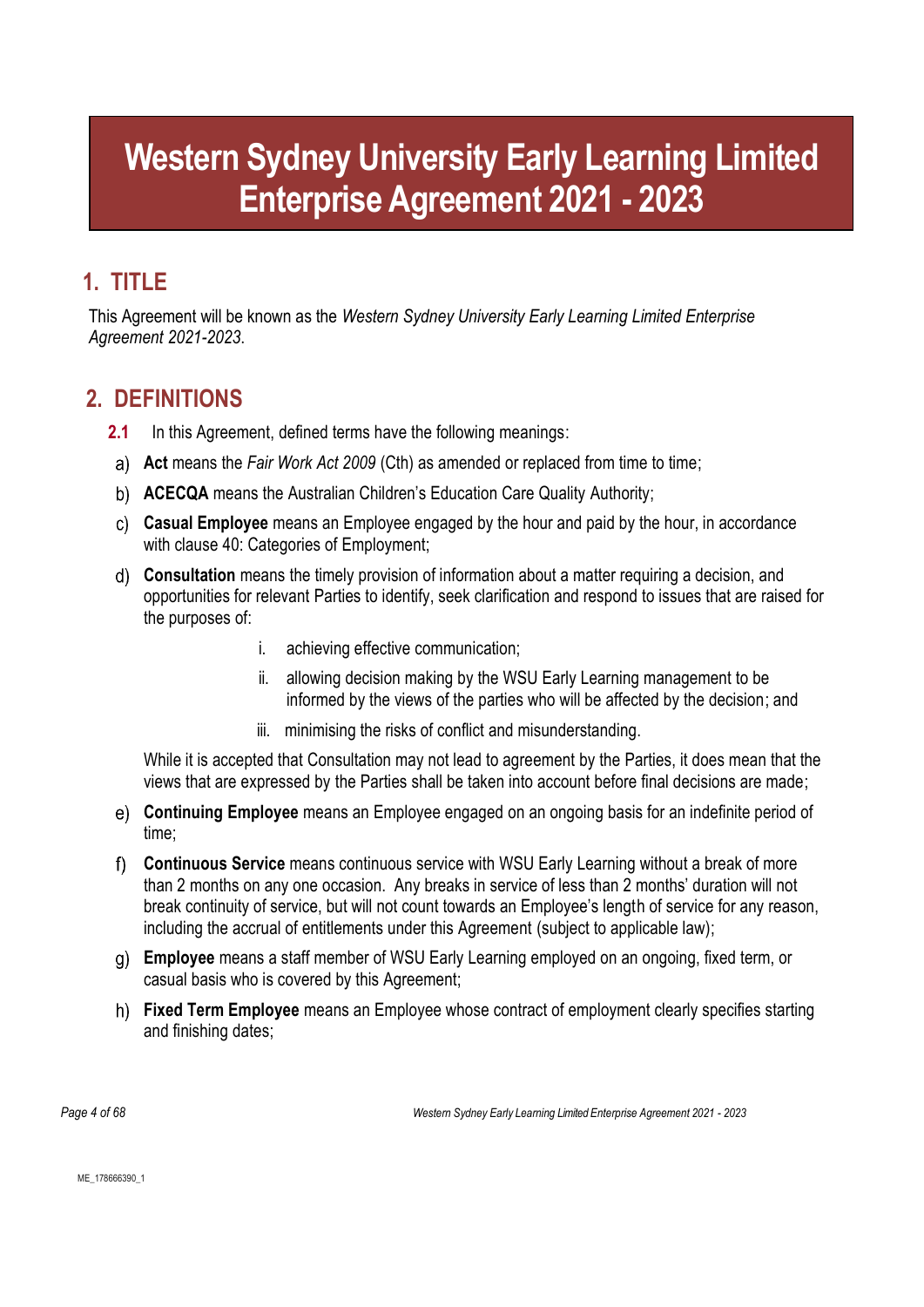- **Full-time Employee** means an Employee engaged to work an average of 38 hours per week over a one, two or four week cycle;
- **FWC** means the Fair Work Commission or any relevant future statutory tribunal established to replace the FWC and having comparable powers previously held by the FWC to settle disputes;
- **General Manager** means the person appointed to be the General Manager of WSU Early Learning (or equivalent position), and includes anyone fulfilling that role on a temporary basis;
- **Immediate Family** means:
	- i. a spouse, de facto partner, child, parent, grandparent, grandchild or sibling of the Employee; or
	- ii. a child, parent, grandparent, grandchild, or sibling of the spouse or de facto partner of the Employee;
- **Job Share Employment** means where two Employees work a predetermined number of days each week to fill a full-time position, sharing all of the duties and responsibilities of the position in accordance with clause [51:](#page-49-0) Job Sharing;
- **Medical Certificate** means a certificate issued by a person registered or licensed as a practising health practitioner in respect of the area of practice in which the practitioner is registered or licensed;
- **NES** means the National Employment Standards contained in the Act;
- **Ordinary Hours** means an Employee's normal and regular hours of work, which do not attract overtime rates. This Agreement prescribes the maximum Ordinary Hours in a day, week, fortnight or month;
- **Ordinary Rate of Pay** means salary to which an Employee is entitled for performing their Ordinary Hours of work, and:
	- i. includes the director and acting director's allowance; but
	- ii. does not include overtime, penalty rates, or other payments of a like nature;
- **Parties** means WSU Early Learning, Employees, and the Union;
- **Part time Employee** means an Employee engaged to work less than 38 Ordinary Hours per week.
- **Partner** includes spouse, de facto and same-sex partner;
- **Recognised Teacher Training Institution** has the meaning prescribed by Schedule 1;
- **Recognised University** means an Australian University;
- **Representative** means a person chosen by an Employee to assist or represent them, who may be a Union official, but who is not a barrister or solicitor in private practice;
- **Roster** means the method of organising Employees to attend the workplace as identified in clause [34:](#page-32-0) Ordinary Hours of Duty;
- **Supervisor** means the person or position occupant identified as the supervisor in the position description, letter of offer, or as otherwise nominated by WSU Early Learning (noting that term does not necessarily refer to the same person as the nominated supervisor or Responsible Person placed

*Page 5 of 68 Western Sydney Early Learning Limited Enterprise Agreement 2021 - 2023*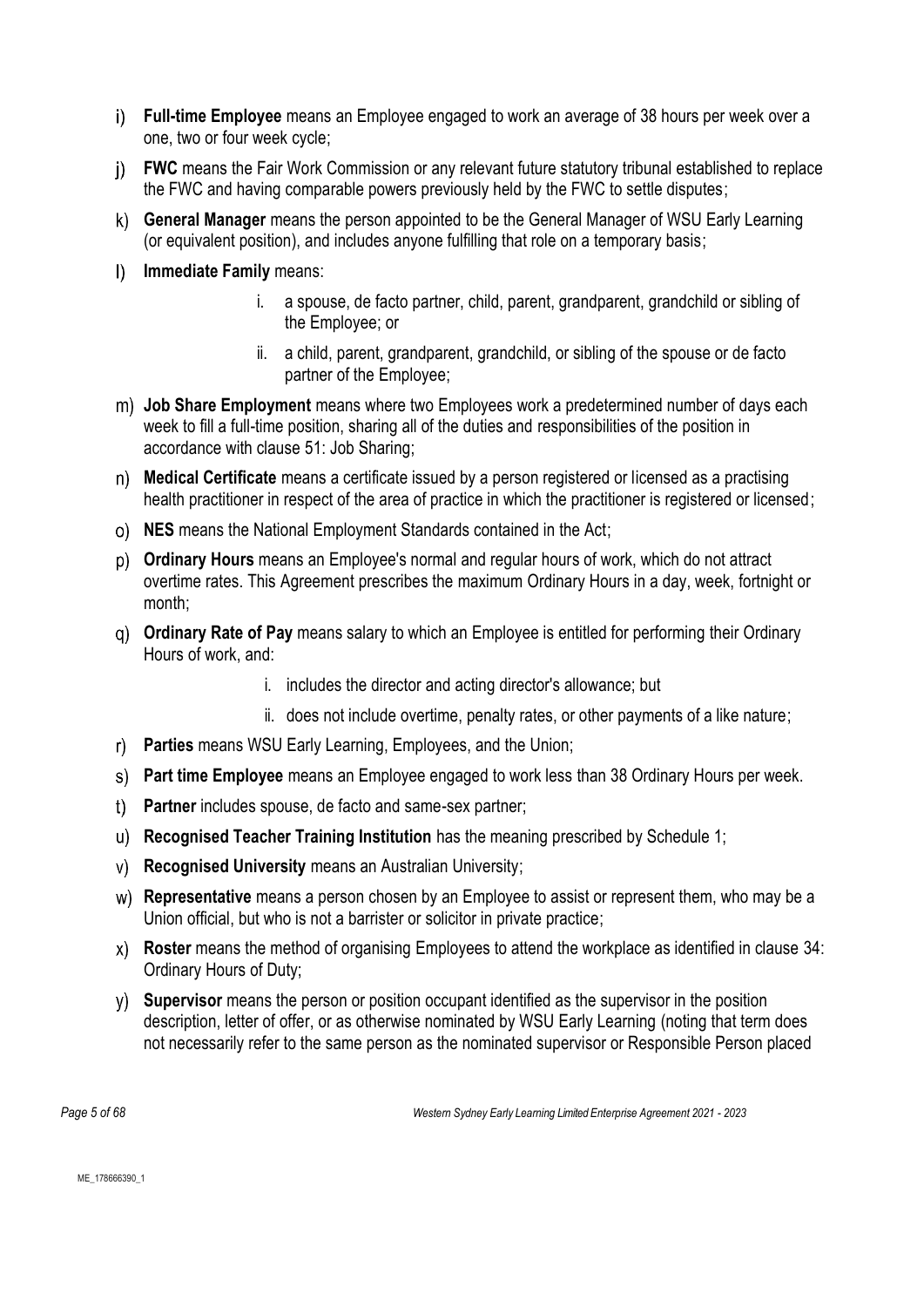in day to day charge under applicable childcare legislation). Generally:

- i. a Service Director is deemed to be the Supervisor of all Employees at their service;
- ii. the General Manager is deemed to the Supervisor of all Service Directors and any position that directly reports to the General Manager; and
- iii. the Chairperson of WSU Early Learning's Board is deemed to be the General Manager's Supervisor.

In matters involving a perceived or actual conflict of interest regarding an Employee's Supervisor, or in other matters in relation to which WSU Early Learning considers it appropriate, a reference to a Supervisor means the Supervisor's supervisor;

- **Trainee** means an individual who is:
	- i. a signatory to a training agreement registered with the relevant NSW Training Authority; and
	- ii. involved in paid work and structured training, which may be on or off the job.

A trainee can be full- time, part-time or school-based;

- **Unions** mean the Independent Education Union and the United Workers Union;
- **WSU Early Learning** means Western Sydney University Early Learning Ltd; and
- **Year of Service** means twelve months of Continuous Service, exclusive of periods of leave without pay, with WSU Early Learning or the following predecessor entities:
	- i. Nirimba Community Children's Centre Inc. (INC9875505);
	- ii. UWS Hawkesbury Childcare Centre Inc. (Y1389702);
	- iii. Unique Kids Early Childhood Centre Inc. (Y1609327);
	- iv. Djalaringi Childcare Centre Inc. (Y2822520); and/or
	- v. Milperra Community and Children's Services Ltd (ABN 17 002 874 526).

### <span id="page-5-0"></span>**3. COVERAGE**

- **3.1** This Agreement covers:
	- WSU Early Learning;
	- b) Independent Education Union (NSW/ACT Branch), upon the Union making an application for coverage to the FWC;
	- United Workers Union, upon the Union making an application for coverage to the FWC; and
	- Employees employed by WSU Early Learning in the classifications set out in Schedule 1 to this Agreement.

### **Trainee Engagement**

*Page 6 of 68 Western Sydney Early Learning Limited Enterprise Agreement 2021 - 2023*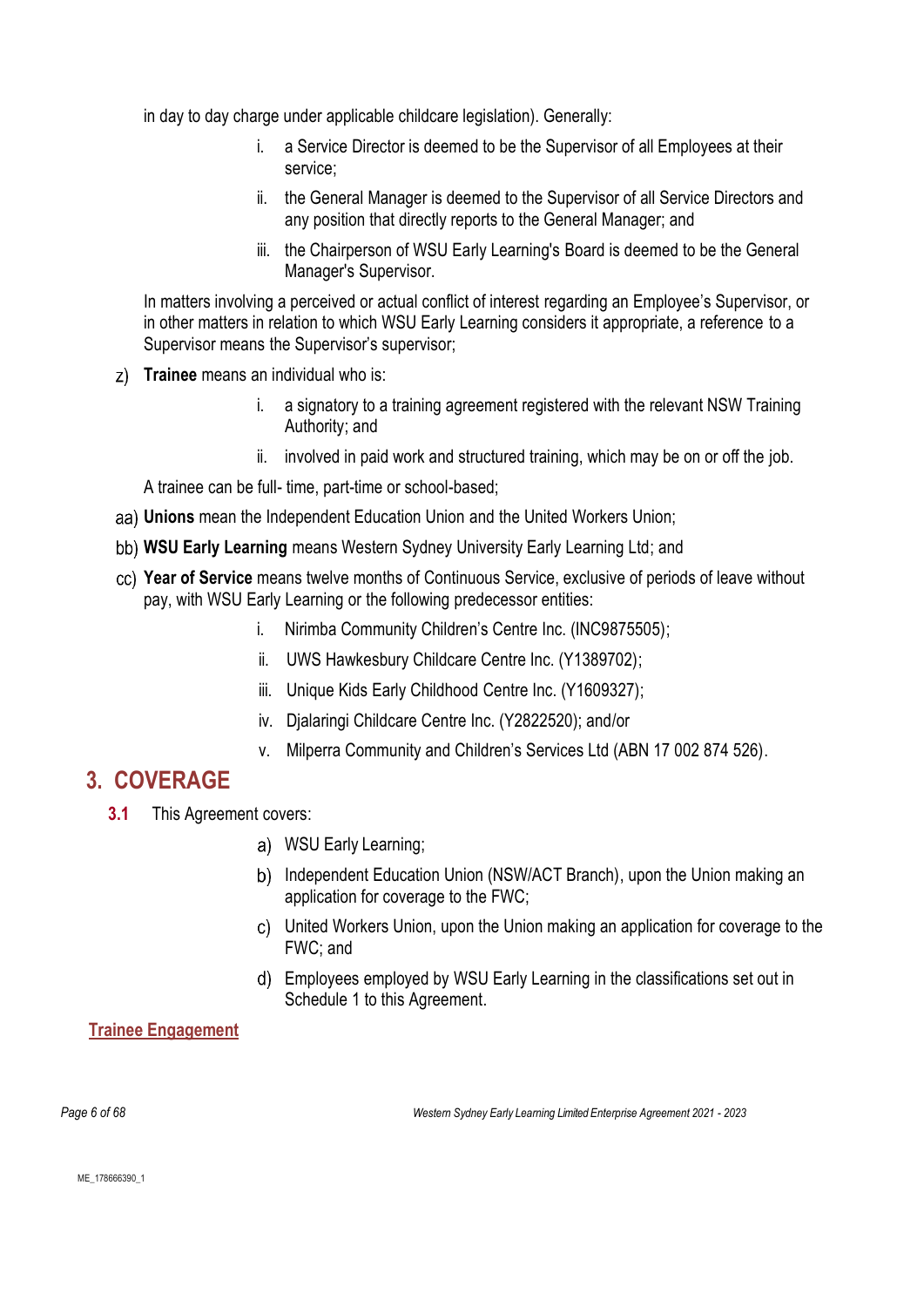<span id="page-6-2"></span>**3.2** Any trainees engaged by WSU Early Learning will be paid in accordance with the trainee rate of pay prescribed by the Children's Services Award 2010 as amended or replaced from time to time, and otherwise entitled to all other conditions of employment in this Agreement.

## <span id="page-6-0"></span>**4. RELATIONSHIP WITH AWARDS, OTHER AGREEMENTS AND PREVIOUS CONDITIONS**

- **4.1** This Agreement constitutes a closed agreement between the Parties and comprehensively regulates the relationship between WSU Early Learning and its Employees.
- **4.2** Subject to clause [3.2,](#page-6-2) this Agreement wholly displaces and operates to the exclusion of all awards and other agreements that would otherwise apply to Employees, except for the NES.
- **4.3** This Agreement does not affect or impede the use or application of any supported wage system for Employees with disabilities established by the Federal Government.
- **4.4** The above-Agreement protected conditions in Schedule 5 will apply to Employees employed as at 1 December 2011 as provided in that Schedule. Those conditions will apply to the extent of any inconsistency with other provisions of this Agreement.
- **4.5** This Agreement will be read and interpreted in conjunction with the NES. Where there is an inconsistency between this Agreement and the NES, and the NES provides a greater benefit, the NES provision will apply to the extent of any inconsistency.

# <span id="page-6-3"></span><span id="page-6-1"></span>**5. INDIVIDUAL FLEXIBILITY ARRANGEMENTS**

- **5.1** WSU Early Learning and an Employee covered by this Agreement may agree to make an individual flexibility arrangement to vary the effect of terms of this Agreement if:
	- a) the agreement deals with one or more of the following matters:
		- i. arrangements about when work is performed;
		- ii. overtime rates;
		- iii. penalty rates;
		- iv. allowances;
		- v. leave loading; and
	- b) the arrangement meets the genuine needs of WSU Early Learning and Employee in relation to one or more of the matters mentioned in clause [5.1a\);](#page-6-3) and
	- c) the arrangement is genuinely agreed to by WSU Early Learning and the Employee.
- **5.2** WSU Early Learning must ensure that the terms of the individual flexibility arrangement:
	- a) are about permitted matters under section 172 of the Act;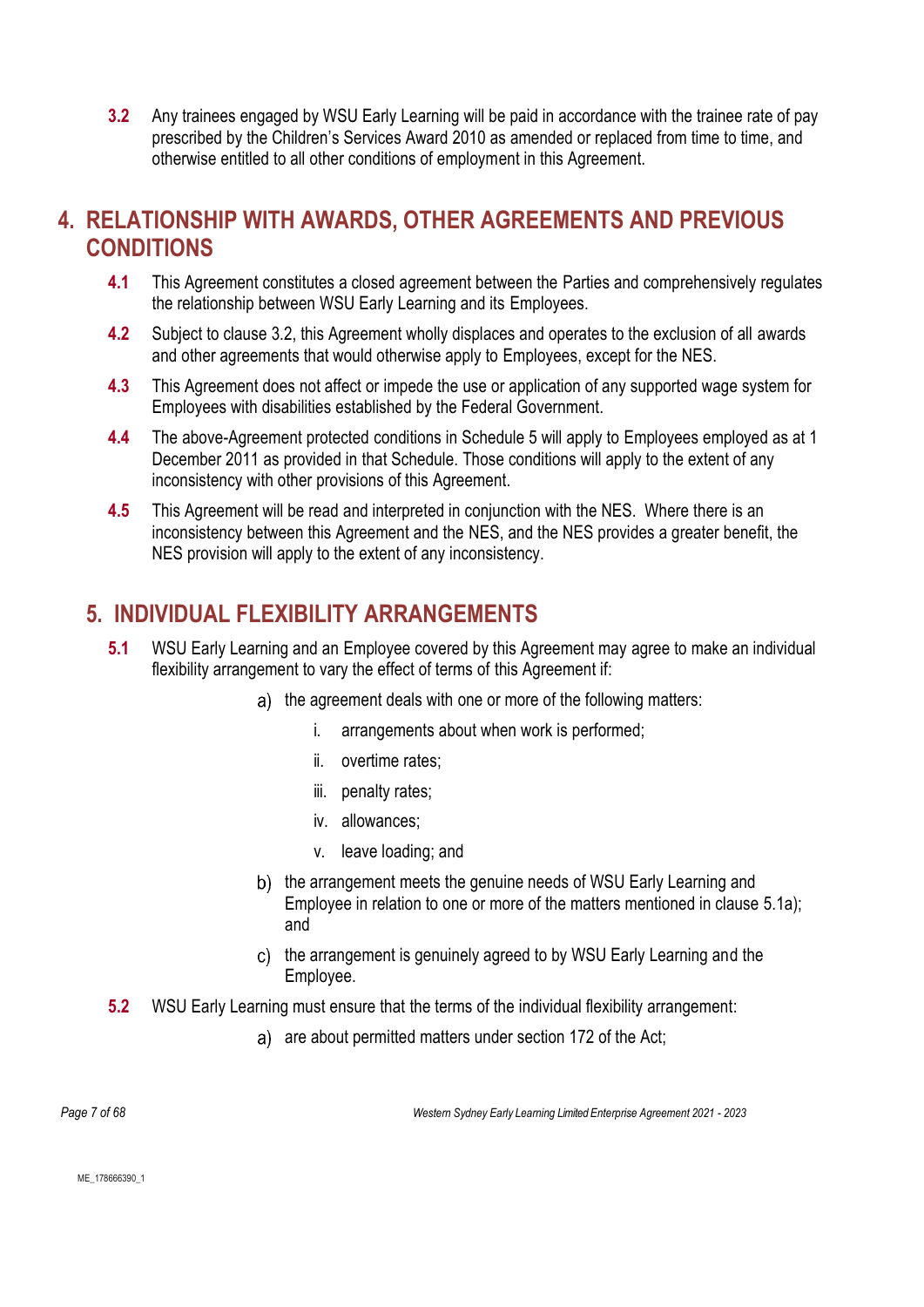- b) are not unlawful terms under section 194 of the Act: and
- result in the Employee being better off overall than the Employee would be if no arrangement was made.
- **5.3** WSU Early Learning must ensure that the individual flexibility arrangement:
	- a) is in writing;
	- b) includes the name of WSU Early Learning and the Employee;
	- is signed by WSU Early Learning and the Employee and, if the Employee is under 18 years of age, signed by a parent or guardian of the Employee;
	- d) includes details of:
		- i. the terms of the Agreement that will be varied by the arrangement; and
		- ii. how the arrangement will vary the effect of the terms; and
		- iii. how the Employee will be better off overall in relation to the terms and conditions of their employment as a result of the arrangement; and
	- e) states the day on which the arrangement commences.
- **5.4** WSU Early Learning must give the Employee a copy of the individual flexibility arrangement within 14 days after it is agreed to.
- **5.5** WSU Early Learning or the Employee may terminate the individual flexibility arrangement:
	- by giving no more than 28 days written notice to the other party to the arrangement;or
	- b) if WSU Early Learning and Employee agree in writing at any time.

### <span id="page-7-0"></span>**6. LENGTH OF THE AGREEMENT**

This Agreement will come into effect 7 days after the date on which the Agreement is approved by the FWC and will have a nominal expiry date, which is three years from the date of FWC approval. Upon reaching the nominal expiry date, this Agreement remains in force until it is either terminated or replaced in accordance with the Act. Negotiations for a new agreement will commence 3 months prior from the nominal expiry date.

### <span id="page-7-1"></span>**7. RESOLVING DISPUTES**

- **7.1** The parties will use the procedure outlined in this clause to resolve disputes about the following matters:
	- a) a matter arising under this Agreement;
	- b) a matter arising under the NES; or
	- any matter pertaining to the employment relationship.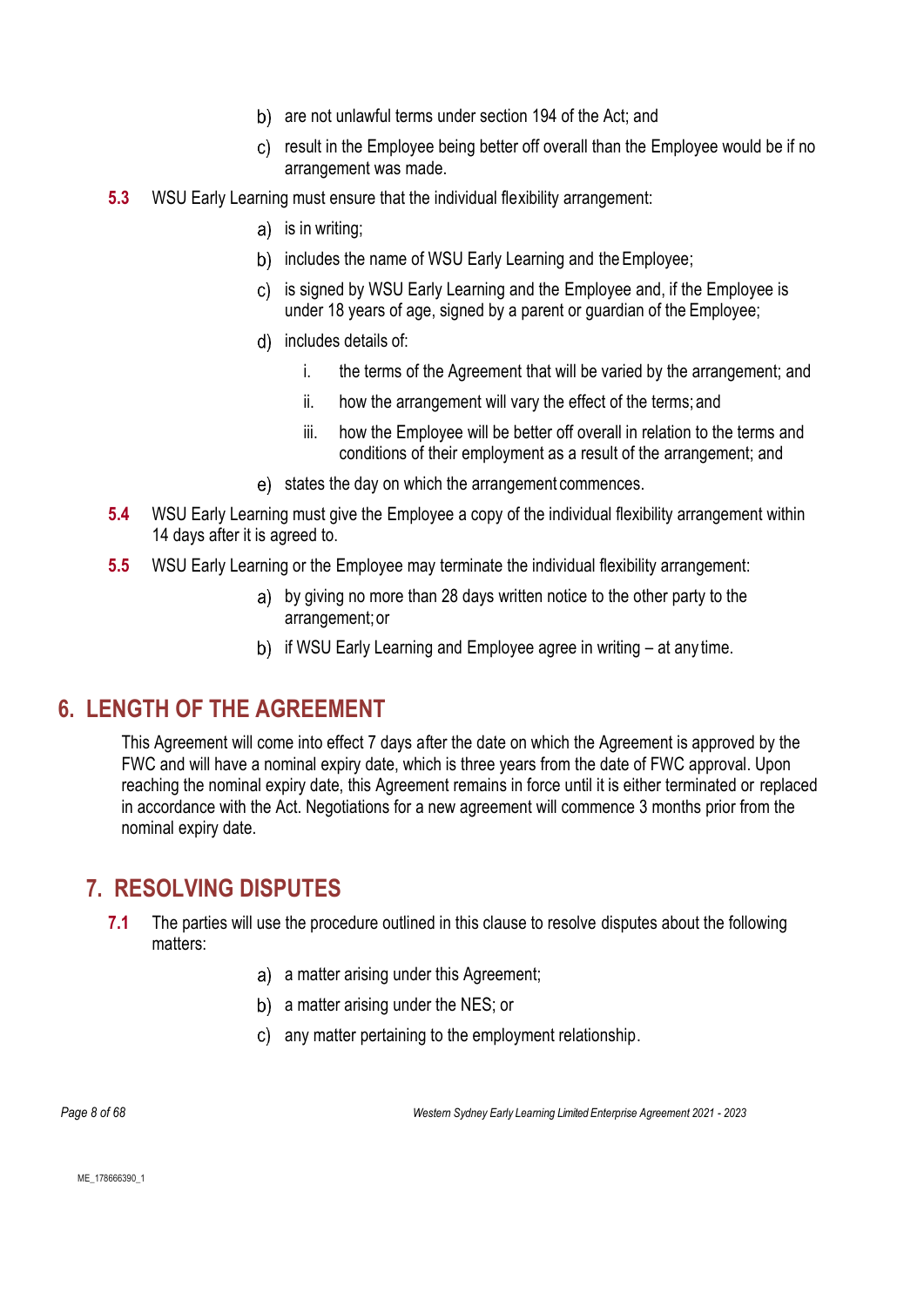- **7.2** A dispute may be initiated by:
	- a) an Employee;
	- b) a Union; or
	- WSU Early Learning.
- **7.3** WSU Early Learning and the Employees have an interest in minimising and settling disputes in a timely manner. As far as possible, disputes should be resolved at the level at which they arise by discussions between the Employee/s directly involved. Those who are party to the dispute must cooperate to ensure that the resolution procedures are carried out as quickly as is reasonably possible.
- **7.4** A party to a dispute may appoint a Representative at any time during the dispute resolution process. If this occurs, the other party or parties to the dispute will recognise the Representative for all purposes relating to the dispute and will allow them to perform their role.

#### **Procedure**

- **7.5** In the first instance, the parties to a dispute must attempt to resolve the matter informally through discussion between the Employee and their immediate Supervisor, unless it is not practicable to do so.
- **7.6** If informal discussions are unsuccessful or impracticable, the Employee must formally notify the dispute to the Director. This formal notification should, as far as practicable:
	- be in writing (however an urgent dispute may be notified verbally provided that a formal dispute notification is issued in writing as soon as possible thereafter);
	- b) specify the clause(s) of this Agreement, NES and/or matter relating to the employment relationship to which the dispute has arisen;
	- c) state the nature of the dispute; and
	- d) outline the remedy being sought.
- **7.7** A formal dispute meeting will be held between the Employee and the Director within 5 working days of the formal dispute notification, unless otherwise agreed.
- **7.8** At any stage during the process, a party may request such an additional meeting with the other party to attempt to resolve the dispute. Any such meeting must be held within 5 working days of the request being made, unless otherwise agreed. At the conclusion of the discussion and if the matter has not been resolved, a response to the Employee's dispute must be provided, in writing, within 7 days of the discussions taking place, and must include reasons for not implementing any proposed remedy.
- **7.9** If the dispute is not resolved by the procedure referred to above, or there is an urgent need to resolve the matter, either party to the dispute may refer the matter to the FWC for conciliation and, if the dispute remains unresolved, by arbitration. If the dispute is arbitrated by the FWC, the parties agree to be bound by the FWC's decision, subject to any right of appeal that may arise under the Act.
- **7.10** While the dispute resolution procedure is being conducted, and subject to applicable work health

*Page 9 of 68 Western Sydney Early Learning Limited Enterprise Agreement 2021 - 2023*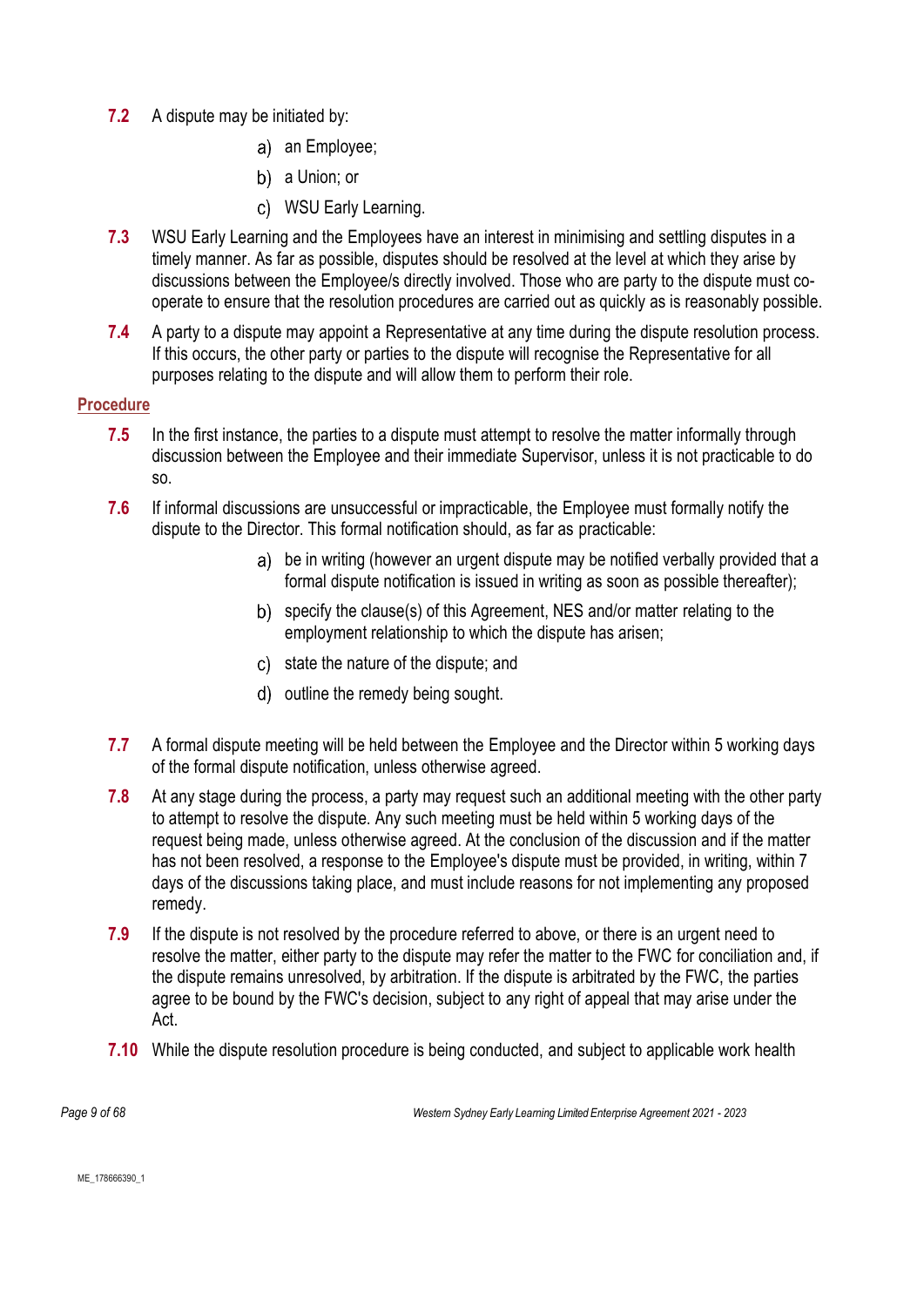and safety legislation:

- work must continue under the conditions and arrangements that existed before the dispute arose, pending finalisation of the dispute, unless there is a reasonable concern about an imminent risk to health and safety, or a significant risk to the WSU Early Learning's financial viability or reputation; and
- b) an Employee must not unreasonably fail to comply with a direction by WSU Early Learning to perform work, whether at the same or another workplace, that is safe and appropriate for the Employee to perform.

# <span id="page-9-0"></span>**8. ANTI-DISCRIMINATION AND HARASSMENT**

- **8.1** WSU Early Learning and its Employees agree to ensure that the workplace is non-discriminatory and there shall be no discrimination based on race, sex, carer responsibility, marital status, disability, homosexuality, transgender identity or age. WSU Early Learning is committed to a workplace free from harassment and is opposed to workplace bullying.
- **8.2** Bullying includes behaviour intended to demean, humiliate or intimidate Employees either as individuals or as a group. Supervisors have a role to play in the prevention of workplace bullying by taking action when instances of such behaviour come to their attention.
- **8.3** Reasonable action(s) carried out by a Supervisor, Director or other approved delegate of WSU Early Learning, to address the performance or behaviour of Employees, shall not constitute bullying, discrimination or harassment.

## <span id="page-9-1"></span>**9. RATES OF PAY**

- **9.1** Rates of pay for Employees employed by WSU Early Learning on or after the date of commencement ofthis Agreement will be as contained in Schedule 2 – Wage Schedule.
- **9.2** Where an Employee is not already at the top of the salary scale for their classification, the Employee will be entitled to incremental progression to the next step in the salary scale in Schedule 2 for their classification, as provided in this Agreement, using their usual anniversary date in accordance with clause 11.2

### **Casual Employees**

**9.3** Casual Employees will receive hourly pay rates as contained in Schedule 2 – Wage Schedule, as per the ―Casual Hourly Rate column applicable to their role or classification. This casual hourly rate includes a casual loading of 25% in lieu of all leave and other entitlements not expressly provided to Casual Employees in this Agreement or by the NES.

### **General**

**9.4** The rates of pay contained in this Agreement are inclusive of any First Aid allowance specified in any enactment, award or industrial agreement. It is a requirement that Employees, other than an Administrative Support Worker and Cook, hold and maintain a current first aid certificate as recognised by the Education and Care Services National Regulations (as amended or replaced from

*Page 10 of 68 Western Sydney Early Learning Limited Enterprise Agreement 2021 - 2023*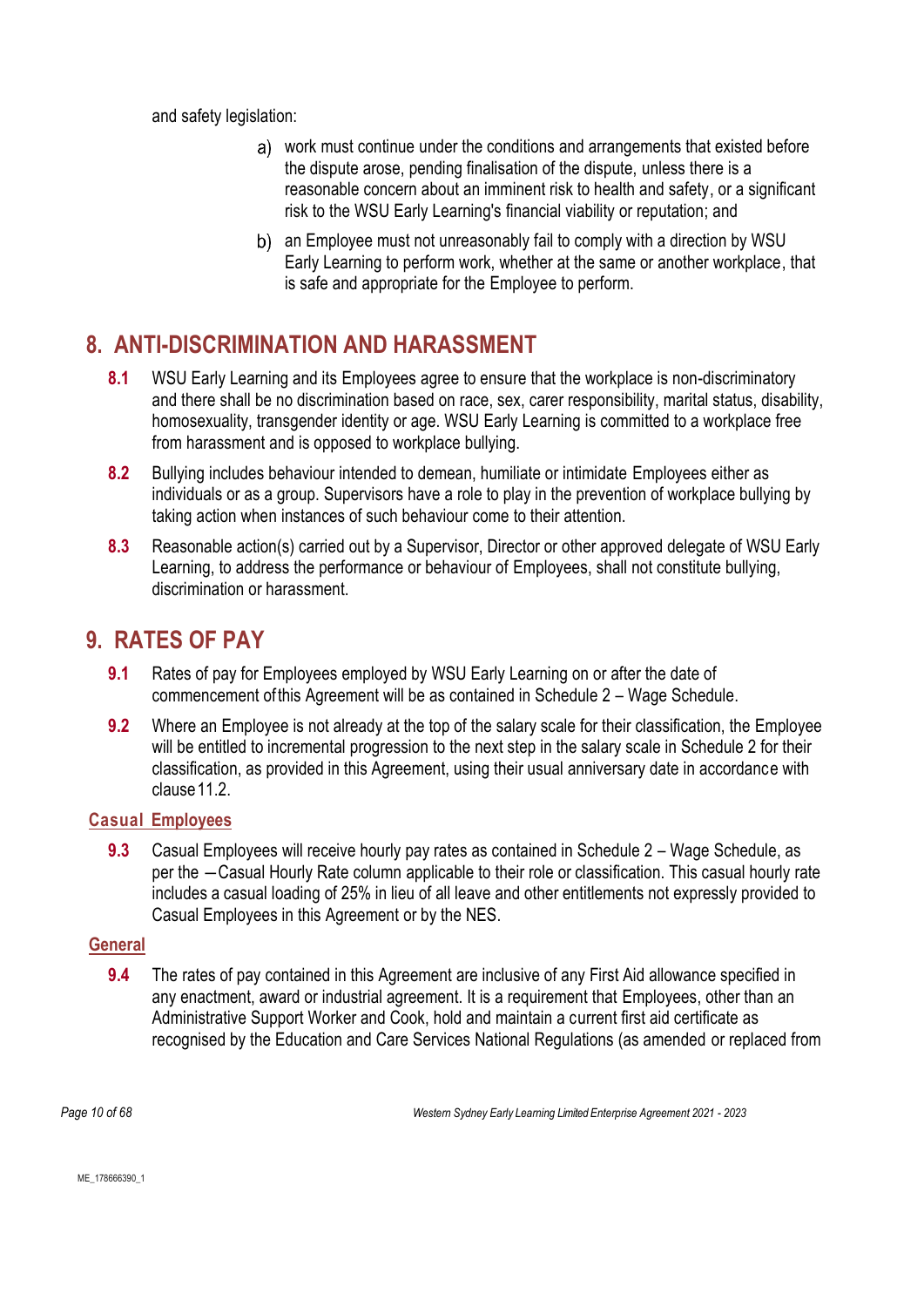time to time).

### <span id="page-10-0"></span>**10.SUPERANNUATION**

- **10.1** WSU Early Learning will make superannuation contributions on behalf of Employees in accordance with the *Superannuation Guarantee (Administration Act) 1992* (as varied or replaced from time to time). These contributions will be made to a complying Superannuation Fund, as nominated by an Employee.
- **10.2** Where an Employee does not nominate a Superannuation Fund to which such contributions are to be made, WSU Early Learning will make all contributions to UniSuper or HESTA into a standard MySuper product under the Employee's name.

### <span id="page-10-1"></span>**11.INCREMENTAL PROGRESSION**

- **11.1** Subject to subclause [11.3,](#page-10-5) a Casual Employee will not be eligible for incremental progression in accordance with subclause [11.2](#page-10-4) unless they are engaged as a teacher.
- <span id="page-10-4"></span>**11.2** An eligible Employee who is not on the maximum step in their grade will incrementally progress to the next salary step, for each full-time equivalent Year of service.
- <span id="page-10-5"></span>**11.3** A Service Director may, in their absolute discretion, approve incremental progression for a Casual Employee who is not otherwise eligible for progression.

## <span id="page-10-2"></span>**12.POSITION CLASSIFICATION**

- **12.1** All Employees will be classified in accordance with the position classifications in Schedule 1.
- **12.2** Employees are required to carry out the work assigned to them according to their classification as directed by their Supervisor. All Employees are expected to communicate and interact with children in a warm and positive way and be involved in the care education and safety of children as necessary.
- **12.3** An Employee will suffer no reduction in pay when called upon to temporarily perform duties for which a lower rate is fixed.

### <span id="page-10-3"></span>**13.MISCELLANEOUS SALARY ARRANGEMENTS**

### **Payment of Wages**

**13.1** All Employees will be paid fortnightly by direct credit to the Employee's nominated bank account. Employees shall ensure that they have a nominated bank account which must be capable of receiving the Employee's pay. The regular WSU Early Learning payday, once determined, cannot be changed without consultation and a minimum of four (4) weeks' notice, other than in circumstances that could not have reasonably been known and are beyond WSU Early Learning's control.

### **Child Care Fees for WSU Early Learning Employees**

*Page 11 of 68 Western Sydney Early Learning Limited Enterprise Agreement 2021 - 2023*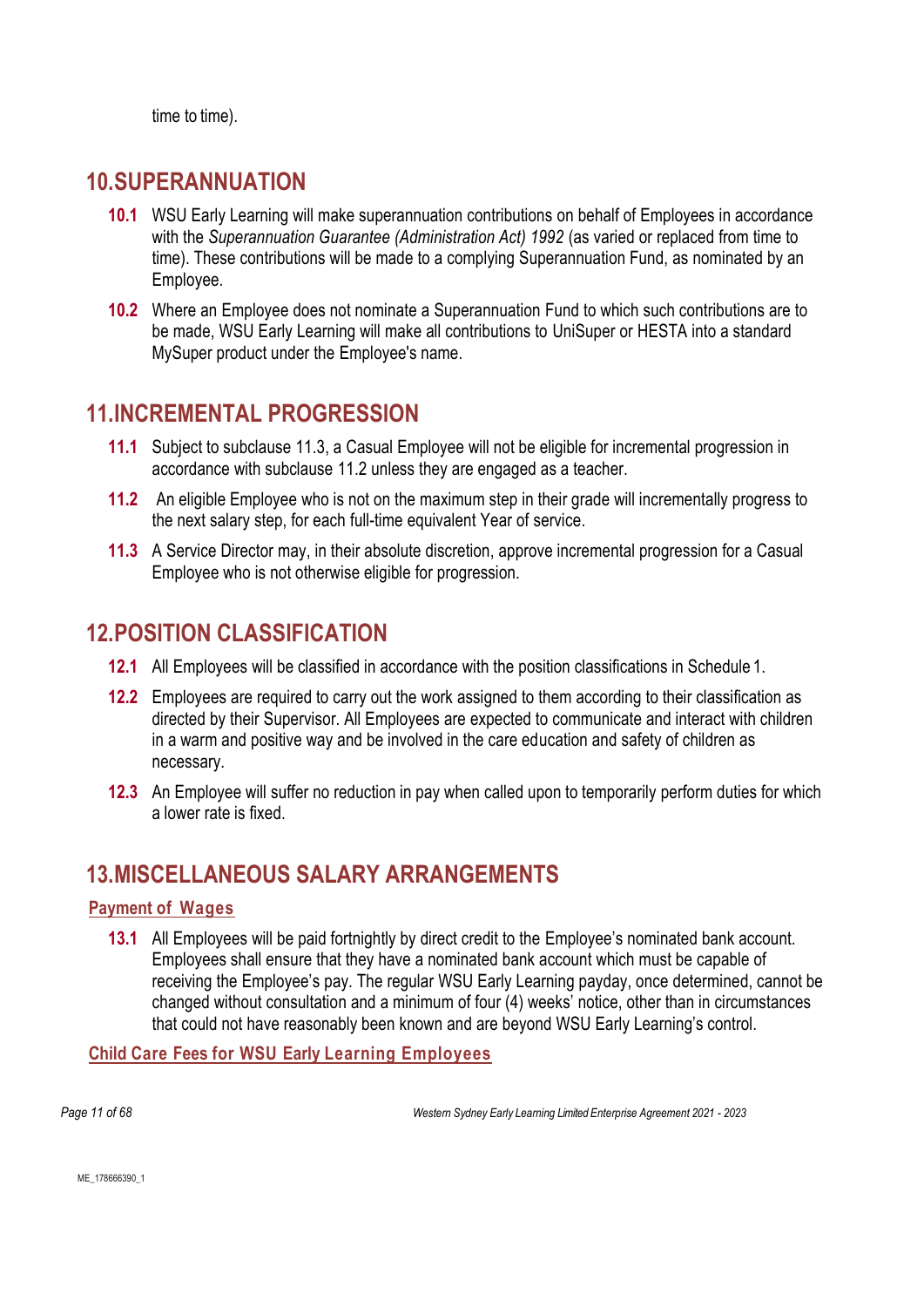**13.2** A Continuing or Fixed Term Employee who secures a place for their own child at a child care service operated by WSU Early Learning shall be entitled to request in writing and have their child care fee deducted from their wage and remitted to the appropriate WSU Early Learning service.

#### **Overpayments/Underpayments**

**13.3** Where a pay error occurs, resulting in an overpayment or underpayment in wages, WSU Early Learning and the affected Employee and, if requested, the Employee's representative, will, within 14 days of the matter coming to the attention of either party, consult and reach agreement on how the error will be rectified. Any dispute in relation to pay errors will be dealt with in accordance with clause 7: Resolving Disputes.

### <span id="page-11-0"></span>**14.ACTING DIRECTOR ALLOWANCE**

- **14.1** If the Director of a service is absent for 10 or more consecutive days, another Employee may be designated as Acting Director for the period of the Director's absence.
- **14.2** An Employee who is appointed as an Acting Director will be paid the Acting Director allowance prescribed by Schedule 2 (**Allowance**) for the duration of the appointment as follows:
	- a) for appointments between 10 and 40 consecutive working days' duration, the Employee appointed as Acting Director will be paid 60% of the of Allowance;
	- b) from the 41st working day onwards, the Employee appointed as Acting Director will be paid 100% of the Allowance;

taking into account the size of the service.

- **14.3** An Employee will not be required to carry out Acting Director duties for a period exceeding one year, except to cover a period of leave for a Director.
- **14.4** The Acting Director allowance will:
	- be considered part of the Employee's Ordinary Rate of Pay for the duration of their appointment as an Acting Director; and
	- b) continue to be paid during any period of leave taken by an Employee during their appointment as an Acting Director.

## <span id="page-11-1"></span>**15.TRAVEL ALLOWANCE AND REIMBURSEMENT**

- **15.1** Travelling and other out of pocket expenses reasonably incurred by an Employee in the course of duties required by WSU Early Learning shall be reimbursed by WSU Early Learning.
- **15.2** Where an Employee is required to use a personal vehicle for employment purposes, other than journeys to and from home and the place of employment, the Employee shall be paid an allowance in accordance with Schedule 4 (use of personal vehicle).

# <span id="page-11-2"></span>**16.MEAL ALLOWANCE**

*Page 12 of 68 Western Sydney Early Learning Limited Enterprise Agreement 2021 - 2023*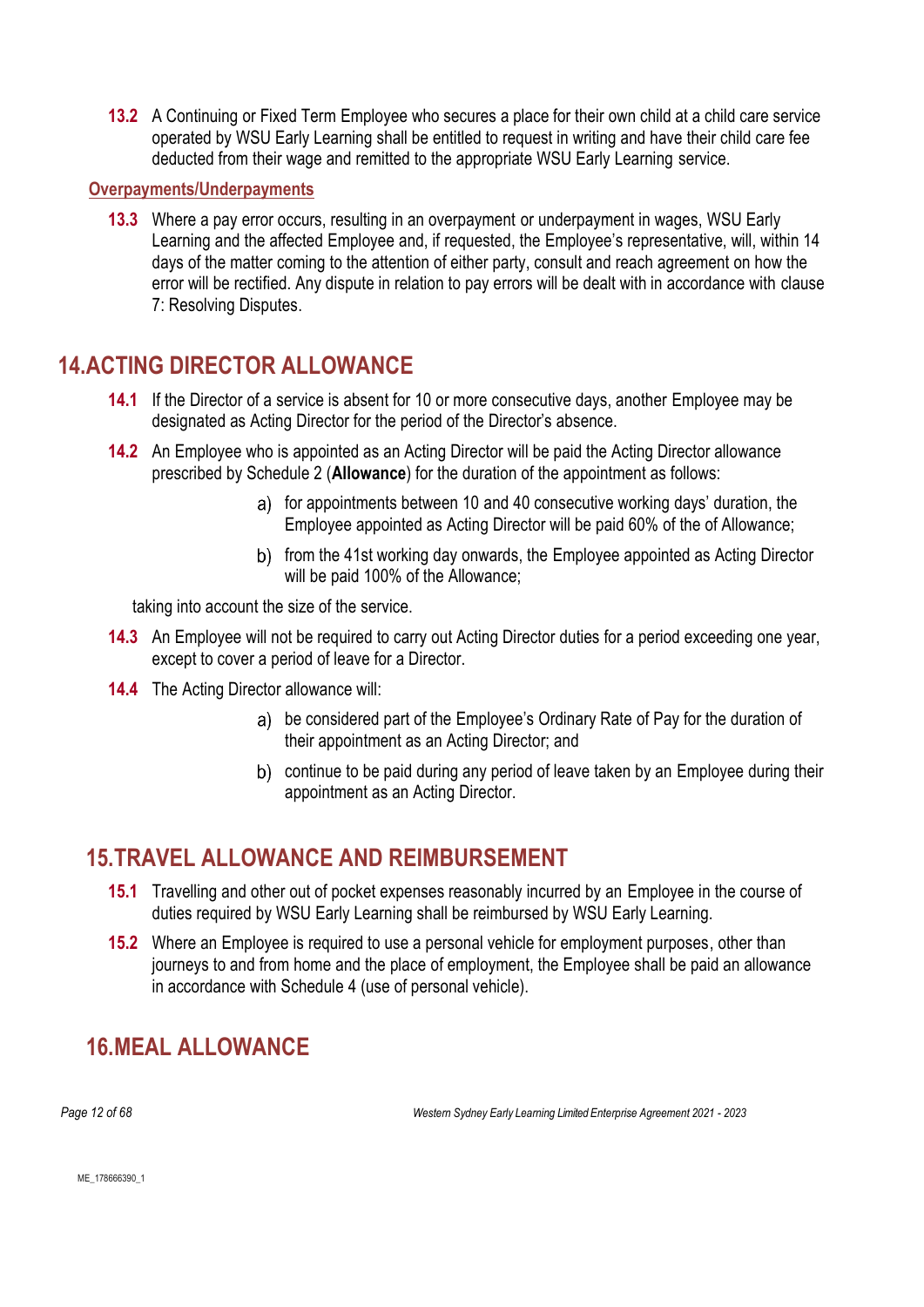An Employee required to work overtime for more than two hours without being notified on the previous day or earlier that they will be so required to work will either be supplied with a meal by WSU Early Learning or paid an allowance in accordance with Schedule 4 (meals). No meal allowance is payable where an Employee could reasonably return home for a meal within the period allowed.

# <span id="page-12-0"></span>**17.LEAVE HOURS**

For the purpose of the leave clauses, a Full-time Employee's standard day for leave is 7.6 hours.

# <span id="page-12-1"></span>**18.APPLICATION OF LEAVE PROVISIONS TO PART-TIME AND CASUAL EMPLOYEES**

- **18.1** An Employee employed on a part-time basis shall be entitled to the amount of leave available under the relevant clauses of this Agreement on a pro-rata basis according to the proportion of their hours to full-time hours of employment.
- **18.2** Casual Employees are not entitled to leave unless expressly provided for in a specific clause of this Agreement.

# <span id="page-12-2"></span>**19.PUBLIC HOLIDAYS AND END OF YEAR CLOSURE**

### <span id="page-12-3"></span>**Public Holidays**

- **19.1** This clause does not apply to Casual Employees.
- **19.2** For Part-time Employees, this clause only applies if the public holiday falls on the Employee's usual day(s) of work.
- **19.3** Employees are entitled to the following, public holidays without loss of pay;

| New Year's Day    | Australia Day    |
|-------------------|------------------|
| Good Friday       | Easter Monday    |
| Anzac Day         | Queen's Birthday |
| Labour Day        | Christmas Day    |
| <b>Boxing Day</b> |                  |

and any other day, or part day, declared or prescribed by or under a law of the State of New South Wales to be observed generally within the State, or region of the State, as a public holiday.

- **19.4** An Employee required to work on a public holiday will be paid at double time and a half, with a minimum payment of four hours at such rate.
- **19.5** An Employee may refuse to work on a public holiday if such refusal is reasonable, or the request to work is unreasonable.

*Page 13 of 68 Western Sydney Early Learning Limited Enterprise Agreement 2021 - 2023*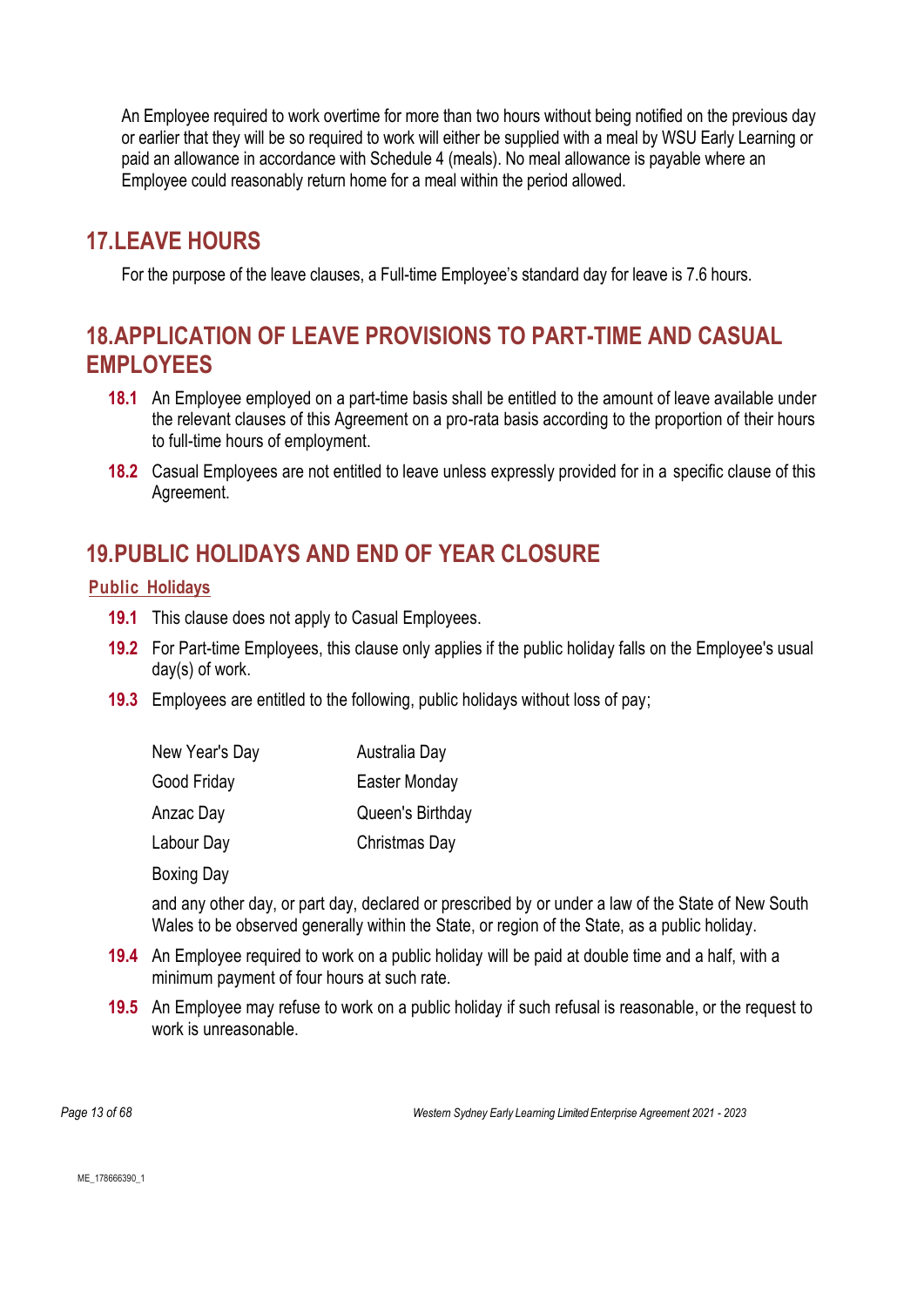### **End of year closure**

- **19.6** WSU Early Learning may shut down over the end of year period to coincide with Western Sydney University's end of year closure. If this occurs:
	- WSU Early Learning will, where possible, give Employees at least two months' notice of the closure period; and
	- Employees will be required to take paid annual leave, RDOs and/or other accrued paid leave (excluding long service leave) during the closure period.
- **19.7** If an Employee has insufficient paid leave (excluding long service leave) or RDOs to cover all or part of the closure period:
	- WSU Early Learning may place the Employee on leave without pay for all or part of the closure period, as appropriate, once the Employee has exhausted all available annual leave, long service leave, flexi leave and time-in lieu entitlements; or
	- b) the Employee and their Supervisor may enter into a written agreement for the Employee to take annual leave in advance to cover all or part of the closure period, as appropriate.

# <span id="page-13-0"></span>**20.ANNUAL LEAVE**

### **Principles**

**20.1** All Employees are encouraged to regularly take annual leave to maintain their personal health and wellbeing.

### **Eligibility and entitlement**

- **20.2** This clause does not apply to Casual Employees.
- **20.3** All Continuing and Fixed-term Employees are entitled to be paid annual leave of 4 weeks per year of Continuous Service, accrued daily according to the Employee's Ordinary Hours of work, and accumulating year to year.
- **20.4** Part-time Employees accrue annual leave on a pro rata basis.
- **20.5** Annual leave accrues at half the ordinary rate whilst an Employee is on any form of half pay. Annual leave does not accrue on periods of leave without pay.

### **Taking annual leave**

- **20.6** At the commencement of each calendar year, eligible Employees are required to submit to their Service Director a plan for taking annual leave throughout that year. The Service Director will either approve the plan as proposed by the Employee or negotiate an alternative plan, having regard to WSU Early Learning's operational needs and the leave plans of other Employees.
- **20.7** If the Employee subsequently wishes to change their annual leave plan or to take any additional annual leave, approval of any such changes will be at the discretion of the Employee's Supervisor, having regard to WSU Early Learning's operational needs.

*Page 14 of 68 Western Sydney Early Learning Limited Enterprise Agreement 2021 - 2023*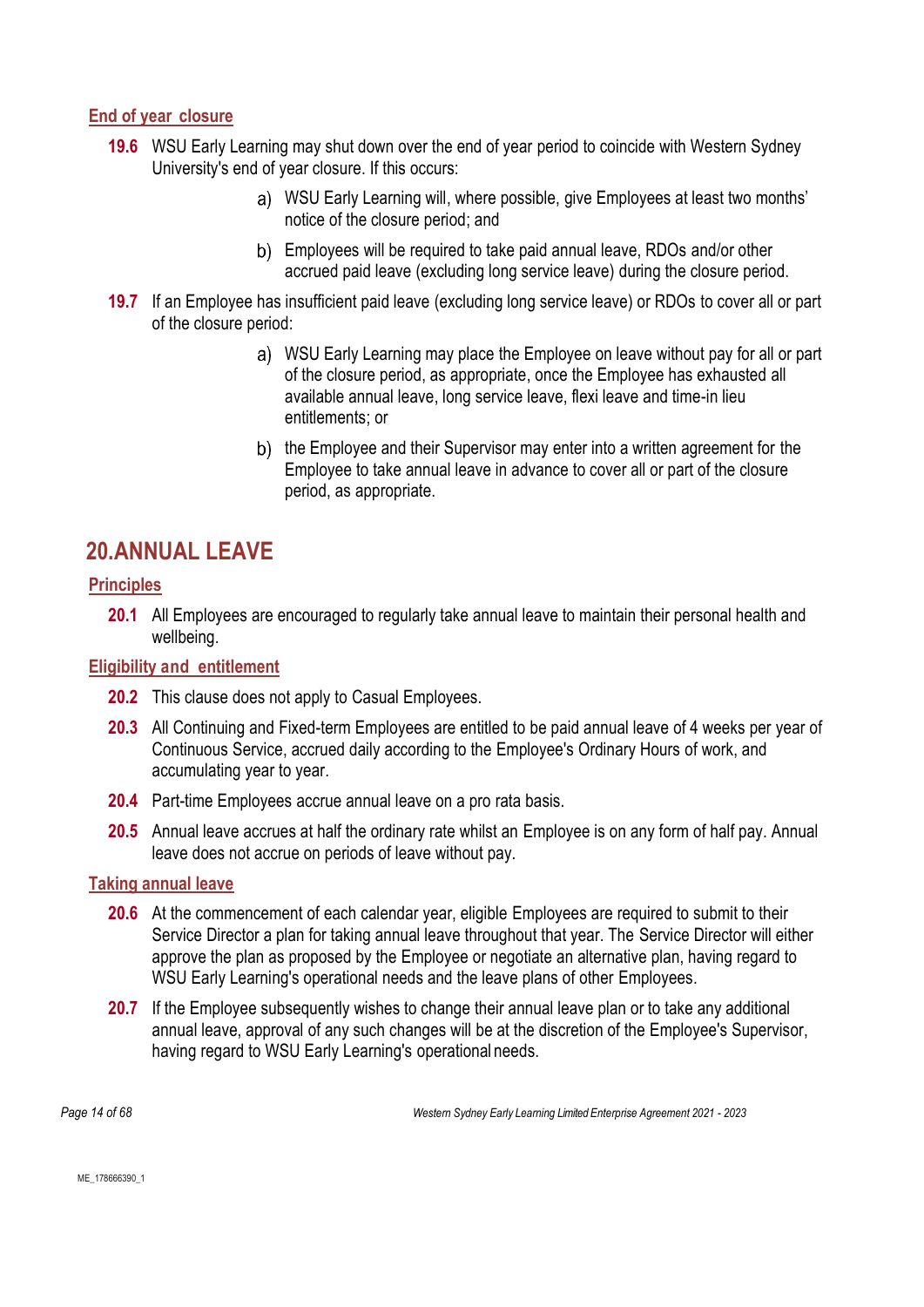- **20.8** The Employee's Supervisor will not unreasonably withhold approval of an Employee's annual leave plan, or any proposed change to the plan.
- **20.9** An Employee's annual leave plan may include taking annual leave as it accrues, subject to approval of the start and completion dates of that leave.

#### <span id="page-14-1"></span>**Direction to take excess accrued annual leave**

- **20.10** If an Employee accrues more than 8 weeks of annual leave, the Service Director may direct the Employee to take annual leave with at least 8 weeks' (but not more than 12 months') notice if the Service Director and Employee cannot otherwise reach an agreement about how to reduce the accrued leave.
- **20.11** Any direction issued under subclause [20.10](#page-14-1) must:
	- be in writing;
	- b) specify the start and completion dates of the annual leave to be taken by the Employee, provided that an Employee cannot be directed to take less than 1 week's annual leave;
	- ensure the Employee's leave balance is not reduced to less than 6 weeks at the completion of the leave; and
	- give the Employee an opportunity to propose alternative dates for the leave, provided that the total period of leave is no less than the period of the directed leave, and subject to WSU Early Learning's operational needs.

#### **Direction to take leave during shutdown**

**20.12** WSU Early Learning will provide Employees with 4 weeks' written notice of a direction to take annual leave during any period in which WSU Early Learning shuts down the business, or any part of the business in which the Employee works, including but not limited to the end of year closure.

#### **Annual Leave Loading**

- **20.13** Eligible Employees will be entitled to an annual leave loading equivalent to 17.5 per cent of 4 weeks of the Employee's base rate of pay for each full yearworked.
- **20.14** Leave loading will be paid within 4 weeks of the end of each calendar year.
- **20.15** Employees who have worked less than the full calendar year, including upon termination and those taking leave without pay during the year, will be paid leave loading on a pro-rata basis.

### <span id="page-14-2"></span><span id="page-14-0"></span>**21.PERSONAL/CARERS LEAVE**

- **21.1** For the purposes of this clause, **immediate family** means:
	- a) a spouse, de factor partner, child, parent, grandparent, grandchild or sibling of the Employee; or
	- a child, parent, grandparent, grandchild or sibling of a spouse or de facto partner of the Employee.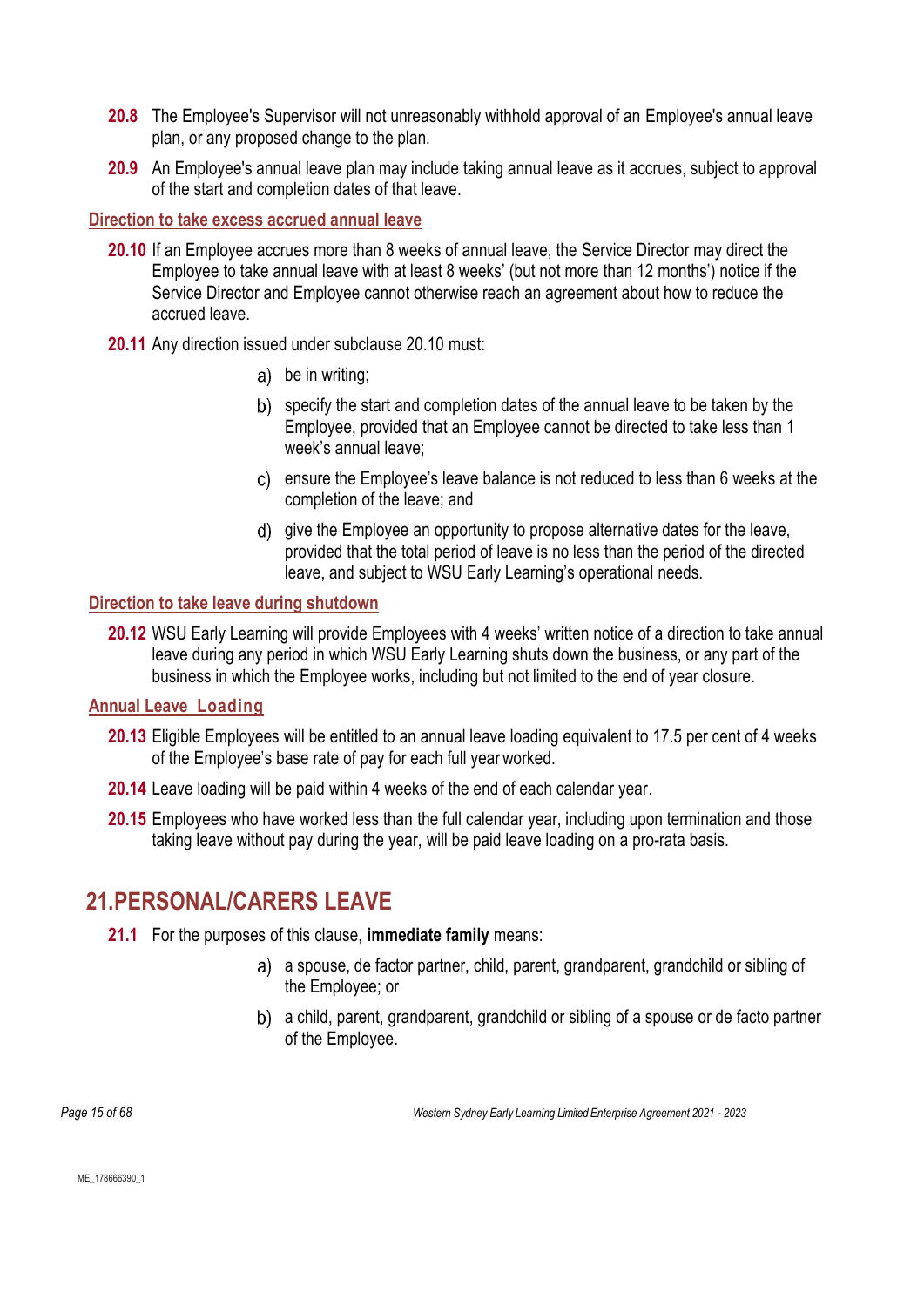### **Eligibility and entitlement**

- **21.2** Continuing and Fixed Term Employees are entitled to up to 15 days of paid personal/carer's leave per year of Continuous Service, which accrues progressively during a year of service according to the Employee's Ordinary Hours of work.
- **21.3** Accrued but untaken personal/carer's leave will accrue from year to year.
- **21.4** Unpaid personal/carer's leave at the rate of 2 daysper each occasion requiring such leave is available to:
	- Casual Employees; and
	- Continuing and Fixed-term Employees who have exhausted their entitlement to paid personal/carer's leave.

#### <span id="page-15-0"></span>**Taking paid personal/carer's leave**

- **21.5** An eligible Employee is entitled to take paid personal/carer's leave:
	- a) if the Employee is unable to attend or remain at work due to personal illness or injury affecting the Employee, provided the Employee is not receiving workers compensation benefits for the illness or injury; or
	- b) to provide care or support to a member of the Employee's immediate family or household member who is in need of care or support due to illness, injury or unexpected emergency affecting the member.

### **Notice and evidence requirements for personal/carer's leave**

- **21.6** An Employee must give notice to WSU Early Learning of the Employee's intention to take personal/carer's leave. Such notice must:
	- be given as soon as practicable and, where possible, at least 2 hours prior to the commencement of the Employee's shift; and
	- b) as far as possible, advise the Employee's Supervisor of the expected period of absence.
- **21.7** An Employee who takes personal/carer's leave due to personal illness or injury must provide WSU Early Learning with a Medical Certificate which states they are unfit for work when the Employee is absent for more than 3 consecutive working days.
- **21.8** If an Employee takes personal/carer's leave because they have an infectious disease as defined by Staying Healthy in Childcare Fifth Edition (as amended or replaced from time to time):
	- a) the Employee must notify WSU Early Learning accordingly; and
	- b) WSU Early Learning may require the Employee to provide a medical clearance prior to the Employee's return to work.
- **21.9** If an Employee is absent on personal/carer's leave for a total of 5 separate occasions of 1 to 3 days in any 12-month period without providing appropriate evidence, WSU Early Learning may notify the Employee that they must produce appropriate evidence for all such absences in the 12 months following notification. If the Employee does not:

*Page 16 of 68 Western Sydney Early Learning Limited Enterprise Agreement 2021 - 2023*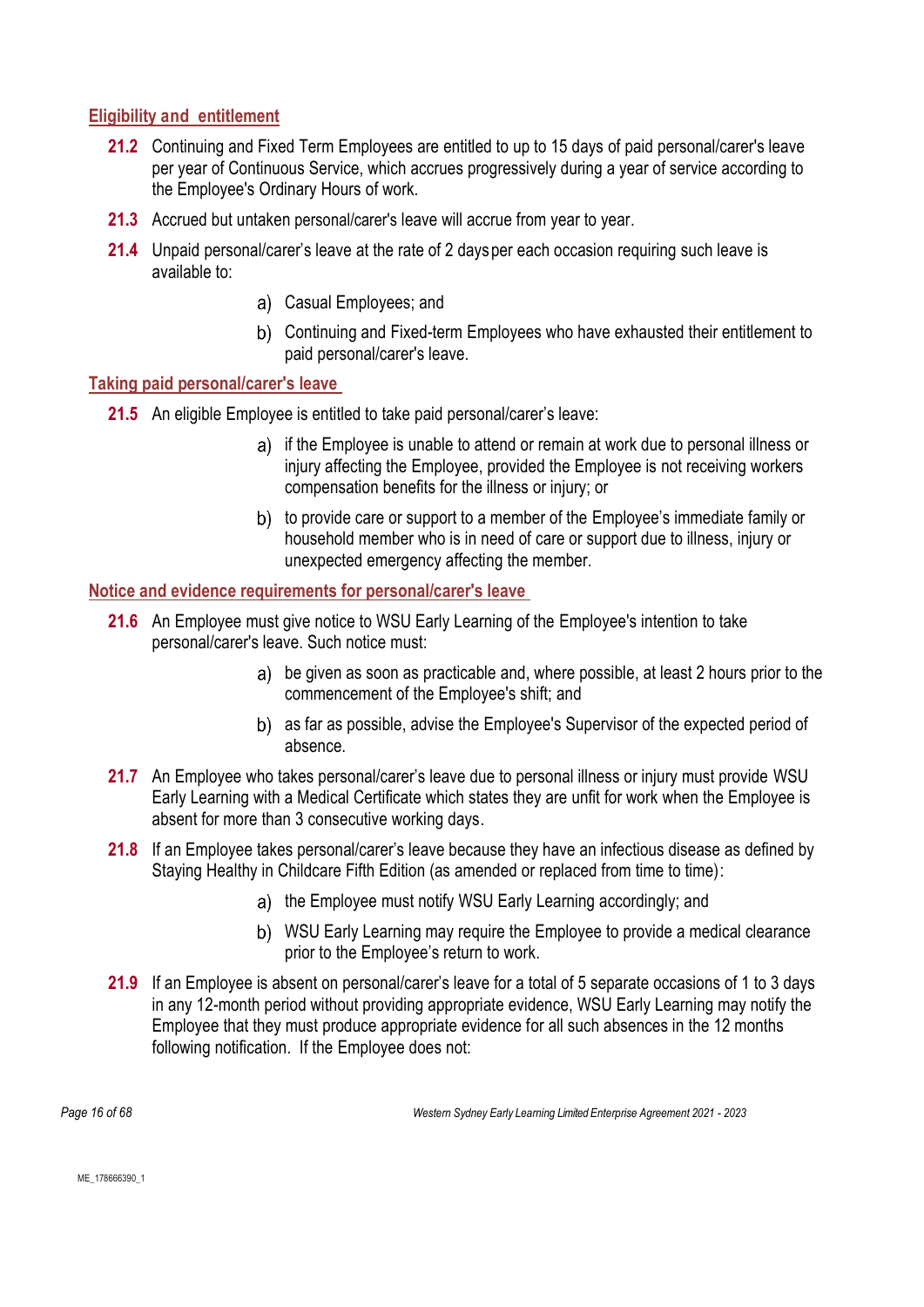- comply with the request to provide evidence; or
- b) nominate an alternative form of paid leave to cover the absence(s);

WSU Early Learning may notify the Employee that they will be placed on unpaid personal/carer's leave.

**Illness or injury during annual and long service leave**

**21.10** An Employee who is ill or injured during a period of annual or long service leave may utilise their accrued personal/carer's leave instead of annual or long service leave for the period of the illness or injury, subject to the provision of a Medical Certificate.

### **Unpaid personal/carer's leave**

- **21.11** WSU Early Learning may, at its discretion, grant unpaid personal/carer's leave to an Employee who has exhausted their personal/carer's leave entitlement, subject to provision of a Medical Certificate or other evidence that would satisfy a reasonable person that such leave is required for a reason specified in subclause [21.5.](#page-15-0)
- **21.12** Unpaid personal/carer's leave will be counted as service for the purpose of determining accrual of:
	- a) annual leave;
	- b) personal/carer's leave;
	- long service leave, except that when determining whether an Employee had completed 10 years of service, unpaid personal/carer's leave totalling more than 6 months will not count as service. Once an Employee has completed 10 years of service, any single period of unpaid personal/carer's leave not exceeding 6 months will continue to count as service; and
	- special leave.

### **Submission of leave application**

**21.13** Employees are required to promptly submit a leave application in respect of any absence on personal /carer's leave.

## <span id="page-16-0"></span>**22.COMPASSIONATE LEAVE**

### <span id="page-16-1"></span>**Definitions**

- **22.1** For the purposes of this clause, **compassionate reasons** will arise when a member of an Employee's Immediate Family or household:
	- contracts or develops a personal illness that poses a serious threat to his or her life;
	- b) sustains a personal injury that poses a serious threat to his or her life; or
	- c) dies.

### **Entitlement**

*Page 17 of 68 Western Sydney Early Learning Limited Enterprise Agreement 2021 - 2023*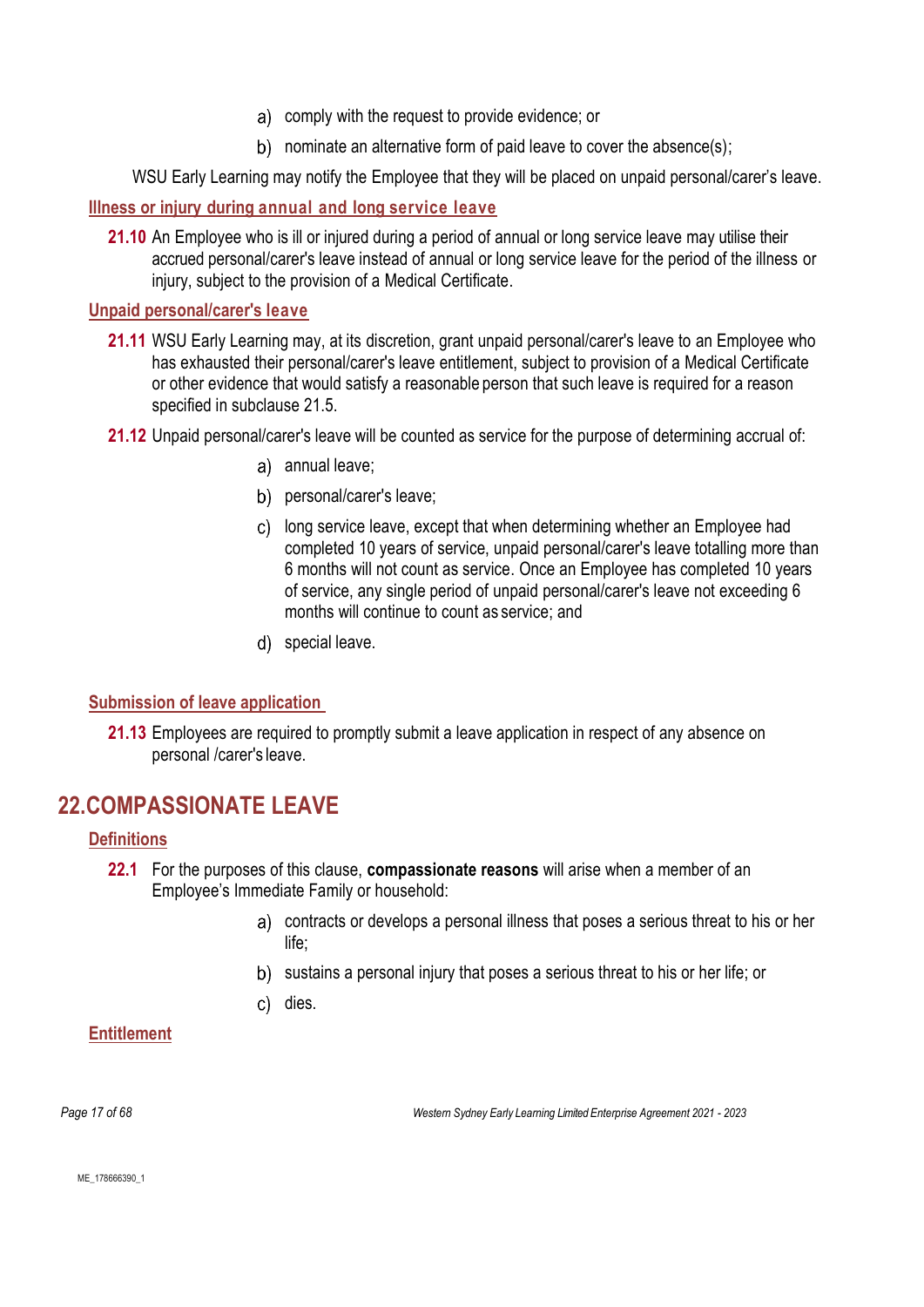- **22.2** Employees other than Casual Employees are entitled to 2 days of paid compassionate leave for each occasion on which compassionate reasons arise.
- **22.3** Casual Employees are entitled to 2 days of unpaid compassionate leave for each occasion on which compassionate reasons arise.
- **22.4** An Employee may take compassionate leave under subsection [22.1](#page-16-1) as:
	- a) a single continuous 2-day period;
	- 2 separate periods of 1 day each; or
	- any separate periods to which the Employee and their Supervisor agree.

#### **Notice and evidence requirements**

- **22.5** An Employee must give notice to WSU Early Learning of the Employee's intention to take compassionate leave. Such notice must be given to WSU Early Learning as soon as practicable.
- **22.6** An Employee who has given WSU Early Learning notice of their intention to take compassionate leave must provide WSU Early Learning with evidence that would satisfy a reasonable person that the leave is being taken for compassionate reasons. This evidence must be provided as soon as practicable and ordinarily within 5 working days of commencing the leave.
- **22.7** An Employee who fails to provide the required notice and evidence to WSU Early Learning will not be entitled to compassionate leave.

#### **Use of overtime, TOIL and flexible hours**

**22.8** In addition to the use of compassionate leave, WSU Early Learning will positively consider Employee applications to use time off in lieu of overtime and/or the flexible hours provisions and/or clause [24:](#page-18-0) Special Leave in this Agreement to enable to the Employee to meet their carer, bereavement or other personal requirements.

# <span id="page-17-0"></span>**23.FAMILY AND DOMESTIC VIOLENCE LEAVE**

### **Definitions**

- **23.1** For the purposes of this clause, **family and domestic violence** means violent, threatening, or other abusive behaviour by a close relative of an Employee that:
	- a) seeks to coerce or control the Employee; and
	- b) causes the Employee harm or to be fearful.

A **close relative** of the Employee is a person who:

- a) is a member of the Employee's immediate family (as defined in clause [21.1\)](#page-14-2); or
- b) is related to the Employee according to Aboriginal or Torres Strait Islander kinship rules.

#### **Entitlement**

*Page 18 of 68 Western Sydney Early Learning Limited Enterprise Agreement 2021 - 2023*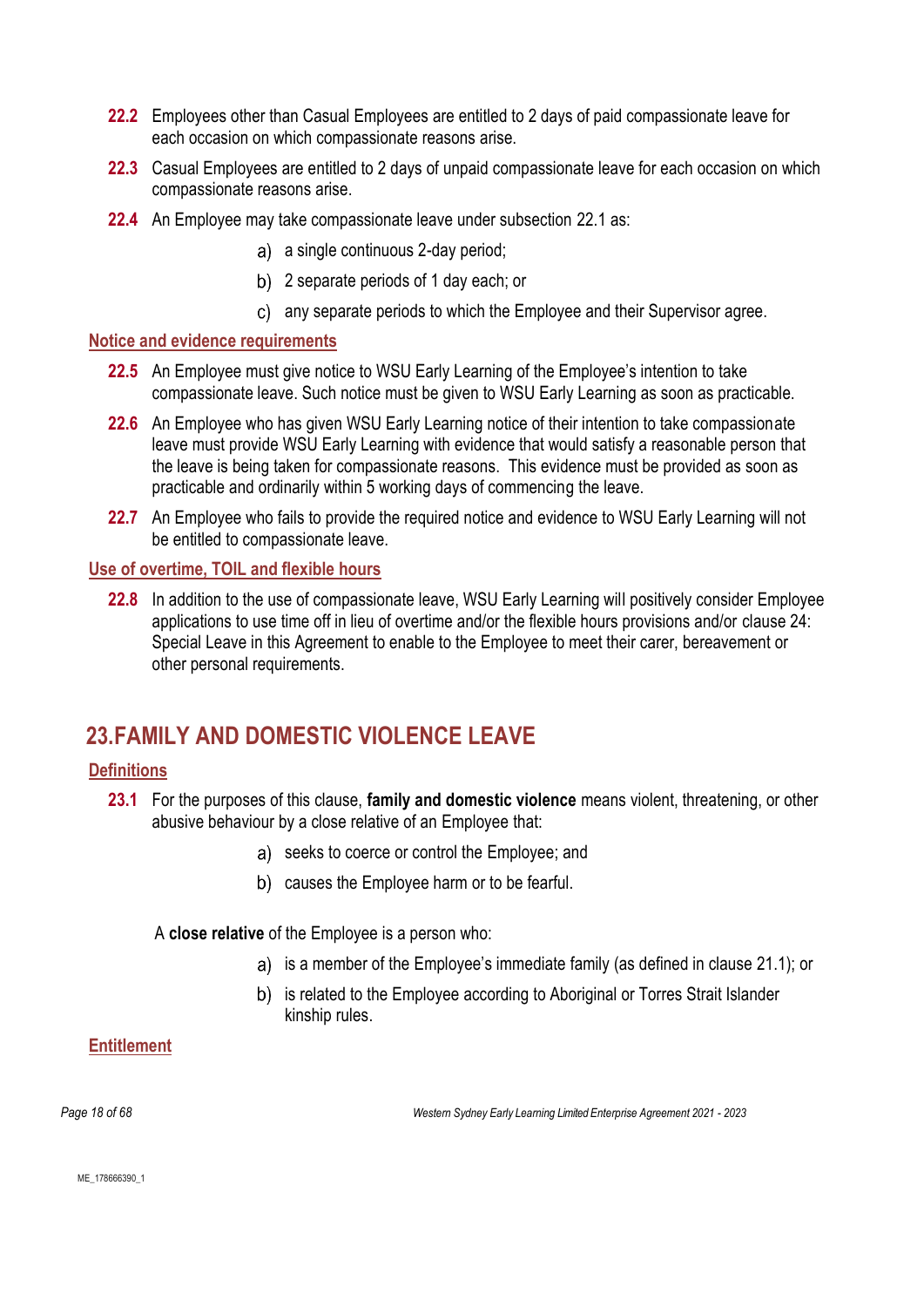- **23.2** Employees are entitled to family and domestic violence leave in accordance with the NES.
- **23.3** In addition:
- WSU Early Learning agrees to the availability of certain practical measures to assist Employees who are experiencing family and domestic violence;
- b) Continuing and Fixed-term Employees who are experiencing family and domestic violence may access their accrued personal/carer's leave for the purposes of attending related appointments or commitments; and
- Employees who are experiencing family and domestic violence may also be granted additional paid leave at the discretion of the General Manager.

## <span id="page-18-0"></span>**24.SPECIAL LEAVE**

### **Application**

- **24.1** This clause does not apply to Casual Employees.
- **24.2** Special leave is available to an Employee upon successful completion of the Employee's probationary period.

### **Principles**

- **24.3** Paid special leave is available to assist Employees to achieve a work life balance and acknowledges that Employees are also members of families and communities and have commitments unrelated to work. In addition to the special leave available in accordance with this clause, Employees may use accrued annual leave, long service leave, or leave without pay for personal reasons.
- **24.4** Special leave may be taken:
	- a) to deal with an emergency situation arising from fire, flood, burglary, or other unforeseen event beyond the Employee's control;
	- b) to attend the Employee's own graduation, citizenship and justice of the peace ceremony, up to half a day for each ceremony; or
	- to adhere to and/or celebrate cultural or religious days observed by the Employee.
- **24.5** Special leave is not available for absences due to personal illness or injury.
- **24.6** The granting of special leave is subject to compliance with the notice and evidence requirements prescribed by this clause.

### **Entitlement**

- **24.7** Employees are entitled to up to 5 days of paid special leave per year of service. Unused special leave does not accumulate from year to year.
- **24.8** Special leave may be taken as half or full days.

### **Notice and evidence requirements**

**24.9** An Employee must give notice to WSU Early Learning of the Employee's intention to take special

*Page 19 of 68 Western Sydney Early Learning Limited Enterprise Agreement 2021 - 2023*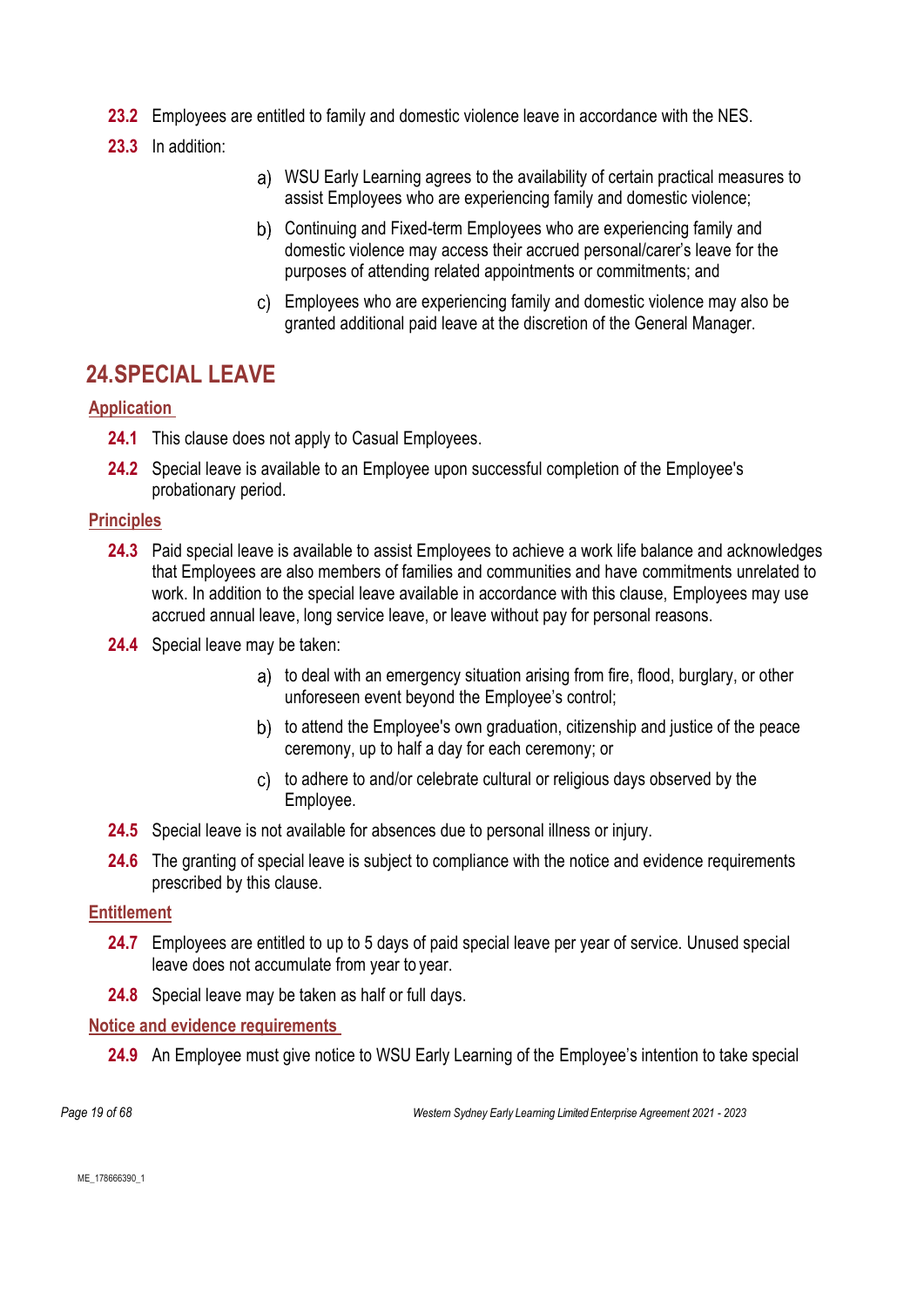leave. Such notice must:

- be given to WSU Early Learning as soon as practicable; and
- b) advise WSU Early Learning of the period, or expected period, of the leave.
- **24.10** An Employee who has given WSU Early Learning notice of their intention to take special leave must provide WSU Early Learning with evidence that would satisfy a reasonable person that the leave is being taken for the reason(s) specified. This evidence must be provided as soon as practicable and ordinarily within 5 working days of commencing the leave.
- 24.11 An Employee who fails to provide the required notice and evidence to WSU Early Learning will not be entitled to paid special leave.

#### **Use of overtime, TOIL and flexible hours**

**24.12** In addition to the use of special leave, WSU Early Learning will positively consider Employee applications to usetime off in lieu of overtime and/or the flexible hours provisions in this Agreement to enable the Employee to meet carer, bereavement or other personal requirements.

### <span id="page-19-0"></span>**25.LONG SERVICE LEAVE**

- **25.1** The provisions of the Long Service Leave Act 1995 (NSW) will apply, except to the extent of any variations provided in this clause.
- **25.2** For the purposes of this clause, continuous service is service with WSU Early Learning without an unauthorised break of more than 2 months on any one occasion.

### **Principles**

**25.3** Long service leave is an entitlement that recognises length of service with WSU Early Learning. Once an Employee becomes eligible to take long service leave, they are encouraged to take periods of long service leave during their employment. Employees and Supervisors will discuss an Employee's long service leave plans in the context of annual work plans and annual leave plans.

#### <span id="page-19-1"></span>**Eligibility and entitlement**

- **25.4** An Employee is entitled to paid long service leave as follows:
	- a) after 7 years of continuous service: pro rata long service leave calculated at a rate equivalent to 2 months' long service leave per 10 years of continuous service;
	- after 10 years of continuous service: pro rata long service leave calculated at the rate of 1 month's long service per every additional 5 years of continuous service.
- **25.5** If an Employee has completed 5 years, but less than 7 years, of continuous service and their employment is terminated:
	- a) by the Employee as a result of illness, incapacity, or domestic or other pressing necessity;
	- by WSU Early Learning for any reason, other than serious misconduct; or

*Page 20 of 68 Western Sydney Early Learning Limited Enterprise Agreement 2021 - 2023*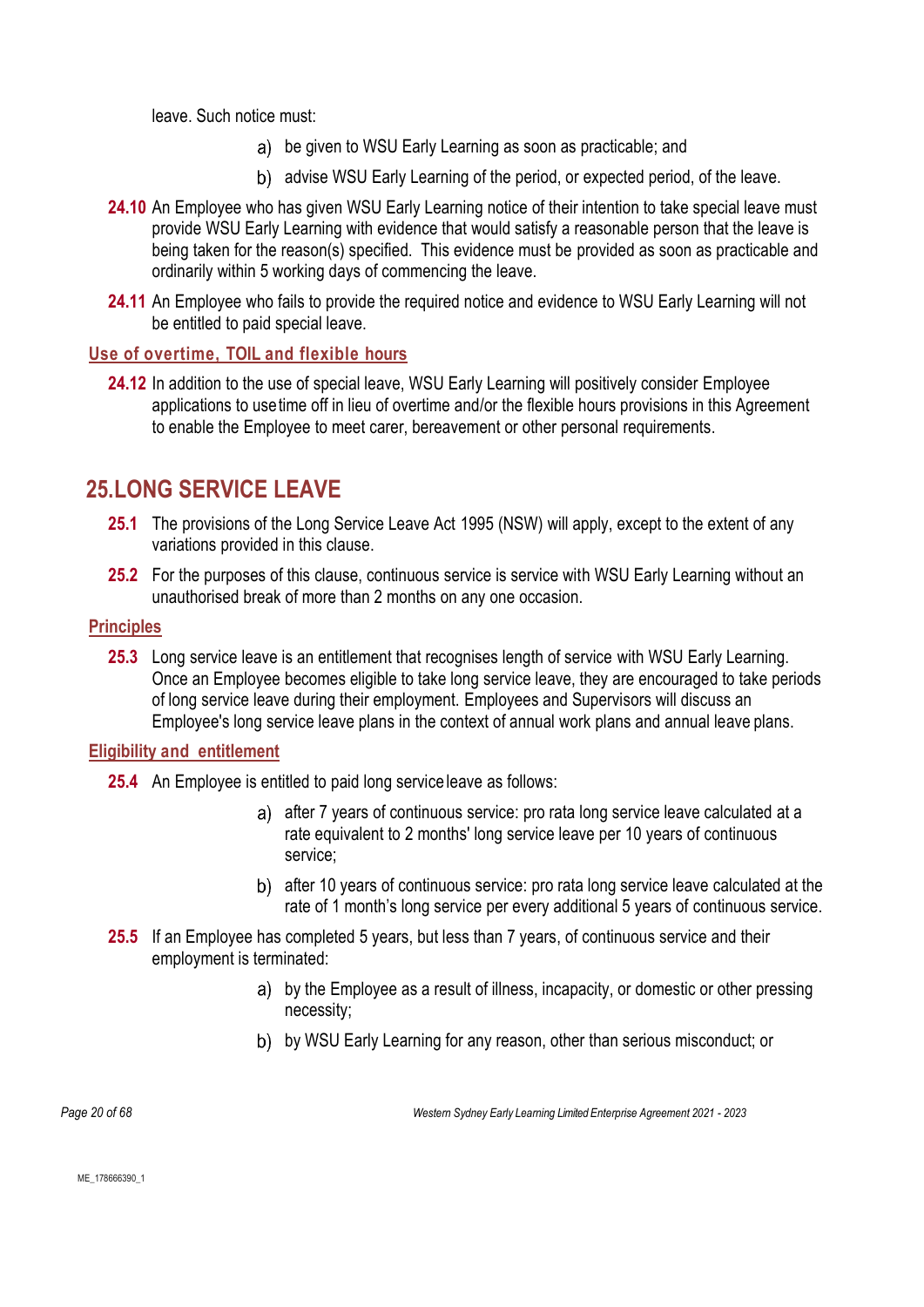c) the Employee's death:

the Employee will be entitled to a proportionate amount of one month's paid long service for every 5 years of completed service.

**25.6** Long service leave may be taken on half pay.

#### **Taking long service leave**

**25.7** An Employee may take any long service leave at a time of their choosing if the Employee provides a minimum of 6 months' written notice. If the Employee provides less than 6 months' written notice, the timing of the leave is to be by agreement between the Employee and their Supervisor.

#### <span id="page-20-2"></span>**Direction to take long service leave**

- **25.8** If an Employee has accrued long service leave under subclause [25.4](#page-19-1) but has not given notice of the Employee's intention to take the leave, WSU Early Learning may direct the Employee to take at least 4 weeks' long service leave by providing at least 3 months' written notice.
- **25.9** An Employee who has firm plans to take their accrued long service leave at a particular date in the future may apply for deferral of a direction to take leave issued in accordance with subclause [25.8.](#page-20-2)

### <span id="page-20-0"></span>**26.LEAVE WITHOUT PAY**

- **26.1** This clause does not apply to Casual Employees.
- **26.2** Employees may apply for leave without pay after 12 months' employment. The General Manager may waive this qualifying period in cases of pressing personal or domestic hardship.
- **26.3** WSU Early Learning will not unreasonably withhold its consent when considering an application for leave without pay, however leave without pay may not be granted if it will unduly disrupt WSU Early Learning's operations.
- **26.4** The maximum period of leave without pay that may be taken by an Employee for each approved period of pay is 12 months. WSU Early Learning may consider granting a longer period of leave without pay in special circumstances.
- **26.5** An Employee will not have an automatic right to return to work prior to the end of an approved period of leave without pay. Returning prior to the approved period of leave without pay is at the General Manager's discretion.
- **26.6** Leave without pay does not break continuity of service, but does not count as service for the purposes of determining or accruing entitlements under this Agreement (other than approved personal or carer's leave without pay).
- **26.7** An Employee who is on leave without pay remains employed by WSU Early Learning during the period of leave, and accordingly remains subject to WSU Early Learning's *Code of Conduct* and other policies and procedures as appropriate.

# <span id="page-20-1"></span>**27.PARENTAL LEAVE**

*Page 21 of 68 Western Sydney Early Learning Limited Enterprise Agreement 2021 - 2023*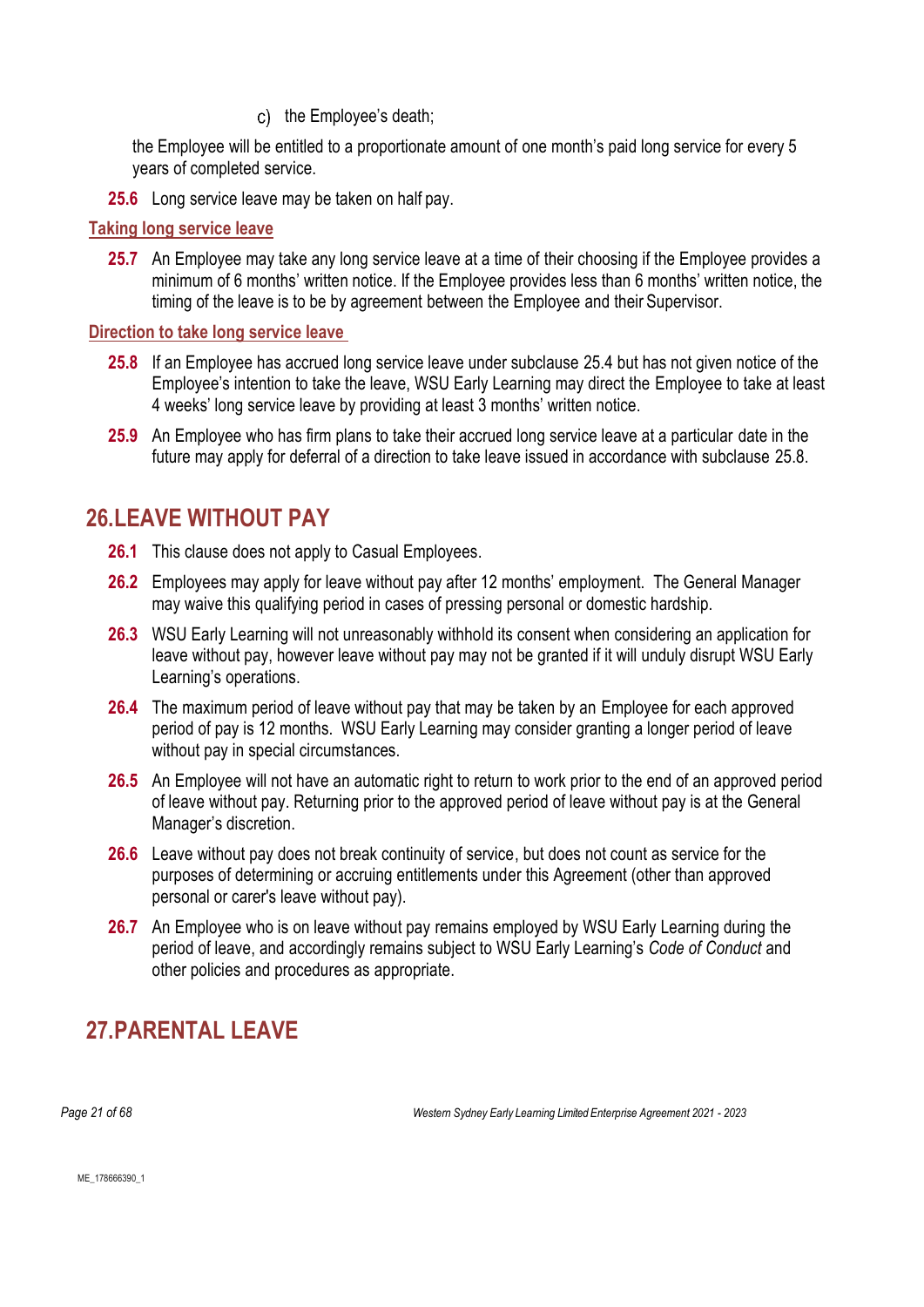- **27.1** Parental leave consists of:
	- maternity leave taken by an Employee in connection with the Employee's pregnancy or birth of the Employee's child;
	- b) adoption leave taken by an Employee in connection with the adoption of a child;
	- c) foster parent leave for fostering a child on a long-term placement; or
	- partner leave taken by an Employee in connection with their partner's pregnancy or birth of their child (**partner** includes a spouse, de facto spouse, and partners of the same sex).

### **Fixed-term Employees**

**27.2** If the contract of a Fixed Term Employee on parental leave is due to expire during the period of leave, the Employee's appointment will not be automatically extended ,and the Employee will forfeit the balance of their leave. If, however, the Employee is offered a further appointment commencing immediately after expiry of the previous term, they may extend their parental leave into the term of the further appointment.

#### **Unpaid maternity, adoption, and foster parent leave – eligibility and entitlement**

- **27.3** A Continuing or Fixed Term Employee is entitled to 12 months of unpaid parental leave if:
	- a) at the time of commencing parental leave, the Employee has, or will have, completed at least 12 months of Continuous Service with WSU Early Learning; and
	- b) the leave is associated with:
		- i. the birth of a child of the Employee or the Employee's partner; or
		- ii. the placement of a child with the Employee for adoption or long-term foster care; and
	- c) the Employee is, or will be, the primary carer of the child.
- **27.4** A Casual Employee is entitled to 12 months of unpaid parental leave if:
	- a) at the time of commencing parental leave, the Employee has, or will have, been employed by WSU Early Learning on a regular and systematic basis for at least 12 months and, but for the birth, adoption, or placement of the child, the Employee would have had a reasonable expectation of continuing employment with WSU Early Learning on a regular and systematic basis; and
	- b) the leave is associated with:
		- i. the birth of a child of the Employee or the Employee's partner; or
		- ii. the placement of a child with the Employee for adoption or long-term foster care; and
	- c) the Employee is, or will be, the primary carer of the child.

**Requests to extend unpaid parental leave**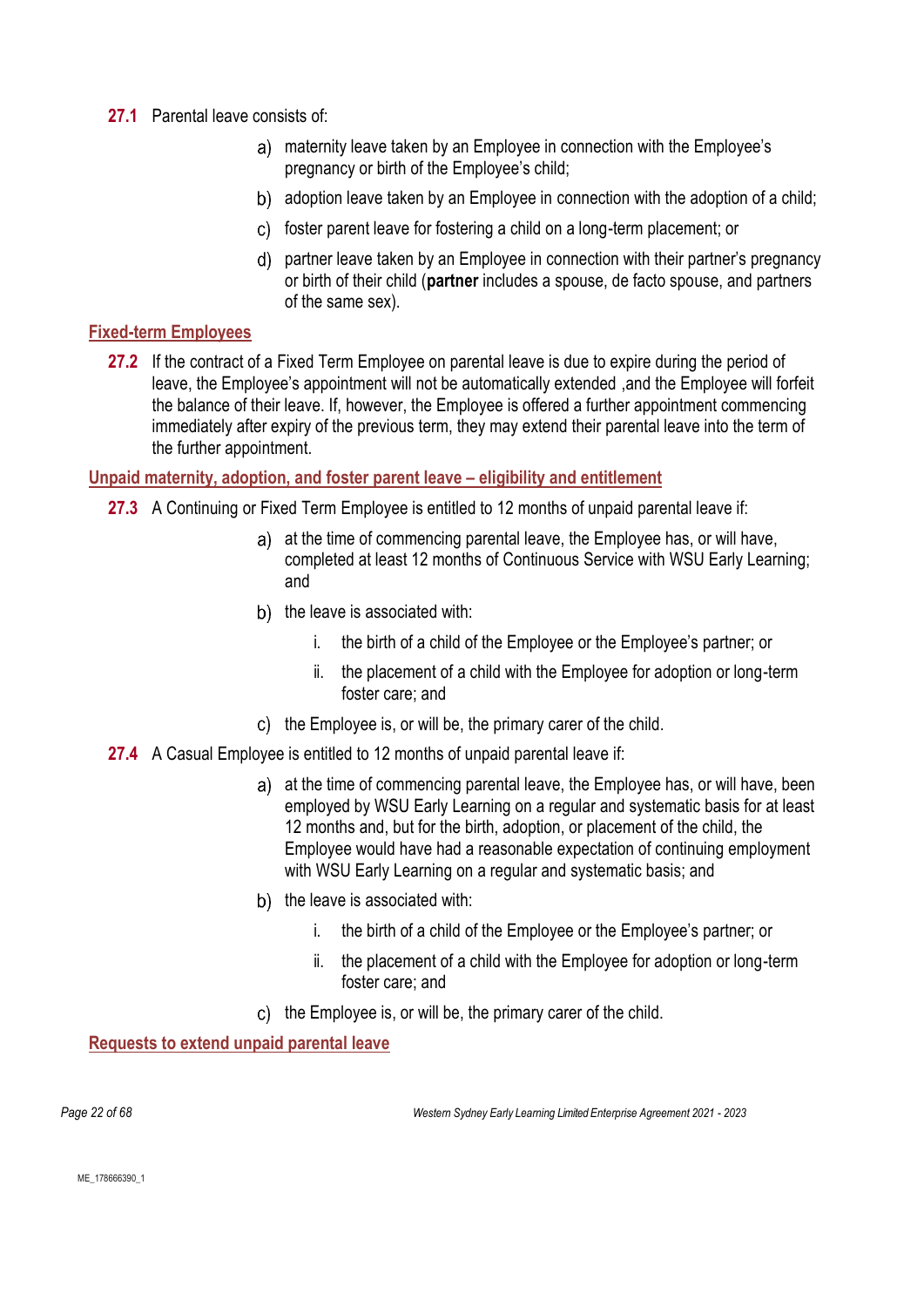- **27.5** An Employee who takes unpaid parental leave may request that WSU Early Learning agree to an extension of unpaid parental leave for a further period of up to 12 months immediately following the end of the Employee's initial period of leave, up to a total maximum of 24 months.
- <span id="page-22-0"></span>**27.6** Any request under subclause [27.5](#page-22-0) must be made in writing at least 4 weeks prior to the end of the Employee's initial period of unpaid parental leave.
- 27.7 WSU Early Learning will advise the Employee in writing as to whether the request has been approved or declined. This response will be given as soon as practicable, and not later than 21 days, after the request is made.
- <span id="page-22-1"></span>**27.8** WSU Early Learning may only decline a request on reasonable business grounds. If a request is declined, the written response under subclause [27.7](#page-22-1) will include details of the reasons for this decision.

**Paid maternity, adoption, and foster parent leave – eligibility and entitlement**

**27.9** A Continuing or Fixed Term Employee who has completed at least 52 weeks of Continuous Service with WSU Early Learning at the time of commencing parental leave will be eligible for paid parental leave as follows:

<span id="page-22-2"></span>

| <b>Period of Continuous Service</b>        | Paid parental leave entitlement                                                                              |
|--------------------------------------------|--------------------------------------------------------------------------------------------------------------|
| 1 or more years but less than 3<br>years   | 6 weeks at the rate equivalent to that paid under the<br>Australian Government Parental Leave Pay<br>Scheme  |
| More than 3 years but less than 4<br>years | 7 weeks at the rate equivalent to that paid under the<br>Australian Government Parental Leave Pay<br>Scheme  |
| More than 4 years but less than 5<br>years | 8 weeks at the rate equivalent to that paid under the<br>Australian Government Parental Leave Pay<br>Scheme  |
| 5 or more years                            | 10 weeks at the rate equivalent to that paid under<br>the Australian Government Parental Leave Pay<br>Scheme |

An Employee may elect to take their paid parental leave entitlement at half pay.

**27.10** For clarity, an Employee's paid parental leave entitlement under subclause [27.9](#page-22-2) is in addition to any payment to which the Employee may be entitled under the Australian Government Parental Leave Pay Scheme.

### **Paid partner leave**

**27.11** A Continuing or Fixed Term Full-time Employee who is not the primary carer is entitled to five days of paid partner leave which may be taken at any time in the 3-month period following the birth, adoption, or placement of their child.

**Notice and evidence requirements**

*Page 23 of 68 Western Sydney Early Learning Limited Enterprise Agreement 2021 - 2023*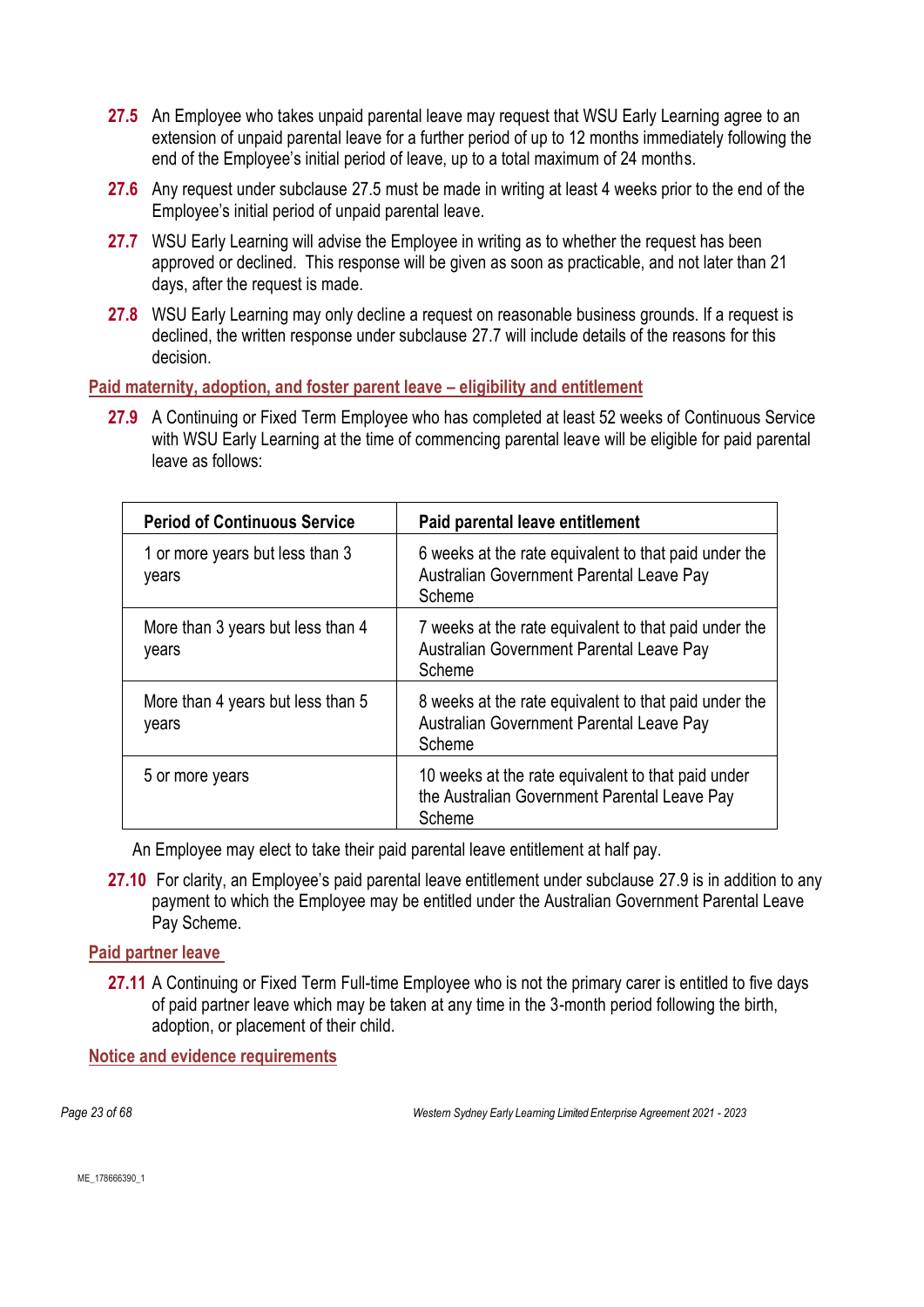- 27.12 An Employee must give their Supervisor notice of their intention to take parental leave. This notice must:
	- be in writing;
	- b) be given at least 10 weeks prior to the commencement of parental leave;
	- be accompanied by medical evidence (in the case of pregnancy) or a statutory declaration (in the case of adoption or placement) indicating the expected date of the birth, adoption, or placement; and
	- advise the intended start and end dates of the Employee's parental leave.
- **27.13** At least 4 weeks prior to the intended start date of an Employee's parental leave, the Employee must:
	- confirm the intended start and end dates of the Employee's parental leave; or
	- b) advise of any changes to the intended start and end dates of the Employee's parental leave;

unless it is not practicable to do so.

- **27.14** In exceptional circumstances (for example, premature birth), it will be sufficient for an Employee to provide notice of parental leave as soon as reasonably practicable after the birth, adoption, or placement of the child.
- **27.15** Any change to approved parental leave requires at least 4 weeks' written notice.

#### **Taking parental leave**

- **27.16** An Employee can commence parental leave at any time from 6 weeks prior to the expected date of birth or adoption/placement of their child, but no later than the date of birth, adoption, or placement of the child.
- <span id="page-23-0"></span>**27.17** If a pregnant Employee who is entitled to unpaid parental leave continues to work during the 6-week period before the expected date of birth of the child, WSU Early Learning may ask the Employee to provide a Medical Certificate containing the following statements (as applicable):
	- a) a statement of whether the Employee is fit for work;
	- b) if the Employee is fit for work, a statement of whether it is inadvisable for the Employee to continue in the Employee's present position during a stated period because of:
		- i. illness or risks arising out of the Employee's pregnancy; or
		- ii. hazards connected with the Employee's position.
- **27.18** WSU Early Learning may require an Employee to take a period of unpaid parental leave (period of leave) as soon as practicable if:
	- a) the Employee does not provide WSU Early Learning with the certificate requested under subclause [27.17](#page-23-0) within 7 days of being requested to do so;
	- within 7 days of the request, the Employee gives WSU Early Learning a Medical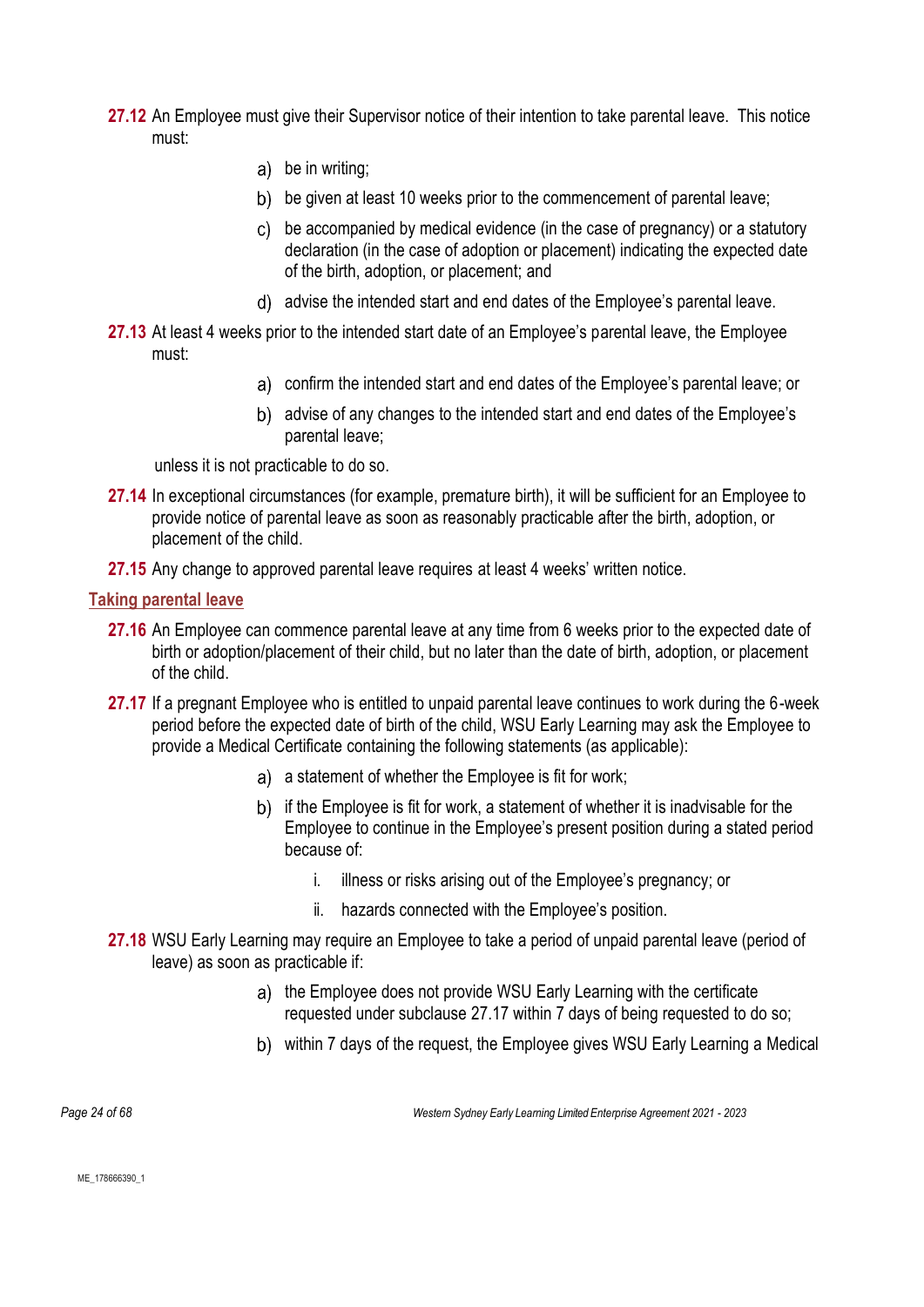Certificate stating that the Employee is not fit for work; or

- within 7 days of the request, the Employee gives WSU Early Learning a Medical Certificate stating that the Employee is fit for work, but it is inadvisable for the Employee to continue in the Employee's present position during a stated period because of:
	- i. illness or risks arising out of the Employee's pregnancy; or
	- ii. hazards connected with the Employee's position.
- 27.19 An Employee may elect to take their accrued annual and/or long service leave entitlements or time in lieu in conjunction with parental leave.
- **27.20** Paid parental leave is exclusive of any public holidays referred to in subclause [0.](#page-12-3)

### **Future entitlement to paid parental leave**

**27.21** Any future entitlement to paid parental leave is subject to the Employee completing 6 months of Continuous Service with WSU Early Learning following their return to work after the first period of paid parental leave.

### **Parental leave for Employee couples**

**27.22** If both parents are Employees, they may share the parental leave entitlement provided that both Employees have, or will have, completed the 12-month qualifying period at the time of commencing parental leave. If this occurs, however, any period of parental leave taken by the other Employee parent will be taken into account when assessing an Employee's application for parental leave.

### **Cessation of pregnancy**

- **27.23** In the event of a still birth or miscarriage after the commencement of parental leave, the Employee may access their personal, sick, annual, long service leave and/or leave without pay for such period as a registered medical practitioner certifies necessary, provided that the aggregate of paid leave shall not exceed 52 weeks.
- **27.24** Any illness suffered by an Employee that is not directly related to the birth will be dealt with in accordance with clause 21 (personal/carers leave).

### **Medical risks from pregnancy**

- <span id="page-24-0"></span>**27.25** Where, in the opinion of a registered medical practitioner, illness or risks arising out of the pregnancy or hazards connected with the work assigned to the Employee make it inadvisable for the Employee to be at work, the Employee will choose to:
	- a) commence parental leave;
	- b) be temporarily transferred to a safe job until the commencement of parental leave; or
	- c) negotiate with their Supervisor for a temporary variation of primary duties or hours of work to exclude the risks and hazards until the commencement of parental leave.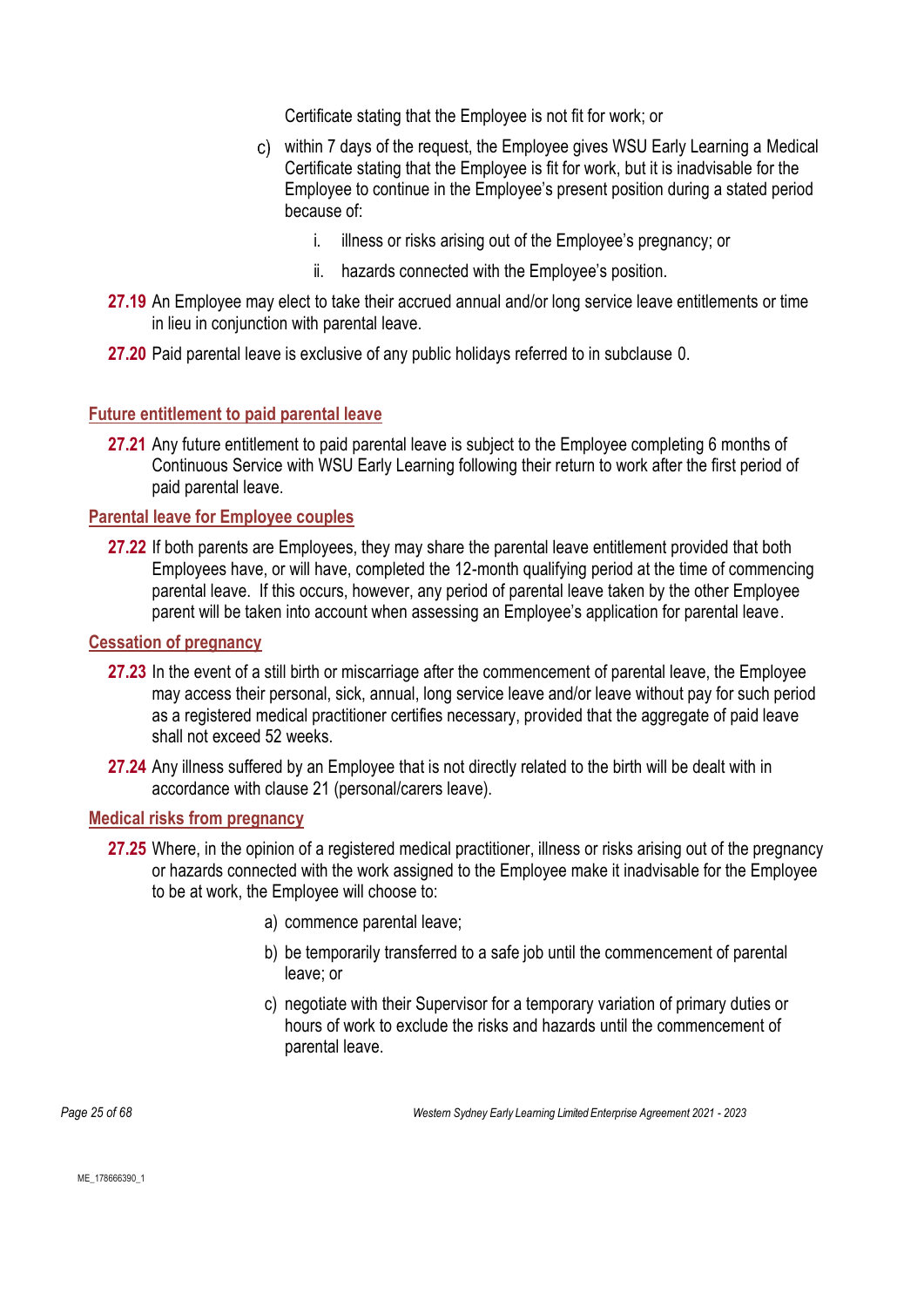- **27.26** If an Employee chooses transfer or variation under subparagraphs [27.25](#page-24-0) (b) or (c), the Employee's Supervisor will make reasonable attempts to provide the work requested, however if suitable work is not available, the Employee must then commence parental leave.
- **27.27** Employees involved in primary care/teaching roles are advised to seek medical advice from their medical practitioner about the risks associated with working with young children when pregnant.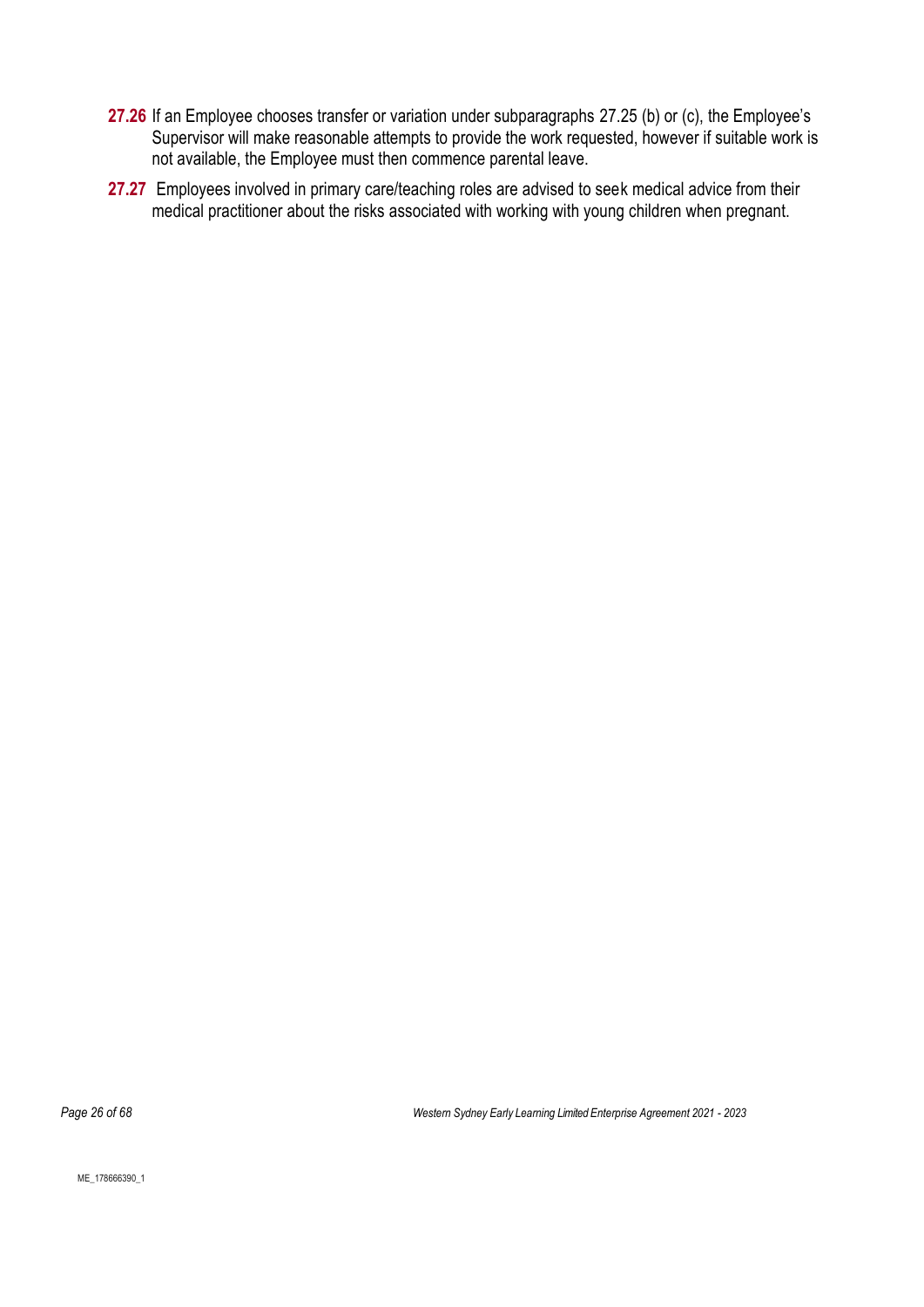### **Effect of parental leave on service**

**27.28** Periods of unpaid parental leave will not break an Employee's continuity of service with WSU Early Learning but will not be taken into account in calculating the Employee's length of service for any purpose under this Agreement.

### **Termination of employment during parental leave**

- **27.29** An Employee on parental leave may terminate their employment at any time by providing notice in accordance with clause [50:](#page-47-0) Notice of Termination of Employment or Resignation.
- **27.30** WSU Early Learning will not terminate an Employee's employment on the grounds of pregnancy or absence on parental leave, but the rights of WSU Early Learning in relation to termination of employment are not otherwise affected.

#### **Right to return to former position**

- **27.31** An Employee has the right to return to their former position after parental leave. An Employee's former position is the position held by the Employee immediately before commencing parental leave or temporarily being transferred to a safe job, or a position as close as possible to such position.
- **27.32** An Employee will forfeit their right to return to their former position if they do not resume duty at the expiration of the total period of approved parental leave.

#### **Communication during parental leave**

- **27.33** If WSU Early learning makes a definite decision to introduce significant workplace change whilst an Employee is on parental leave, WSU Early Learning will take reasonable steps to:
	- make available to the Employee information about any significant effect the change will have on the position held by the Employee before commencing parental leave; and
	- b) provide the Employee with an opportunity to discuss any significant effect the change will have on the position held by the Employee before commencing parental leave.
- **27.34** An Employee will take reasonable steps to inform WSU Early Learning about any significant matter that affects:
	- a) the duration of the Employee's parental leave;
	- whether the Employee intends to return to work; and/or
	- whether the Employee intends to request to return to work on a part-time basis.
- **27.35** An Employee will also notify WSU Early Learning of any changes to the Employee's address or other contact details whilst on parental leave.

## <span id="page-26-0"></span>**28.JURY SERVICE**

**28.1** An Employee required to attend for jury service during ordinary working hours shall be provided with paid leave for this purpose. The Employee shall be reimbursed by WSU Early Learning an amount

*Page 27 of 68 Western Sydney Early Learning Limited Enterprise Agreement 2021 - 2023*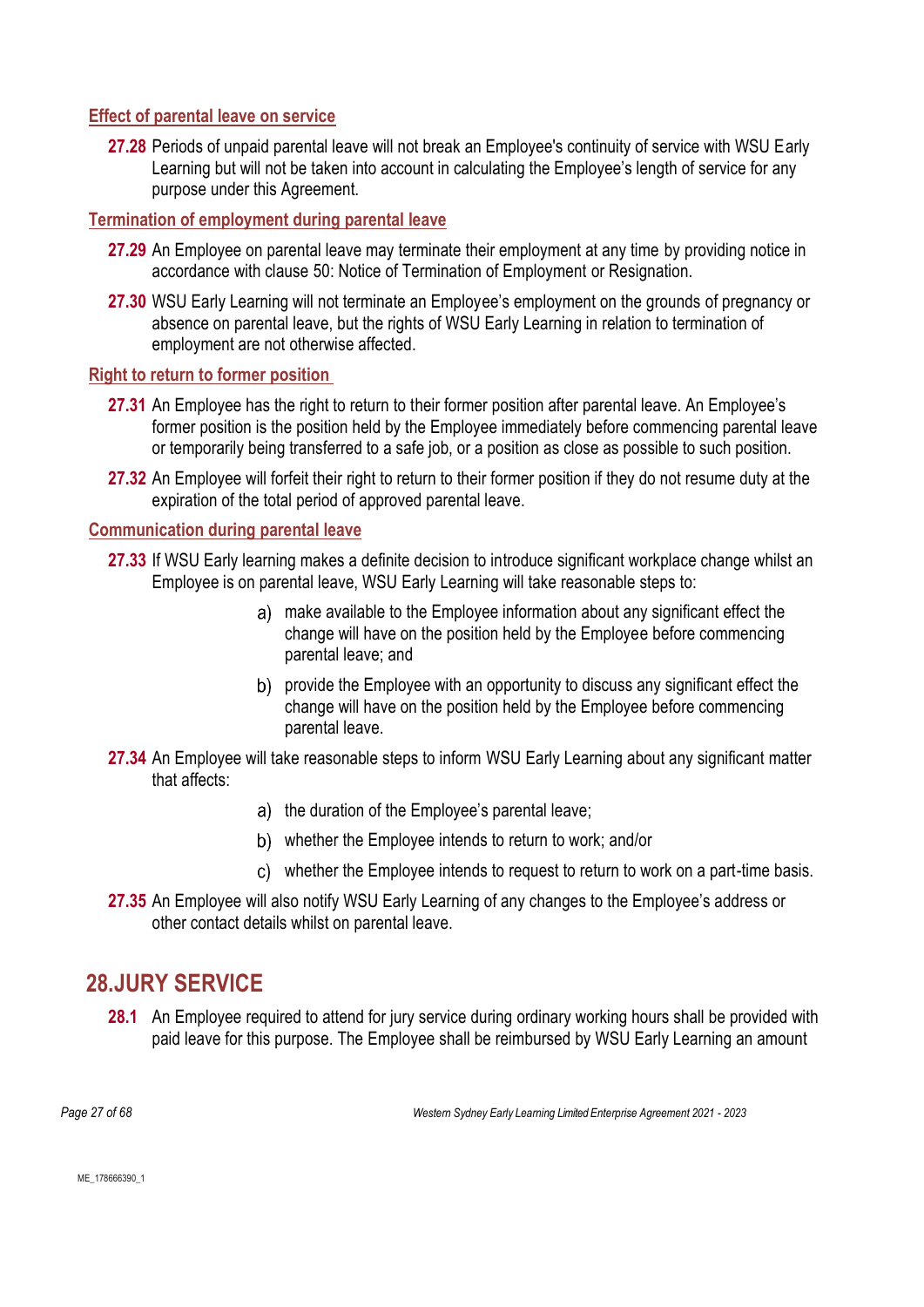equal to the difference between the amount paid in respect of the Employee's attendance for such jury service and the amount of wage the Employee would have received in respect of the ordinary time he or she would have worked had he or she not been on jury service.

- **28.2** The Employee shall notify their supervisor as soon as possible of the date upon which he or she is required to attend for jury service. The Employee shall provide to WSU Early Learning a copy of the summons to attend jury duty and a record of payments received as proof of attendance
- **28.3** If the Employee is not called to attend Jury Service and is rostered to attend work, the Employee must attend the workplace.

### <span id="page-27-0"></span>**29.STUDY LEAVE**

- **29.1** This clause does not apply to Casual or Fixed Term Employees.
- **29.2** Eligible Part-time Employees receive the entitlements in this clause on a pro rata basis.
- **29.3** Paid study leave is available to Continuing Employees who have completed 12 months' Continuous Service and are undertaking formal award courses that are:
	- a) directly relevant to their position; and
	- b) provided by a recognised tertiary education institution or training institution.

Any exception to this will be at the discretion of the General Manager.

- **29.4** Paid study leave will be granted on a basis of 2 days per semester for each module equivalent to a 10 credit point subject at WSU or similar at other tertiary institutions, up to a maximum of 4 days per semester and 8 days per calendar year.
- **29.5** Employees undergoing relevant Higher Degree Research (HDR) who are not required to complete modules or unit work may apply to the General Manager for study leave of up to 6 days per year, taken at a maximum of 3 days per semester for a two-semester year. All applications will require supporting evidentiary documents.
- **29.6** For Employees undertaking TAFE studies, paid study leave will be calculated based on the number of hours students are expected to attend class (e.g. 1 night per week would be equivalent to 1 day per semester), up to a maximum of 2 days per semester and 4 days per calendar year.
- **29.7** Employees will not be eligible for paid study leave in situations where the Government requires and pays for release time for study.
- **29.8** The time of taking such leave will be negotiated with the Service Director.
- **29.9** Employees shall provide evidence of enrolment and results at the end of each study period.
- **29.10** Study leave will not be provided for repeat subjects.
- **29.11** Employees may request approval to accumulate leave entitlements under clause [20:](#page-13-0) Annual Leave for the purpose of completing professional experience practicums.
- **29.12** Except as provided in Schedule 1, clause 3 (3 year to 4 year trained teacher), following graduation, any reclassification of an Employee to a higher classified position will be at the discretion of WSU

*Page 28 of 68 Western Sydney Early Learning Limited Enterprise Agreement 2021 - 2023*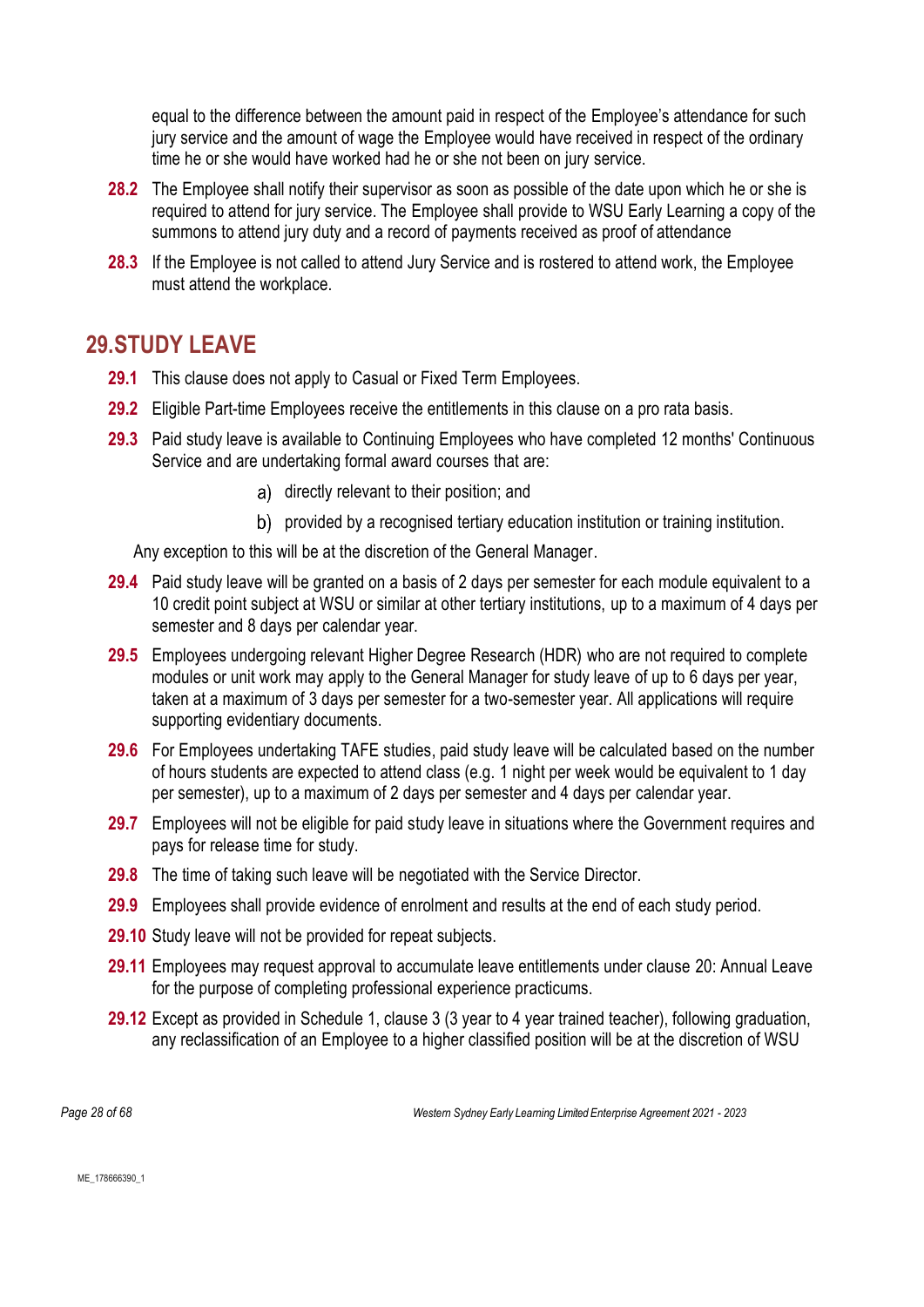Early Learning.

- **29.13** Employees shall provide evidence of enrolment and results at the end of each study period.
- **29.14** Study leave will not be provided for repeat subjects.
- **29.15** Employees may request approval to accumulate leave entitlements under clause [20:](#page-13-0) Annual Leave for the purpose of completing professional experience practicums.
- **29.16** Except as provided in Schedule 1, clause 3 (3 year to 4 year trained teacher), following graduation, any reclassification of an Employee to a higher classified position, will be at the discretion of WSU Early Learning.

# <span id="page-28-0"></span>**30.OTHER LEAVE**

An Employee is entitled to unpaid leave for voluntary emergency management activities according to the National Employment Standard Community Service Leave - unpaid leave for voluntary emergency activities.

# <span id="page-28-1"></span>**31.CONSULTATION REGARDING MAJOR WORKPLACE CHANGE**

- **31.1** This clause applies if WSU Early Learning is seeking to implement major workplace change that is likely to have a significant effect on Employees.
- **31.2** An affected Employee may appoint a Representative to assist, represent, and/or advise them for the purposes of this clause.
- **31.3 Significant effect** includes the following outcomes:
	- a) termination of employment for redundancy;
	- b) major changes in the composition, operation or size of WSU Early Learning's workforce or in the skills required of its Employees;
	- c) the elimination or diminution of job opportunities, promotion opportunities or job tenure;
	- d) the need for retraining or transfer of Employees to other work or locations, provided that a location transfer will not be taken to have a significant effect where it is reasonable having regard to an Employee's individual circumstances; and/or
	- e) the restructuring of jobs.
- <span id="page-28-2"></span>**31.4** Once WSU Early Learning has decided that it is seeking to implement major workplace change, it will consult with affected Employees and any appointed representative(s) about the proposed change as soon as practicable but no later than 7 days after the decision, and the Union or any other nominated representative as applicable, the introduction of the change and the effect the change is likely to have on the Employees. Such consultation will take the form of a discussion with affected Employees and any appointed representative(s) in which WSU Early Learning must discuss with the relevant Employees:

*Page 29 of 68 Western Sydney Early Learning Limited Enterprise Agreement 2021 - 2023*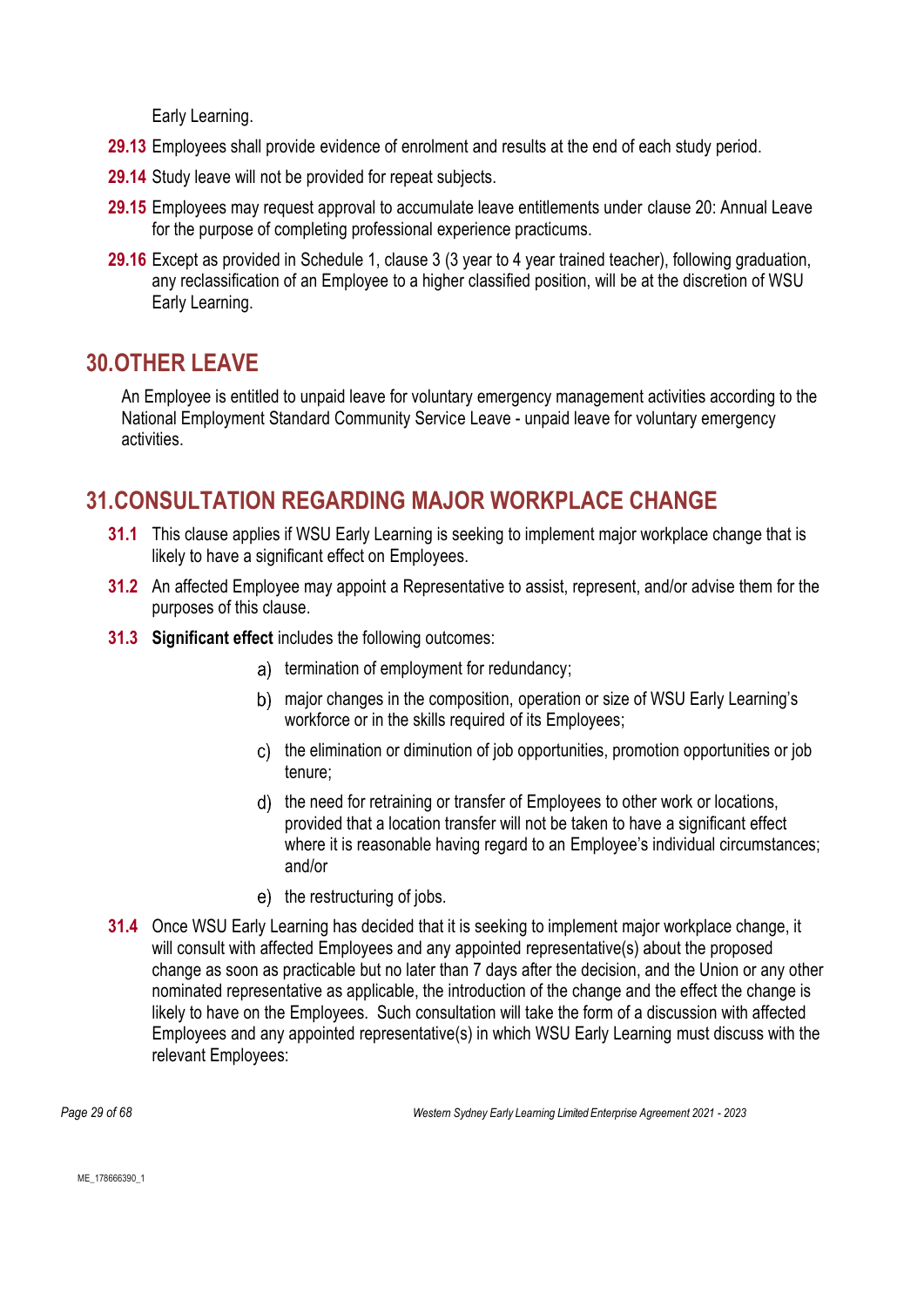- a) the introduction of the proposed change; and
- b) the effect the proposed change is likely to have on the Employees; and
- any measures WSU Early Learning proposes to take in order to avert or mitigate the adverse effect of the proposed change on the Employees.
- **31.5** WSU Early Learning will give affected Employees and the Union at least 7 days' written notice of its intention to hold the discussion referred to in subclause [31.4,](#page-28-2) together with the following documentation:
	- a) all relevant information about the change including the nature of the proposed change;
	- b) information about the expected effects of the change on the Employees; and
	- any other matters likely to affect the Employees;

however, WSU Early Learning is not required to disclose confidential or commercially sensitive information.

- **31.6** WSU Early Learning must give prompt and genuine consideration to matters raised about the proposed major workplace change by affected Employees and any appointed representative(s).
- **31.7** WSU Early Learning will notify affected Employees and the Union in writing as soon as it has made a final decision regarding major workplace change, and:
	- a) explain the effects of the decision; and
	- advise whether WSU Early Learning has declined to adopt any alternative to the proposed change suggested by affected Employees and any appointed Representative(s) and, if so, any reasons why the alternative could not be adopted.
- **31.8** WSU Early Learning must act in good faith in relation to the consultation process provided in this clause. Good faith includes obligations to meet, disclose relevant information, genuinely consider proposals and respond with reasons, and to refrain from capricious or unfair conduct that undermines consultation.
- **31.9** While the consultation process is being undertaken, the status quo will remain.

### **Consultation on changes to regular rosters or hours of work**

**31.10** WSU Early Learning will consult with Employees, and their Representative, if any, where it is proposed to change if any, their regular roster or Ordinary Hours of work. WSU Early Learning will provide details of the change to Employees and invite them to put forward their views regarding the impact of the proposed changes including those on any family or caring responsibilities Employees may have. WSU Early Learning will then promptly consider those views. These provisions are to be read in conjunction with any other Agreement provisions concerning the scheduling of work and notice requirements and will not apply where Employees have irregular, sporadic or unpredictable hours.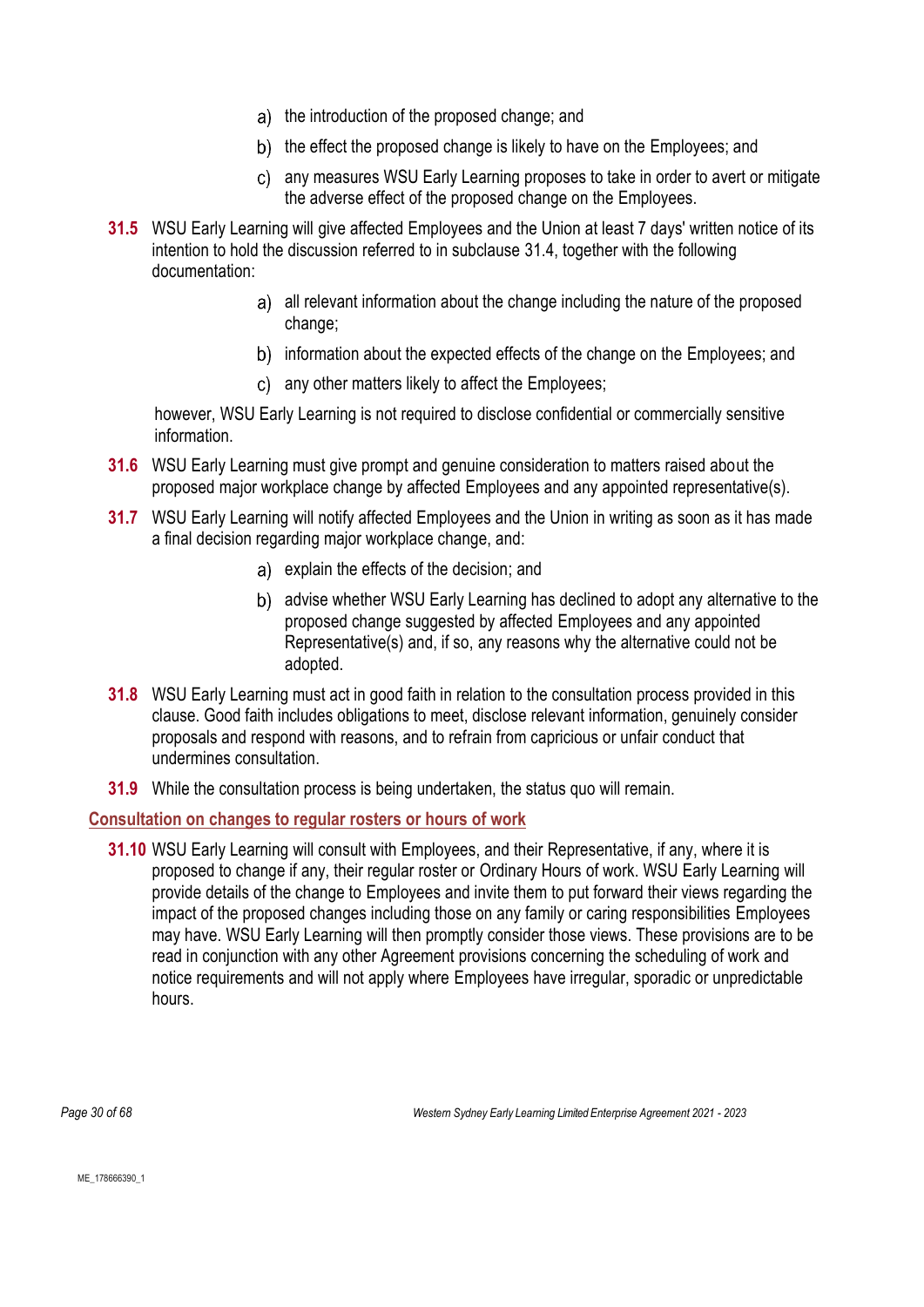# <span id="page-30-0"></span>**32.DIRECTION TO CARRY OUT DUTIES**

- **32.1** WSU Early Learning may direct an Employee to carry out such duties as are within the limits of the Employee's skills, competence and training, and consistent with the classification structure of this Agreement, provided that such duties are not designed to promote de-skilling.
- **32.2** WSU Early Learning may direct an Employee to carry out such duties and use such tools and equipment as may be required, provided that the Employee has been properly trained in the use of such tools and equipment.
- **32.3** Employees engaged as Educators may be required to assist with duties incidental to their primary contact care role.
- **32.4** Any direction issued by WSU Early Learning shall be consistent with WSU Early Learning's responsibilities to provide a safe and healthy working environment.

## <span id="page-30-1"></span>**33.REDUNDANCY**

### **Principles**

- **33.1** WSU Early Learning recognises that job security is important for Employees and is committed to minimising the need for forced redundancies by exploring alternate measures to mitigate any negative consequences of workplace change. Such measures may include natural attrition, or voluntary measures such as voluntary separations, fixed term contracts, leave without pay, voluntary conversion to part-time employment, long service leave, and/or redeployment.
- **33.2** Forced redundancies will be implemented as a last resort.

### **Application**

**33.3** This clause applies only to Continuing Employees.

### **Definition**

- **33.4** For the purposes of this clause:
	- a position is **redundant** if it is identified as surplus to WSU Early Learning's requirements for reasons of an economic, technological, structural or similar nature;
	- **Weeks of Pay** means the all-purpose rate of pay for the Employee concerned at the date of termination, and includes, in addition to the Ordinary Rate of Pay, any over award payments, shift penalties and/or other all-purpose allowances payable in accordance with this Agreement.

### **Notice of termination arising from redundancy**

- **33.5** Subject to subclause [33.6,](#page-30-2) the provisions of clause [50:](#page-47-0) Notice of Termination of Employment or Resignation will apply if a position is made redundant.
- <span id="page-30-2"></span>**33.6** If a position is made redundant due to the introduction of new technology, the Employee concerned will receive 3 months' notice of termination or payment in lieu.

*Page 31 of 68 Western Sydney Early Learning Limited Enterprise Agreement 2021 - 2023*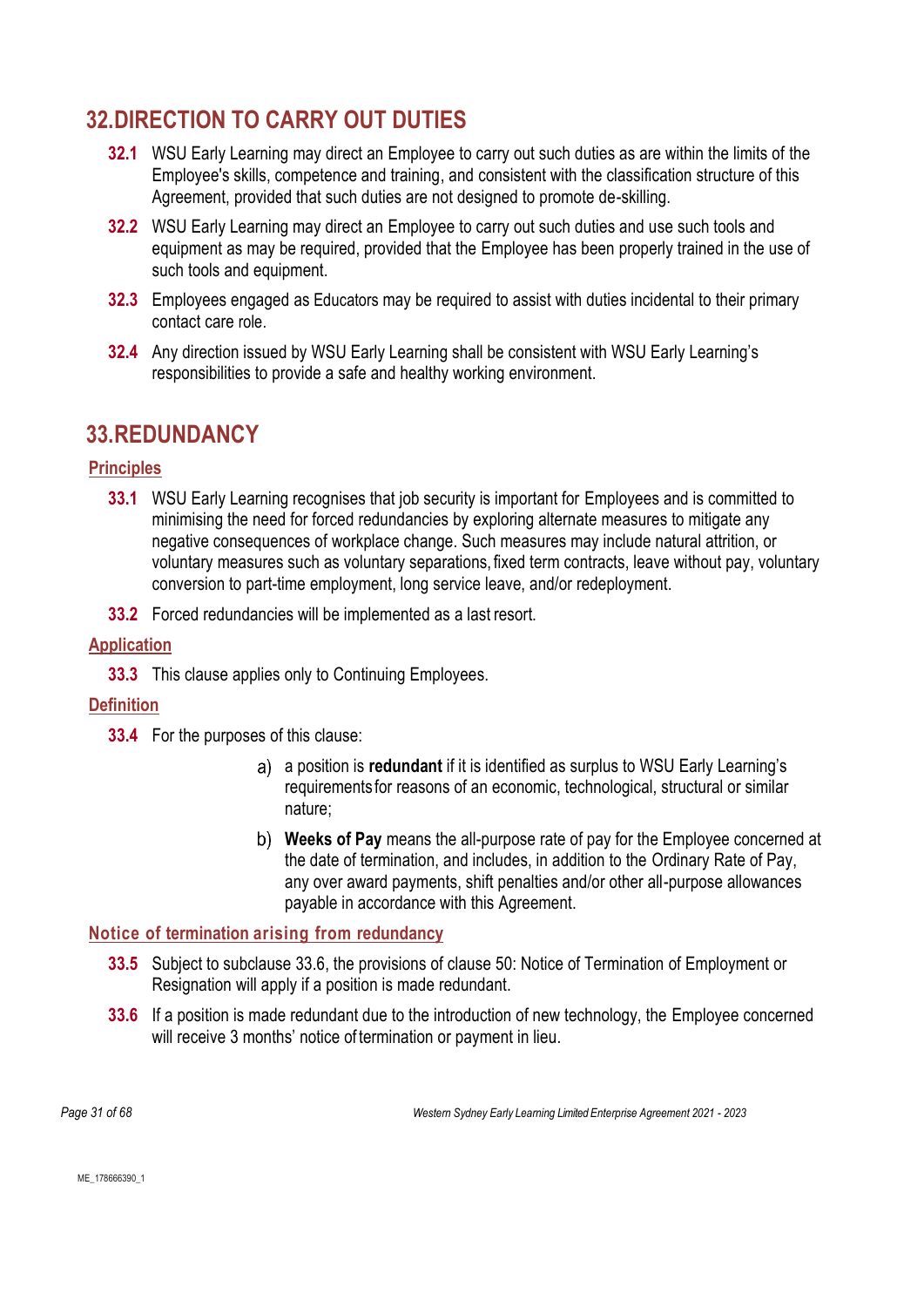### <span id="page-31-0"></span>**Time off during the notice period**

- **33.7** An Employee will be entitled to up to one day's paid leave during each week of notice of termination, up to a maximum of five weeks, for the purposes of seeking other employment.
- **33.8** If an Employee takes paid leave of more than one day in accordance with subclause [33.7,](#page-31-0) WSU Early Learning may require the Employee to produce proof of attendance at an interview, failing which the Employee will not be paid for the absence.

#### **Employee Leaving during the notice period**

**33.9** If an Employee leaves during the period of notice, they will be entitled to the same benefits and payments they would havereceived under this clause had they remained with WSU Early Learning until the expiry of the notice period, other than payment in lieu of the balance of the notice period.

### **Statement of Employment**

**33.10** If requested, WSU Early Learning will provide an Employee with a written statement specifying the period of the Employee's employment and the classification of or the type of work performed by the Employee.

### **Centrelink Separation Certificate**

**33.11** If requested, WSU Early Learning will provide an Employee with an 'Employment Separation Certificate' in the form required byCentrelink.

### **Transfer to lower paid duties**

**33.12** Where an Employee is transferred to lower paid duties for reasons set out in clause 33.4(a), the Employee shall be entitled to the same period of notice of transfer as the Employee would have been entitled to if the Employee's employment had been terminated, and WSU Early Learning may at WSU Early Learning's option make payment in lieu thereof of an amount equal to the difference between the former ordinary time rate of pay and the new ordinary time rates for the number of weeks of notice still owing.

### <span id="page-31-1"></span>**Redundancy Payment**

**33.13** An Employee whose position is made redundant will be entitled to redundancy pay as follows:

| <b>Completed years of Continuous</b><br><b>Service</b> | <b>Weeks of Pay (Employee aged</b><br>under 45 years) | <b>Weeks of Pay (Employee</b><br>aged 45 years or more) |
|--------------------------------------------------------|-------------------------------------------------------|---------------------------------------------------------|
| Less than 1 year                                       | <b>NIL</b>                                            | <b>NIL</b>                                              |
| 1 year and less than 2 years                           | 4 weeks                                               | 5 weeks                                                 |
| 2 years and less than 3 years                          | 7 weeks                                               | 8.75 weeks                                              |
| 3 years and less than 4 years                          | 10 weeks                                              | 12.5 weeks                                              |
| 4 years and less than 5 years                          | 12 weeks                                              | 15 weeks                                                |

*Page 32 of 68 Western Sydney Early Learning Limited Enterprise Agreement 2021 - 2023*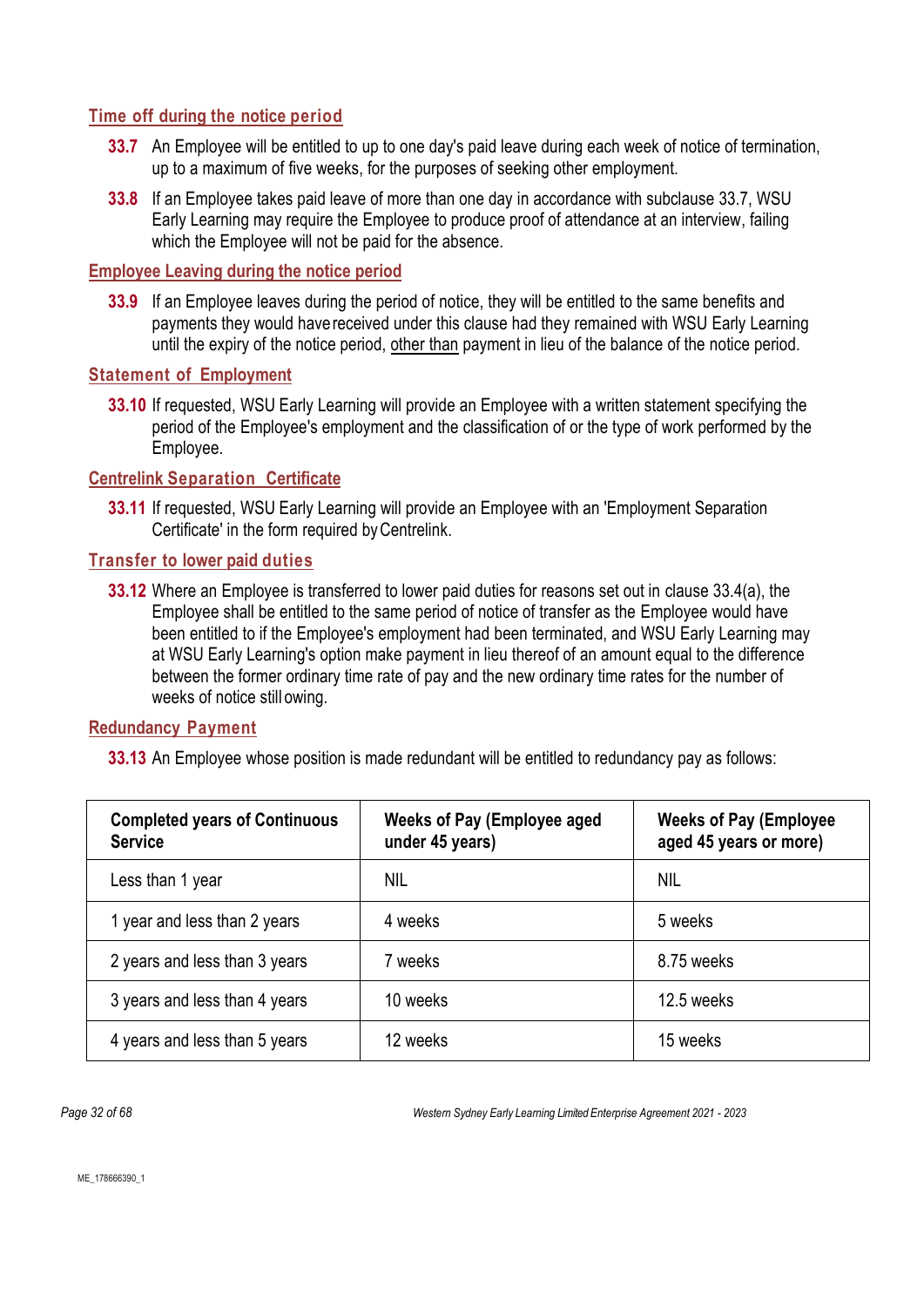| 5 years and less than 6 years | 14 weeks | 17.5 weeks |
|-------------------------------|----------|------------|
| 6 years and over              | 16 weeks | 20 weeks   |

### **Partial redundancies**

**33.14** A position will be considered as having been made partially redundant if:

- a) an Employee's working hours are reduced by 6 or more hours per fortnight, in which case the Employee will be entitled to a pro rata redundancy calculated by reference to subclause [33.13;](#page-31-1) or
- b) a part-time teacher trained educator hours are reduced by more than 25%, in which case the Employee will be entitled to the provisions of this clause, including redundancy payments, the latter of which will be calculated by multiplying the number of hours that have been reduced by the Employee's hourly rate. This amount is then multiplied by the number of weeks' redundancy pay to which the Employee would have been entitled under subclause [33.13](#page-31-1) if their position had been made fully redundant.

## <span id="page-32-0"></span>**34.ORDINARY HOURS OF DUTY**

- **34.1** The Ordinary Hours of work of a Full-time Employee, inclusive of breaks, will be an average of 38 hours per week over a one, two or four week cycle.
- <span id="page-32-1"></span>**34.2** Except as provided by subclauses [36.11,](#page-35-0) [37](#page-36-0) and [38](#page-38-0) (time off in lieu of overtime, right to request flexible working arrangements, and flexible hours options) Ordinary Hours will be:
	- a) in periods not exceeding eight hours per day;
	- b) between Monday and Friday;
	- c) for administrative Employees between 7am and 6.30pm; and
	- d) for all other Employees, between 6.30am and 6.30 pm;
- **34.3** If WSU Early Learning decides to introduce or use broken shifts, it will comply with any applicable award provisions regarding broken shifts.

### **Part-time Employees**

- **34.4** For a Part-time Employee who is not engaged as an Early Childhood Teacher, WSU Early Learning may vary the Employee's days of attendance and/or normal hours of work either:
	- a) at the commencement of each calendar year; or
	- b) during the year by giving the Employee four weeks' written notice of the change,

provided that an Employee's days of attendance and normal hours of work may be varied or increased at any time by mutual agreement between WSU Early Learning and the Employee. Such agreement will not be unreasonably withheld by either party.

*Page 33 of 68 Western Sydney Early Learning Limited Enterprise Agreement 2021 - 2023*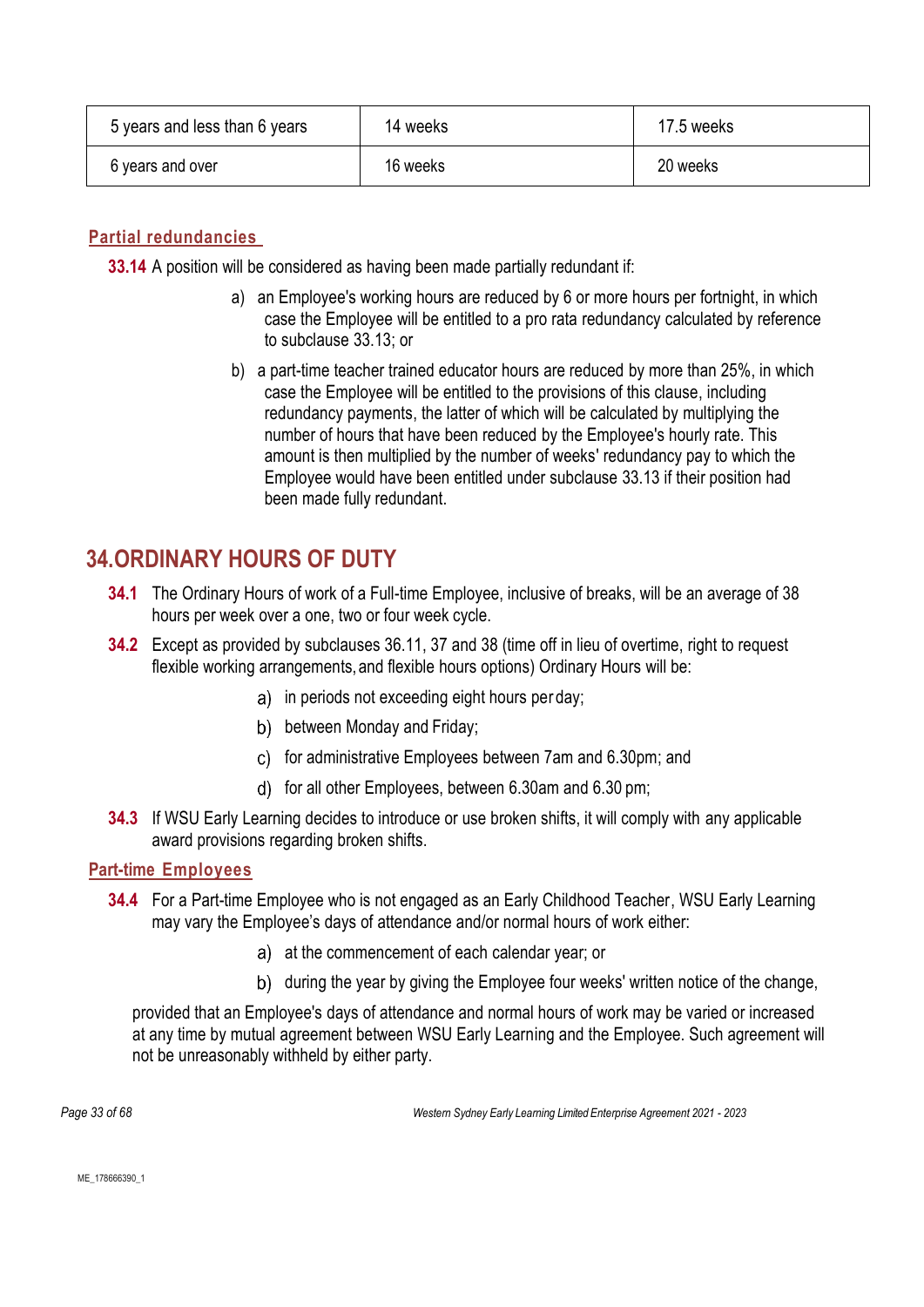- **34.5** For a Part-time Employee who is engaged as an Early Childhood Teacher, WSU Early Learning may only vary the Employee's days of attendance and/or normal hours of work if:
	- a) the Employee consents to the variation; or
	- b) the variation is required as a result of a change in funding, enrolment, or curriculum, in which case WSU Early Learning will provide the Employee with 4 weeks' written notice of the change.

### **The Roster**

- **34.6** A Supervisor will establish the roster pursuant to which Employees will be required to work. This roster will be displayed in a readily accessible place at least 7 days prior to the roster commencing, and will indicate:
	- a) days of work;
	- b) hours of work; and
	- c) starting and finishing times.
- **34.7** A roster may only be changed with less than 7 days' notice if:
	- a) the change is brought to the Employees' attention as soon as practicable; and
	- b) the Employee and WSU Early Learning agree to the changed hours; or
	- c) the change is to cover the absence of another Employee on personal/carer's leave or other absence where the absent Employee has given less than 7 days' notice of their absence; or
	- d) for Part time Employees, the change is in accordance with subclause 36.12, which deals with additional hours for Part-time Employees.
- **34.8** In all other situations, a change to the roster with less than 7 days' notice will incur overtime payment.
- **34.9** Employees may be requested to work reasonable additional hours to meet any demands particular to the work. Whether additional hours are reasonable for the purposes of this Agreement will depend on the circumstances of each case.
- **34.10** An Employee's Supervisor will endeavour to accommodate Employees in relation to the preparation of their rostered hours but may, from time to time, nominate the rostered hours and the Employees agree to work on those rostered hours.
- **34.11** The rostered days of a Part-time Employee shall be agreed on engagement.

### <span id="page-33-0"></span>**35.BREAKS**

**35.1** All breaks are to be taken at a time to enable the continued supervision of children.

### <span id="page-33-1"></span>**Meal breaks**

**35.2** An Employee will not be required to work in excess of five hours without an unpaid meal break of 30 minutes. Employees who are engaged for not more than six continuous hours per shift may elect to

*Page 34 of 68 Western Sydney Early Learning Limited Enterprise Agreement 2021 - 2023*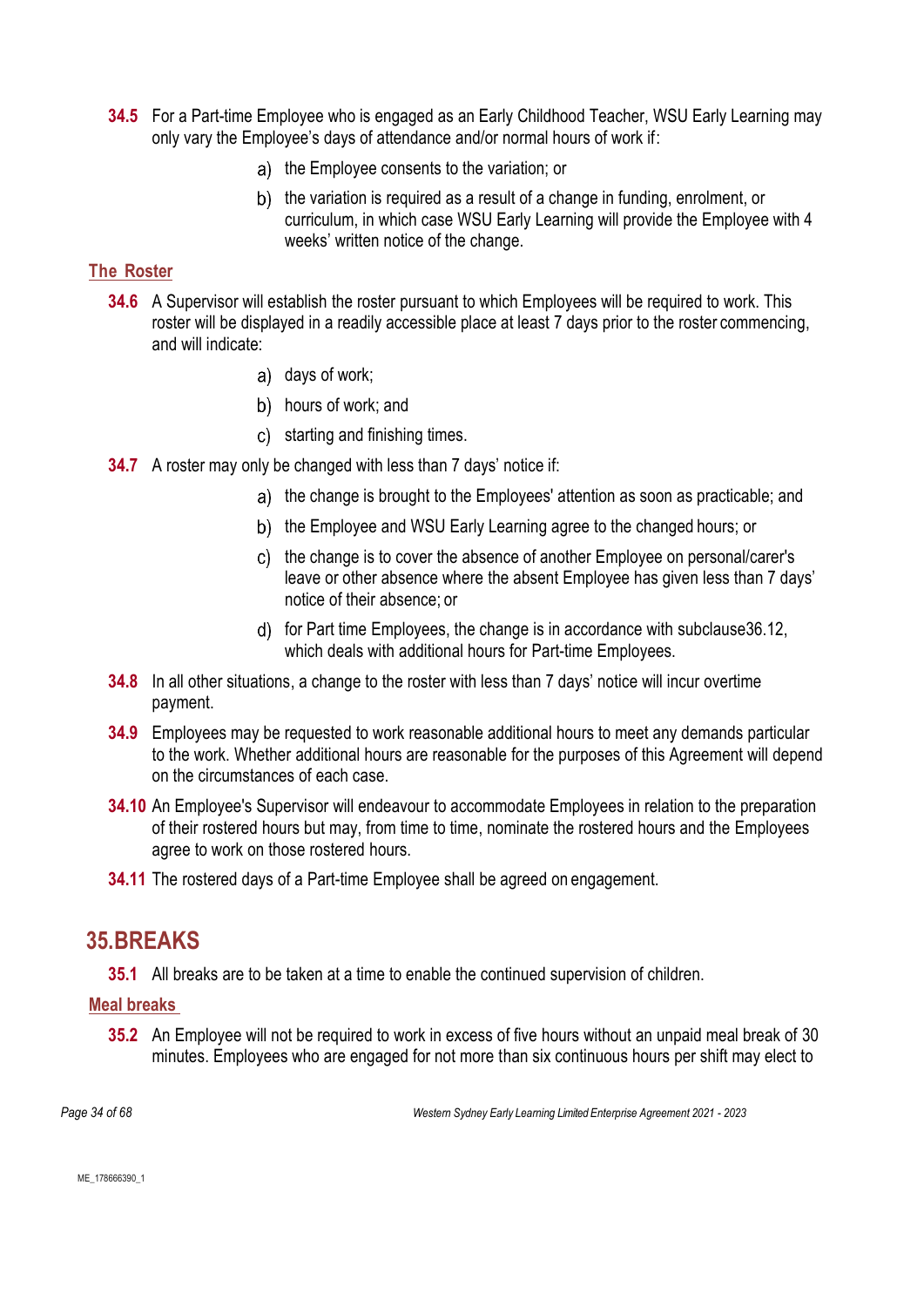forego a meal break.

**35.3** Notwithstanding clause [35.2,](#page-33-1) where an Employee is required to remain on WSU Early Learning's premises, the Employee will be entitled to a paid meal break of 20 minutes. This paid meal break is to be counted as time worked.

### **Rest periods**

- **35.4** An Employee working for four hours or more on any engagement will be entitled to a paid rest period of 10 minutes.
- **35.5** An Employee working for seven hours or more on any engagement will be entitled to two paid rest periods of 10 minutes each unless the Employee agrees to forego one of these rest periods.
- **35.6** All rest periods must be uninterrupted.
- **35.7** Subject to operational requirements and the Service Director's approval, an Employee may combine their meal break and rest period entitlements into a break of 30 minutes, 20 minutes of which will be paid.

## <span id="page-34-0"></span>**36.OVERTIME**

### **Eligibility**

- **36.1** WSU Early Learning may require Employees to work reasonable additional hours at overtime rates.
- **36.2** An Employee may refuse to work overtime in circumstances where doing so would result in the Employee working hours that are unreasonable having regard to:
	- a) any risk to Employee's health and safety;
	- b) the Employee's personal circumstances including any family responsibilities;
	- WSU Early Learning's operational requirements;
	- whether the Employee is entitled to receive overtime payments, penalty rates or other compensation for, or a level of remuneration that reflects an expectation of, working additional hours;
	- any notice given by WSU Early Learning of any request or requirement to work the additional hours;
	- any notice given by the Employee of their intention to refuse to work the additional hours;
	- $g$ ) the usual patterns of work in the industry, or the part of an industry, in which the Employee works;
	- h) the nature of the Employee's role, and the Employee's level of responsibility; and
	- i) any other relevant matter

### **Approval and claiming overtime**

**36.3** Except as provided elsewhere in this Agreement, all time worked outside the ordinary hours of work prescribed by subclause [34.2](#page-32-1) will be overtime.

*Page 35 of 68 Western Sydney Early Learning Limited Enterprise Agreement 2021 - 2023*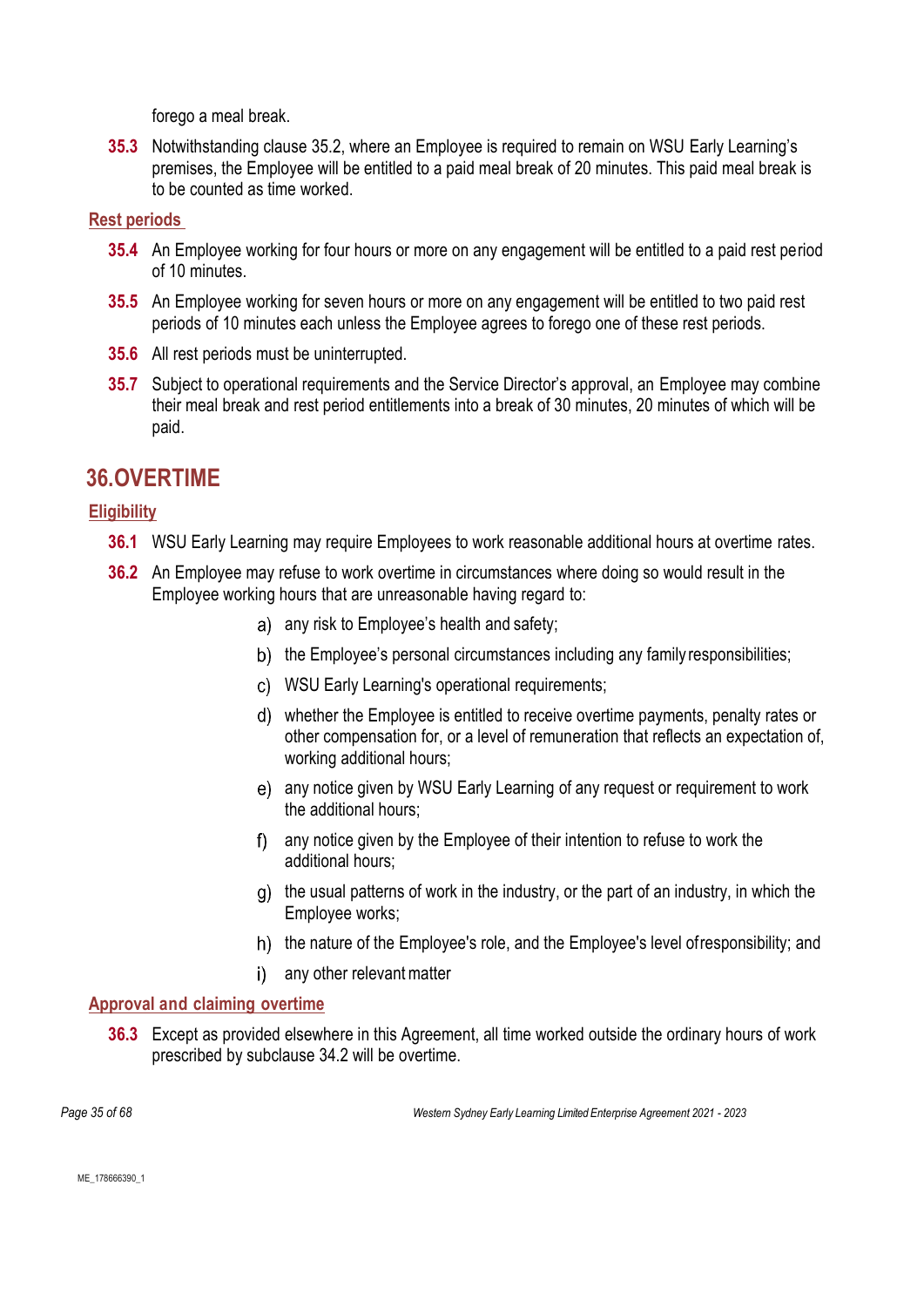- **36.4** Where an Employee is required to stay back to supervise children who have not been picked up or to cover another Employee's absence, the Employee will be paid at the rate of time and one half for the first two hours and double time thereafter.
- **36.5** WSU Early Learning may require an Employee to attend parental meetings, staff meetings, and/or perform other duties that do not include the supervision of children outside the Employee's Ordinary Hours of work as follows:
	- Employees other than Directors up to a maximum of 2 hours per month; and
	- b) Directors up to 4 hours per month;

pro rata for Part-time Employees. Any such attendance or performance of duties will:

- c) if it occurs on a weekday, be paid at overtime rates in accordance with subclause [36.7.](#page-35-1); or
- d) if it occurs on a Saturday or Sunday, be paid at overtime rates in accordance with subclause [36.7.](#page-35-1)
- **36.6** Overtime or time off in lieu of overtime is not permitted without prior approval of an Employee's Supervisor. Overtime claims must be submitted at the end of the fortnightly cycle in which the overtime was worked.
- <span id="page-35-1"></span>**36.7** Overtime will be paid at the rate of time and a half for the first two hours and double time thereafter provided that overtime at the rate of double time shall be paid for all time worked after 12:00 noon on a Saturday and all work performed on a Sunday. In calculating overtime, each day's work will stand alone.
- **36.8** In computing overtime any portion of an hour will be taken to closest 5 minute interval.
- **36.9** When overtime work is necessary it shall, wherever reasonably practicable, be arranged so that an Employee has at least 10 consecutive hours off duty between the work on successive days.
- **36.10** An Employee, other than a Casual Employee, who works overtime such that they do not have at least 10 consecutive hours off duty between work on successive days shall, subject to this subclause, be released after completion of the overtime until they have had 10 consecutive hours off duty, without loss of pay, for ordinary working time occurring during such absence. If on the instruction of WSU Early Learning the Employee resumes or continues work without having had 10 consecutive hours off duty, the Employee shall be paid at double time until they are released from duty and shall be entitled to be absent until they have had 10 consecutive hours off duty without loss of pay for ordinary working time occurring during such absence.

### <span id="page-35-0"></span>**Time off instead of payment for overtime**

- **36.11** An Employee and WSU Early Learning may agree, in writing, that the Employee will be provided with time off instead of being paid an overtime payment for all authorised work performed outside of or in excess of the Employee's ordinary or rostered hours subject to the following:
	- a) any periods of time off in Ordinary Hours will equate to the relevant period of overtime worked;
	- b) unless agreed otherwise in writing with the General Manager or Service Director,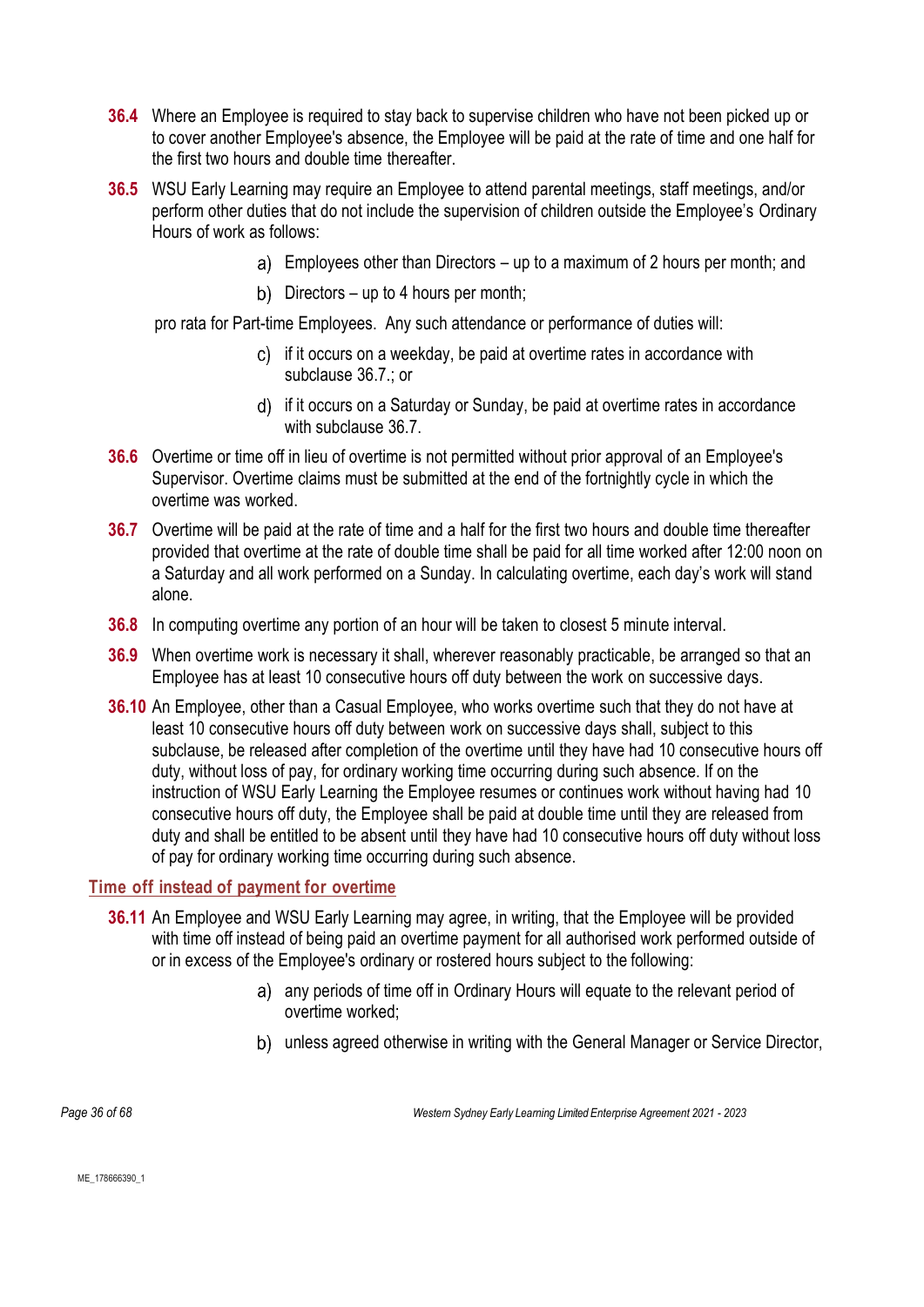an Employee must not accumulate more than 8 hours per month which must be taken within 1 month of its accrual. The General Manager or Service Director will negotiate with the Employee a mutually suitable time for the accrued time to be taken. Where time off is not taken the overtime will be paid for in the next pay period at the appropriate rate of overtime applicable;

- by agreement between the Employee and WSU Early Learning, time off instead of payment for overtime may be accrued and taken as part of annual leave;
- d) if the Employee requests at any time. WSU Early Learning must pay the Employee for overtime not taken as time in lieu. Any such payment will be made:
- i. at the overtime rate applicable to the overtime when it was worked: and
- ii. in the next full pay period following the request; and
- any remaining accrued time off in lieu will be paid out upon termination of employment. The Employee and the Service Director will work together to reduce the accrued time off in lieu as much as possible during their notice period.

#### **Extra hours for Part-time Employees**

**36.12** Part-time Employees who agree to work additional hours in excess of their Ordinary Hours will be paid at their regular hourly rate up to 8 hours per day or 38 hours per week. Normal overtime provisions apply if more than 8 hours per day or 38 hours per week are worked.

#### **Attendance at Meetings, Seminars and Professional Development**

- **36.13** Employees may be required to attend staff meetings, parent meetings, seminars and professional development or training courses totalling up to 50 hours duration in any calendar year. In computing such attendance, each calendar year shall stand alone.
- **36.14** Attendance at such meetings, seminars and in-service courses may be outside normal working hours. All such work performed out of normal working hours will be unpaid unless attendance was directed by the General Manager or Service Director, in which case it will then be paid at overtime rates in accordance with subclause [36.7.](#page-35-0) These are considered reasonable additional hours.
- <span id="page-36-0"></span>**36.15** Employees are responsible for ensuring that they are aware of new developments in early childhood education. However, the Parties recognise that continuing professional development of Employees is a joint responsibility of both WSU Early Learning and the Employee.
- **36.16** WSU Early Learning may request an Employee to attend any courses after hours relating to professional development, training and planning. The Employee cannot unreasonably refuse to attend such courses. All hours of attendance shall be subject to the overtime or time in lieu provisions contained within this Agreement.

### **37.RIGHT TO REQUEST FLEXIBLE WORKING ARRANGEMENTS**

- **37.1** Subject to clause [37.2,](#page-37-0) a request for flexible working arrangements may be made by:
	- Continuing and Fixed Term Employees with at least 12 months of Continuous

*Page 37 of 68 Western Sydney Early Learning Limited Enterprise Agreement 2021 - 2023*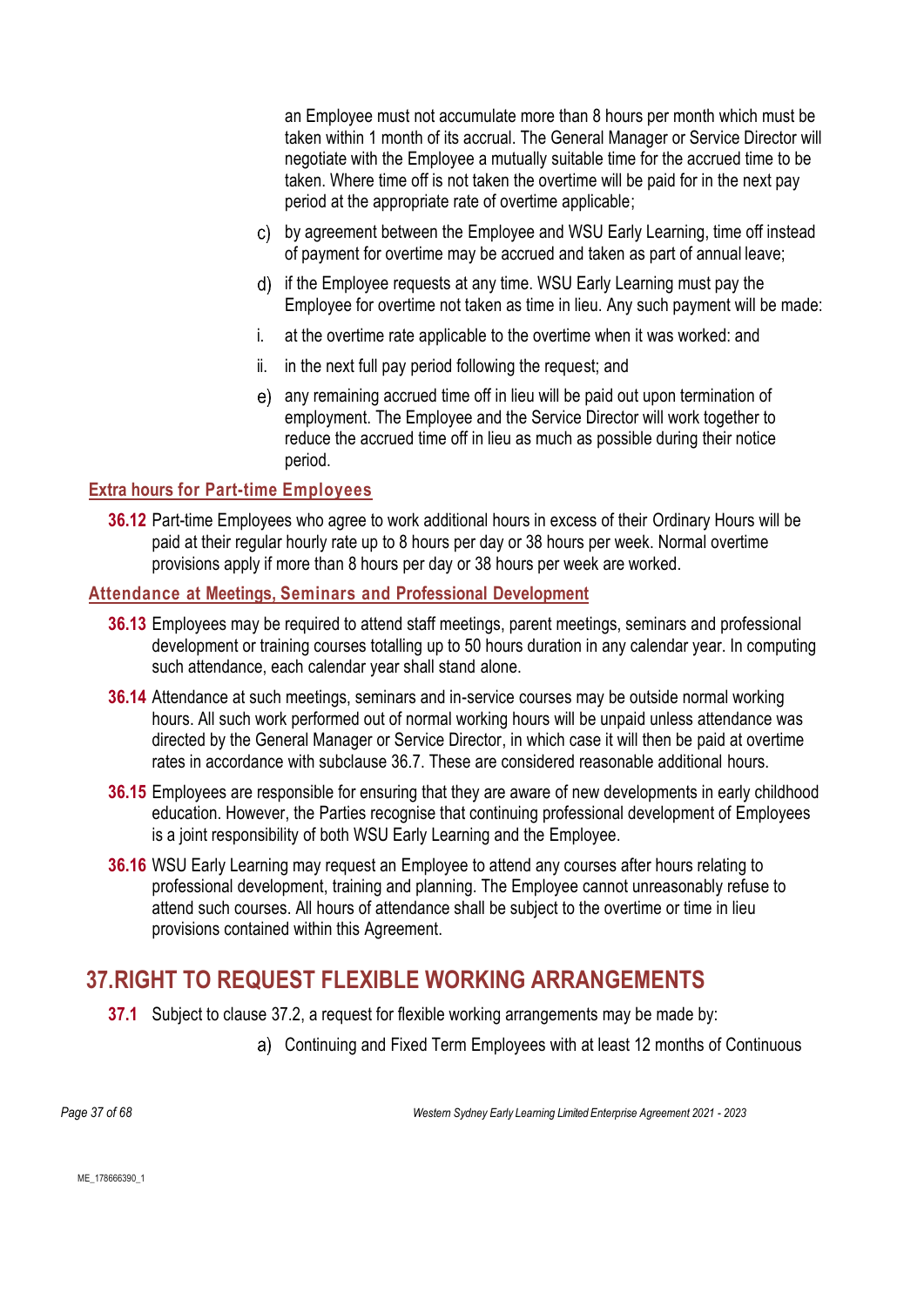Service with WSU Early Learning at the time of making the request; and

- b) Casual Employees who have been engaged by WSU Early Learning on a regular and systematic basis for at least 12 months at the time of making the request and have a reasonable expectation of ongoing employment with WSU Early Learning on a regular and systematic basis.
- <span id="page-37-0"></span>**37.2** An eligible Employee may make a request for flexible working arrangements if the Employee:
	- a) is a parent, or has responsibility for the care, of a child who is school age or younger;
	- is a carer within the meaning of the *Carers (Recognition) Act 2010* (NSW) as amended or replaced from time to time;
	- c) has a disability;
	- d) is aged 55 or older;
	- e) is experiencing violence from a member of their family; or
	- provides care or support to a member of their immediate family or household who requires care or support because they are experiencing violence from the member's family.
- <span id="page-37-1"></span>**37.3** For the purposes of subclaus[e 37.2\(](#page-37-0)[f\),](#page-37-1) immediate family means:
	- a) a spouse, de facto partner, child, parent, grandparent, grandchild or sibling of the Employee; or
	- a child, parent, grandparent, grandchild or sibling of a spouse or de facto partner of the Employee.
- **37.4** A request for flexible working arrangements must:
	- be in writing; and
	- b) set out details of the change sought and of the reasons for the change.
- **37.5** To avoid doubt, an Employee who is:
	- a) is a parent, or has responsibility for the care, of a child; and
	- b) is returning to work after taking leave in relation to the birth or adoption of the child,

may request to work part-time to assist the Employee to care for the child.

- **37.6** WSU Early Learning will respond to a request for flexible working arrangements in writing within 21 days, stating whether the request has been approved or declined. If the request is declined, WSU Early Learning will provide reasons.
- **37.7** WSU Early Learning may decline a request for flexible working arrangements only on reasonable business grounds.

*Page 38 of 68 Western Sydney Early Learning Limited Enterprise Agreement 2021 - 2023*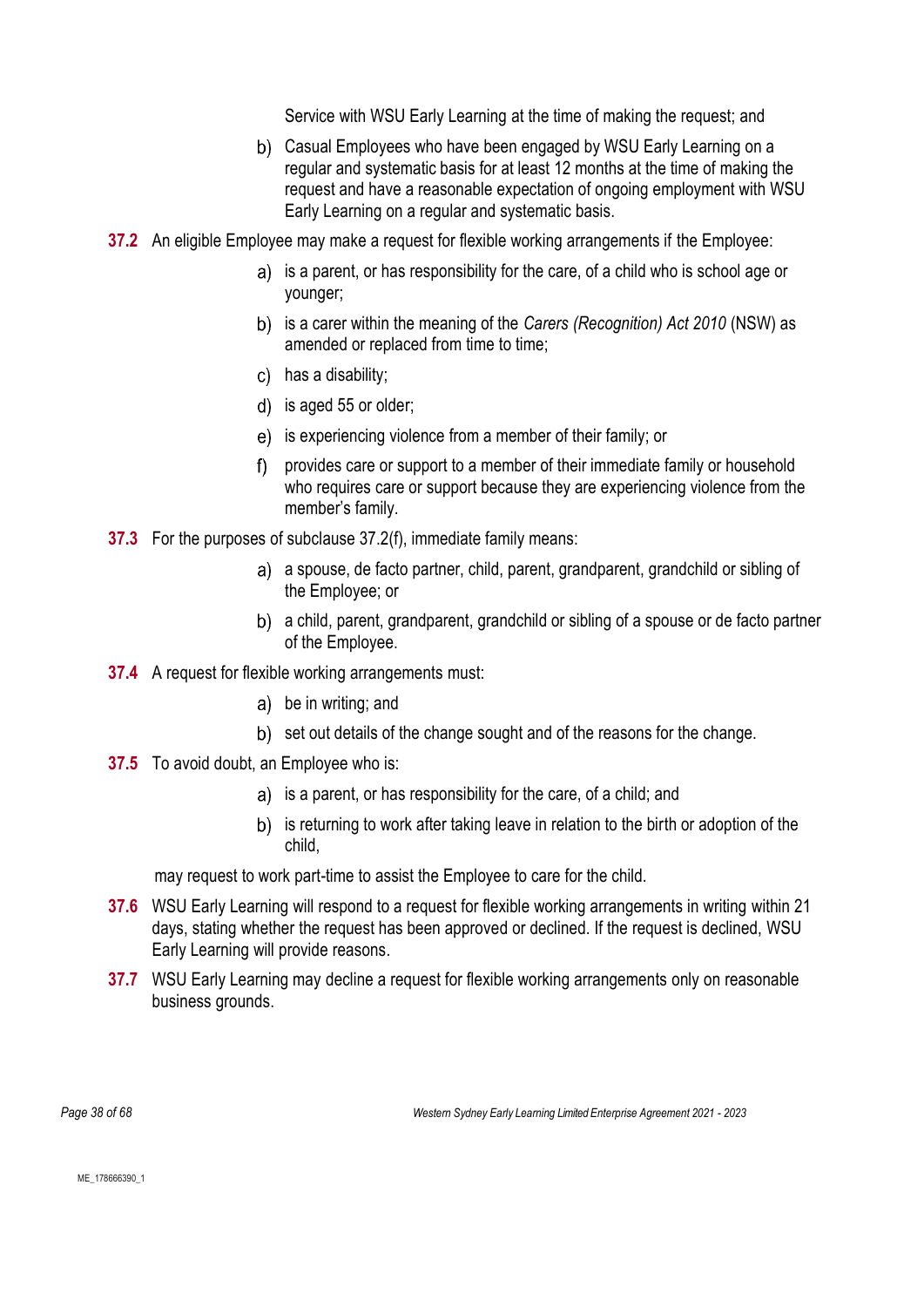### <span id="page-38-2"></span>**38.FLEXIBLE HOURS OPTIONS**

**38.1** The flexible hours options prescribed by this Agreement aim to provide eligible Employees with flexibility in their working hours whilst allowing for the operational needs of the service to be met. It is the responsibility of Employees and their Supervisors to ensure that any time accumulated towards Rostered Days Off or as Time Off in Lieu can be taken.

#### **RDO Scheme**

- **38.2** A Full time Employee may work under a RDO Scheme by agreement with their Supervisor.
- <span id="page-38-0"></span>**38.3** The usual RDO pattern is as follows:
	- a) an Employee works a 40-hour week (without overtime pay) and banks 2 hours each week towards a paid RDO; and
	- b) in each 4-week period, the Employee works 19 days accruing the additional work hours and then takes or accrues one RDO. Where an Employee works under such a pattern for a year, 12 RDOs per year will be accrued over 48 weeks of work.
- **38.4** As an alternative to subclause [38.3,](#page-38-0) an Employee and their Supervisor may agree in writing for the Employee to work four 9.5 hour days per week.
- **38.5** The following conditions apply to the RDO Scheme:
	- a) an Employee will not work more than 10 hours in a day;
	- b) an Employee may accrue up to 2 RDOs at any one time, with any greater accrual to be by written agreement with the General Manager or Service Director:
	- any RDO is to be taken at a time agreed between the Employee and their Supervisor;
	- if an Employee accrues more than 2 RDOs, these must be taken within 1 month unless otherwise agreed in writing with the Employee's Supervisor;
	- RDOs will be rostered in the next roster cycle following a full day accrual; and
	- other RDO patterns of work, and the taking of RDOs may be agreed in writing between the Employee and their Supervisor.
- **38.6** Any hours worked in excess of 152 hours per 28 consecutive days will be credited to the Employee in accordance with clause [36:](#page-34-0) Overtime and Time Off in Lieu.
- **38.7** Time accrued towards an RDO not taken will be paid out upon termination of employment at the relevant overtime rate as prescribed by clause [36:](#page-34-0) Overtime and Time Off in Lieu.

### **39.ABSENCE FROM DUTY AND ABANDONMENT OF EMPLOYMENT**

#### <span id="page-38-1"></span>**Absence from duty**

**39.1** Employees are expected to advise their Supervisor of all absences from duty as soon as practicable

*Page 39 of 68 Western Sydney Early Learning Limited Enterprise Agreement 2021 - 2023*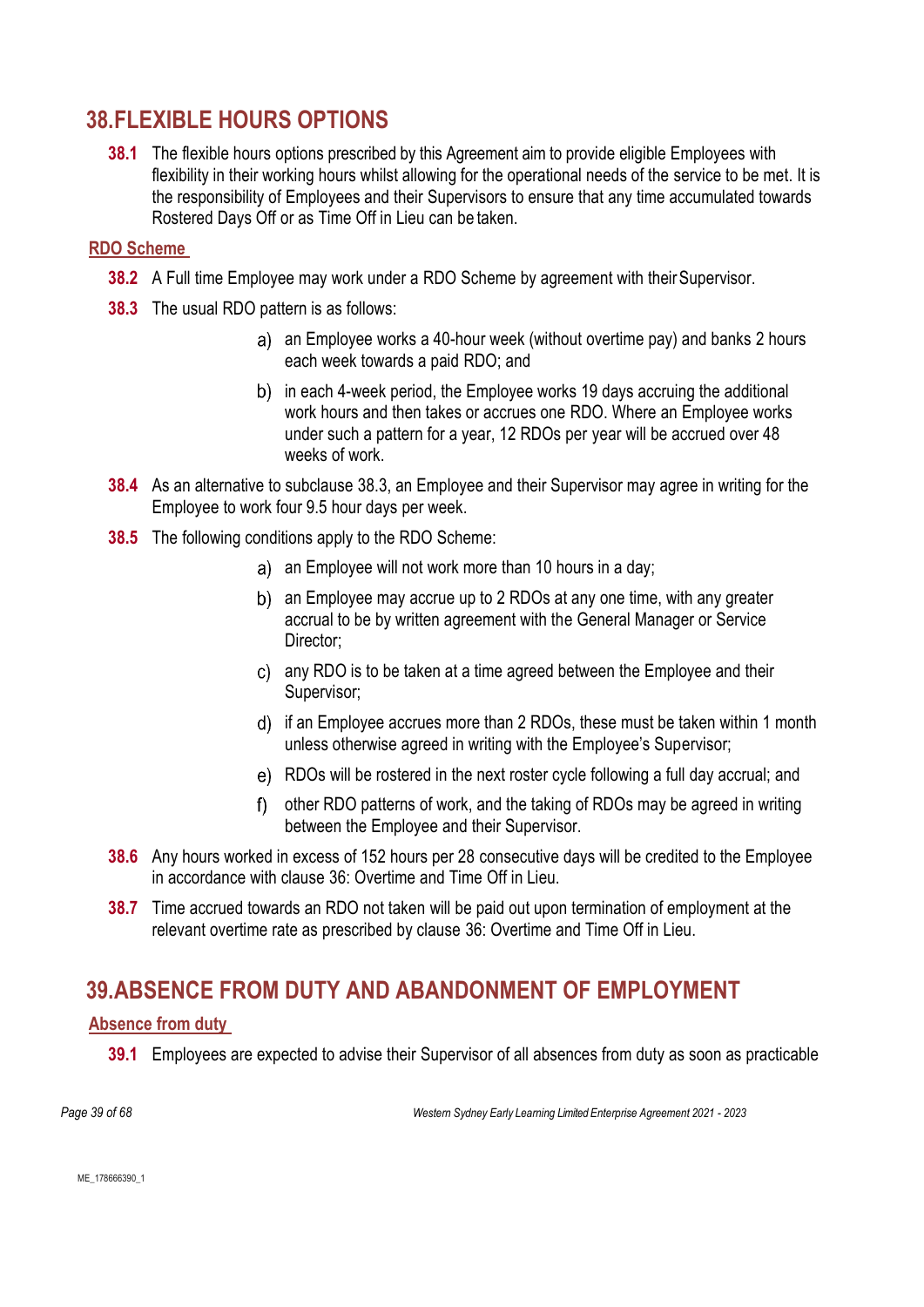and preferably by no less than 2 hours before the commencement of their rostered shift.

- **39.2** Employees are required to promptly submit a leave application in respect of any absence. Where a leave application is not submitted by an Employee, their Supervisor may arrange for the appropriate leave record to be adjusted and for the Employee to be notified of that adjustment.
- **39.3** A Supervisor must bring to the attention of the General Manager any repeated failure by an Employee to comply with subclause [39.1](#page-38-1) without reasonable excuse. WSU Early Leaning may address any such failure as unsatisfactory performance.

#### **Abandonment of employment**

**39.4** An Employee is considered to have abandoned their employment when they are absent from work for 3 or more consecutive working days without notice. If this occurs, WSU Early Learning will make all reasonable attempts to contact the Employee by email (if the Employee's email address is known), phone and letter, allowing the Employee 1 working day to respond prior to any action being taken. If the Employee does not respond, the General Manager may deem the absence to be abandonment of employment and the Employee will be considered as having terminated their employment.

### **40.CATEGORIES OF EMPLOYMENT**

- **40.1** WSU Early Learning engage an Employee as a:
	- a) Continuing Employee;
	- b) Fixed Term Employee; or
	- c) Casual Employee.
- **40.2** Continuing and Fixed Term Employees may be engaged on either a full-time or part-time basis.
- **40.3** A Part-time Employee will be engaged under fixed hours of work each fortnight.
- **40.4** A Fixed Term Employee may be engaged for a maximum period of 12 months, unless:
	- a) the Employee has been engaged to cover another Employee who is on leave or working reduced hours due to a flexible working arrangement, in which case the (initial or extended) term of the appointment may be equal to the duration of leave or arrangement;
	- b) the Employee is a Diploma Trainee, in which case the term of the appointment may be for a maximum of 24 months;
	- the Employee is a Certificate 3 Trainee, in which case their initial 12-month appointment may be extended if required for completion of the Employee's qualification;
	- the position is externally funded (including, but not limited to, the Inclusion Support Subsidy).

**40.5** A Casual Employee engaged: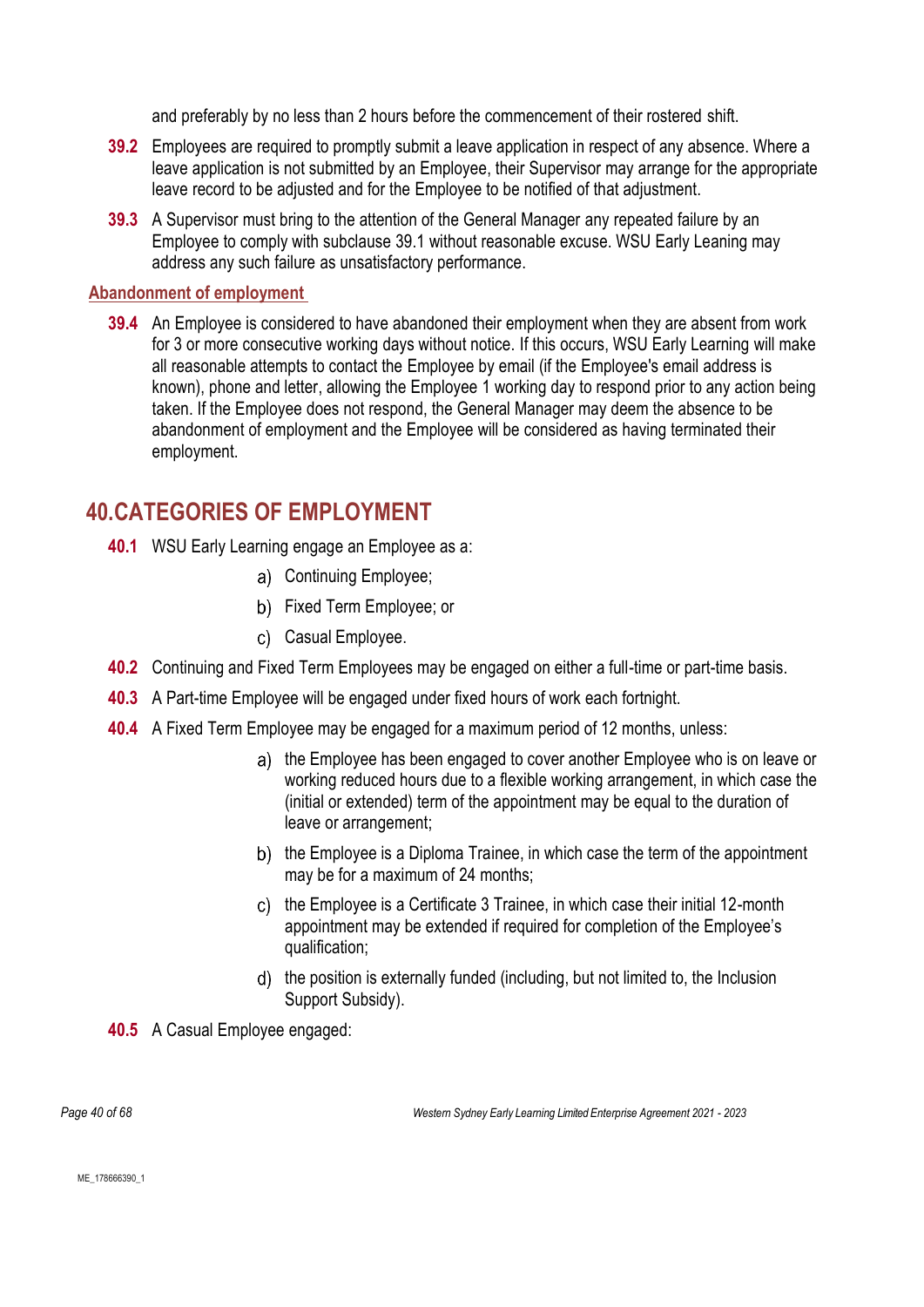- a) in an administrative role will be paid a minimum of 3 hours' pay for each engagement; and
- b) in all other roles will be paid a minimum of 2 hours' pay for each engagement.
- **40.6** All Casual Employees may be employed for a maximum of 20 consecutive working days per engagement.
- **40.7** A Casual Employee may be entitled to conversion to continuing employment in accordance with Schedule 3.
- **40.8** An Early Childhood Teacher will be considered to be a Part-time Employee if engaged to work less than 90% of the hours of a Full-time Employee. If the hours of a Part-time Employee are above 90% (34.2 hours), the Employee will be considered to be a Full-time Employee. A Part-time Employee who requests to work above 90% of full-time hours, but less than full-time, will not be considered to be a Full-time Employee and will be remunerated for the actual hours worked.

### **41.CONTRACT OF EMPLOYMENT**

- **41.1** Upon employment, WSU Early Learning will provide to the Employee a contract of employment whichstipulates:
	- a) the type of appointment (Continuing, Fixed Term, or Casual Employee);
	- b) whether the position is full-time or part-time and the Employee's weekly number of Ordinary Hours of work;
	- $\mathbf{c}$ ) the normal days and hours to be worked;
	- d) the procedure for altering days of work;
	- e) the hours of operation of the service;
	- commencement date;
	- g) the classification; salary step and rate of salary at appointment;
	- $h$ ) the length of the probationary period;
	- i) the notice required for termination or resignation; and
	- in the case of an educator of children with special needs, advice that their days and hours can be varied with at least 4 weeks' notice or otherwise by agreement.
- **41.2** With the exception of teacher trained educators and administrative support workers, WSU Early Learning will ordinarily commence a new Employee at a maximum of step two of the relevant salary classification. Commencement at a higher salary step will be at the discretion of the General Manager.
- **41.3** The commencement salary step of a new early childhood teacher will ordinarily be as follows:
	- 3 year teacher trained educators will commence no greater than step 8 and progress to step11 in accordance with years of service;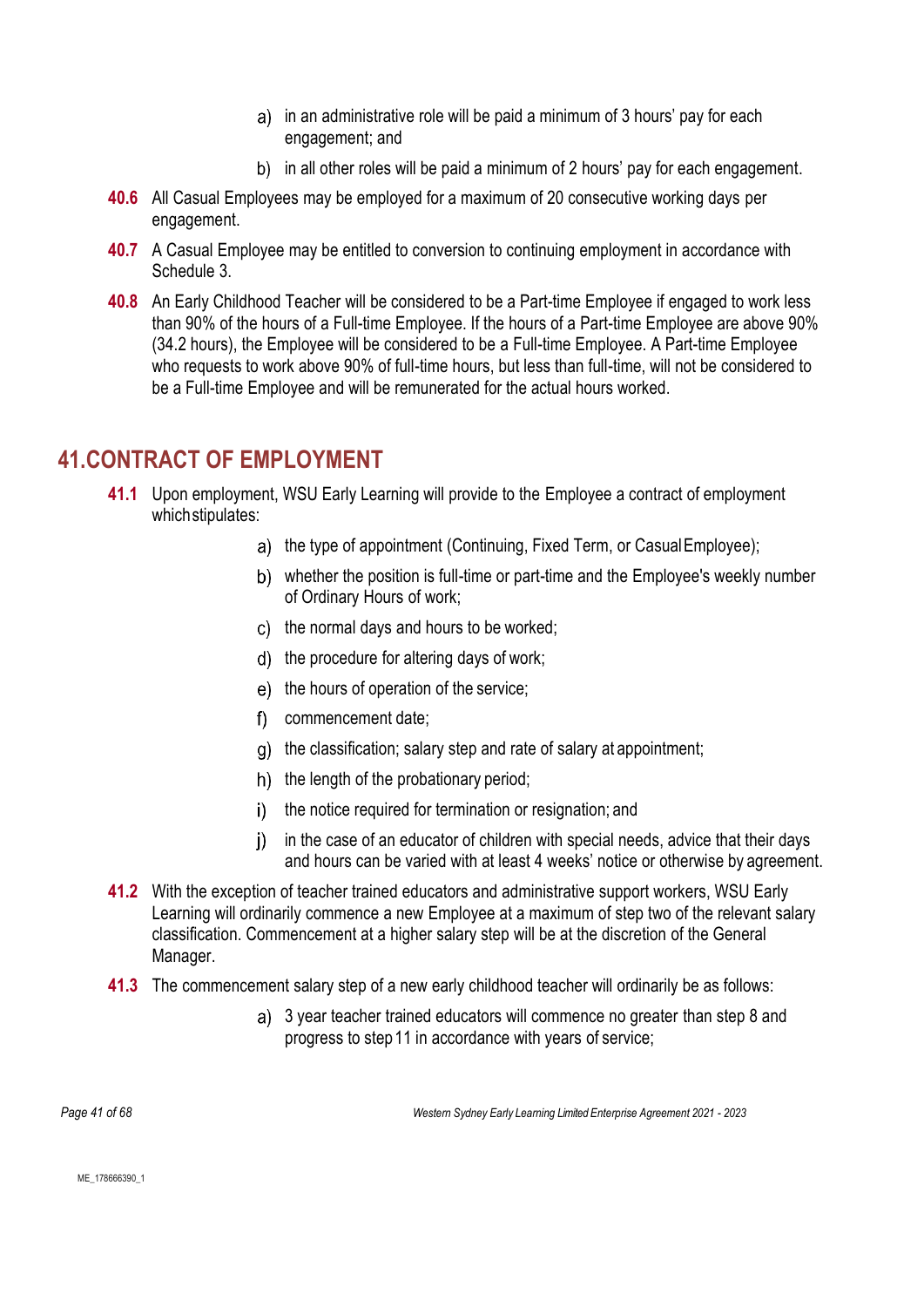4 year teacher trained educators will commence no greater than step 6 and progress to step 9in accordance with years of service.

### <span id="page-41-1"></span>**42.PROBATION**

- **42.1** This clause does not apply to Casual Employees.
- **42.2** WSU Early Learning may engage an Employee subject to a probationary period of up to 24 weeks. Employees already employed at the date of commencement of this Agreement will not have a new probationary period applied to their existing position as a result of this clause.
- <span id="page-41-0"></span>**42.3** The probationary process will include:
	- a) informal and formal review and development, with a formal review to take place by no later than 12 weeks and again at 24weeks;
	- b) a planning discussion between the Employee and their supervisor during the initial stages of probation to agree on performance expectations and support; and
	- c) throughout the probationary period, a process of regular informal feedback, which will include the Supervisor promptly advising the Employee in writing of any impediments to the continuation of the Employee's employment.
- **42.4** Before the end of the probationary period, and based on the outcome of the review process prescribed by subclause [42.3,](#page-41-0) WSU Early Learning will either:
	- confirm the Employee's employment in writing;
	- b) give the Employee written notice of termination in accordance with clause [50:](#page-47-0) Notice of Termination of Employment;
	- extend the Employee's probationary appointment by up to 12 weeks (within the maximum period of 24 weeks probation) and notify the Employee accordingly in writing, provided that WSU Early Learning can only extend an Employee's probationary period if the review process has indicated that:
		- i. the Employee's performance has not yet met the standard required for a Continuing or Fixed Term appointment; and
	- ii. the Employee's Supervisor is of the view that the Employee may reach the required standard during the extended probationary period.
- **42.5** If an Employee's probationary period is extended, the Employee's supervisor will provide the Employee with a formal written plan that identifies:
	- a) how the Employee has not fulfilled the requirements of their position;
	- WSU Early Learning's expectations of the Employee; and
	- c) any agreed support measures.
- **42.6** At least 2 weeks before the end of the extended probationary period, and based on the outcome of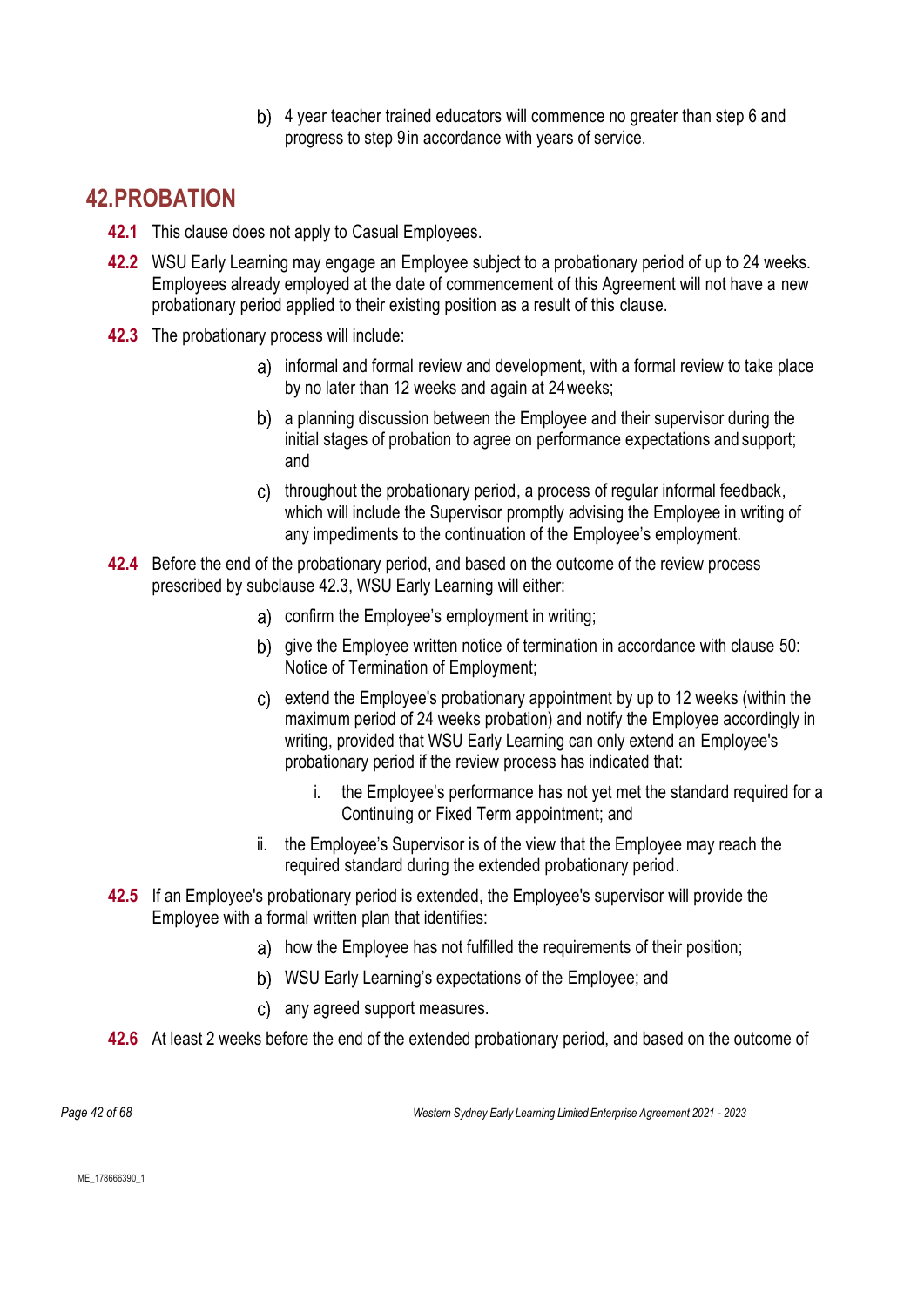the review process, WSU Early Learning will either:

- confirm the Employee's employment in writing; or
- b) give the Employee written notice of termination in accordance with clause [50:](#page-47-0) Notice of Termination of Employment.
- **42.7** Notwithstanding anything in this clause, either party may terminate the employment relationship during the probationary period in accordance with clause [50:](#page-47-0) Notice of Termination of Employment. WSU Early Learning reserves the right to terminate, the employment of a probationary Employee without notice where the Employee is found to have engaged in serious misconduct as defined by subclause [50.8](#page-48-0) of this Agreement.

### **43.WORK HEALTH AND SAFETY**

- **43.1** WSU Early Learning and Employees are committed to achieving and maintaining a healthy and safe workplace by abiding to all relevant Work Health and Safety legislation.
- **43.2** WSU Early Learning will provide Employees with any training necessary for compliance with its WHS policy provisions.
- **43.3** In addition to observing WSU Early Learning's WHS policy, Employees are expected to:
	- a) participate in WHS training, including an induction process upon commencement of employment;
	- b) participate in WHS meetings;
	- accept directions from their supervisor in respect of WHS issues; and
	- d) identify any unsafe practices and report these to their supervisor.
- **43.4** Employees who do not accept the supervisor's reasonable directions or who deliberately participate in unsafe practices causing injury to themselves or others will be given counselling and a formal warning.
- **43.5** Employees who receive more than one warning in respect of work health and safety matters, which together constitute serious misconduct, during the life of this Agreement, may have their employment terminated.
- **43.6** Serious breaches of work health and safety policies will be grounds for a finding of serious and wilful misconduct. WSU Early Learning will be entitled to terminate the employment of an Employee without notice.
- **43.7** WSU Early Learning will provide Employees with the appropriate protective clothing in respect of the particular work the Employee is required to undertake.

#### **First Aid Qualifications**

**43.8** All Employees, except Cooks and Administrative Support Workers, will be required to obtain and maintain an approved First Aid asthma, anaphylaxis and CPR Certification. WSU Early Learning will pay for Employees to enable them to maintain this certificate during their course of employment in an applicable role.

*Page 43 of 68 Western Sydney Early Learning Limited Enterprise Agreement 2021 - 2023*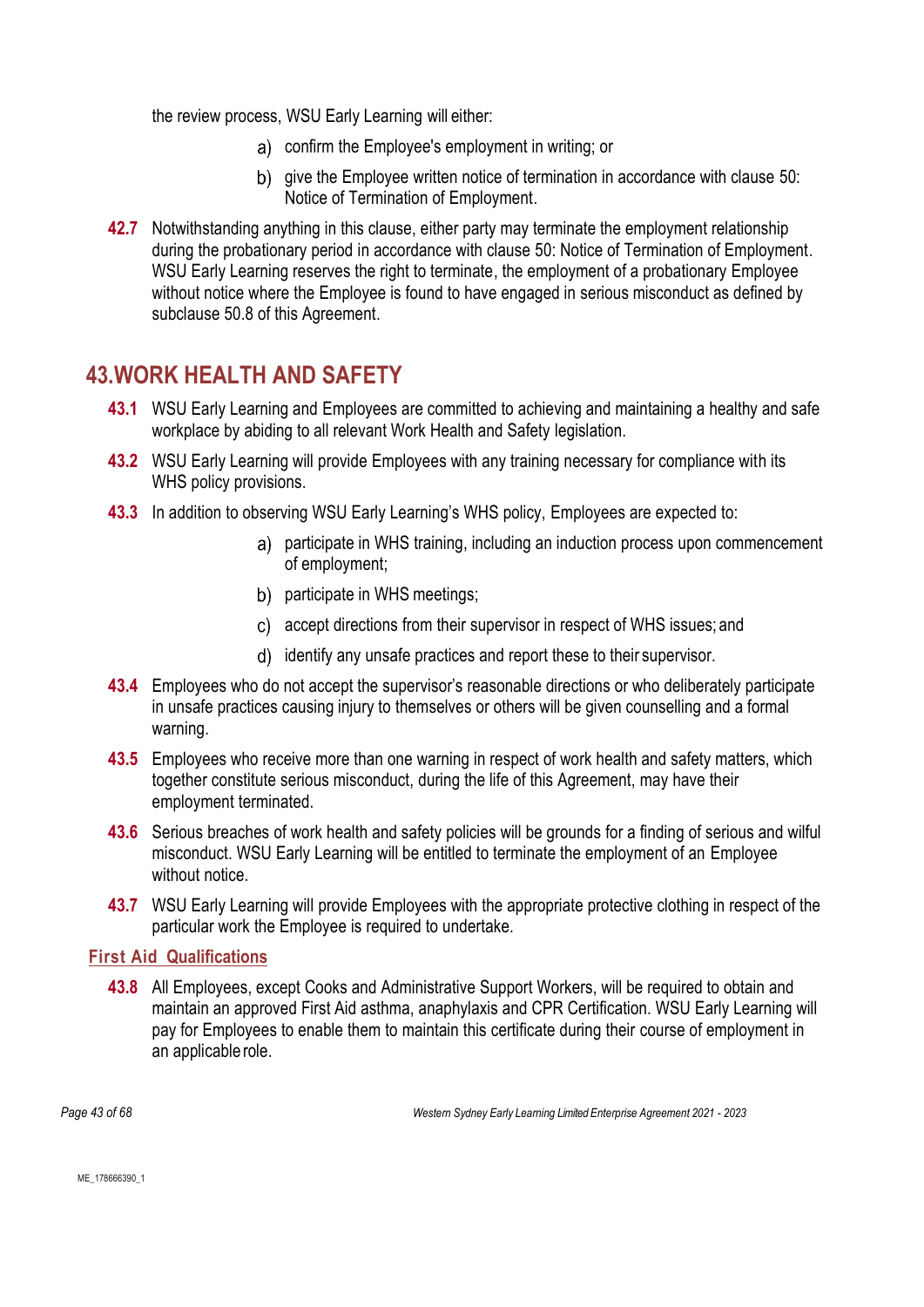### **44.PROFESSIONAL DEVELOPMENT**

- **44.1** WSU Early Learning is committed to encouraging and enabling ongoing professional development and career development and training where possible and will advise Employees about opportunities available.
- **44.2** Employees will undertake such training and retraining as required by WSU Early Learning.
- **44.3** Where training is undertaken at WSU Early Learning's request:
	- a) the Employee concerned shall not suffer any loss of ordinary pay for attending the training;
	- costs associated with standard fees for prescribed courses and prescribed textbooks (excluding those textbooks which are available in WSU Early Learning 's library) incurred in connection with the undertaking of training shall be reimbursed by WSU Early Learning upon production of evidence of such expenditure. Provided that reimbursement shall also be on an annual basis subject to the presentation of reports of satisfactory progress;
	- c) travel costs incurred by an Employee undertaking training in accordance with this clause which exceed those normally incurred in travelling to and from work shall be reimbursed by WSU Early Learning.

Note: Refer to clause [36.15](#page-36-0) for all other training

### **45.OUTSIDE WORK**

During the term of employment with WSU Early Learning, a Full-time Employee may only perform outside work with prior consent in writing from WSU Early Learning, provided that consent will not be unreasonably withheld. When assessing the application, consideration will be given to hours and nature of the work performed.

### **46.PROGRAMMING TIME AND DIRECTOR ADMINISTRATION TIME**

- **46.1** Primary contact Employees contributing to the written curriculum documentation shall receive noncontact time a minimum of 2 hours per week pro rata to perform such duties where they are not required to supervise children. Supervisors will allocate this time in accordance with curriculum responsibility and workloads. Teachers or educators who are responsible for preparation of transition to school statements will be supported to complete in work time.
- **46.2** Directors shall receive a minimum of 2 days non-contact time per week to perform administrative duties.
- **46.3** Where the Educational Leader is not the Director, the Employee will receive an additional 2 hours per week to oversee the service program. The parties agree to meet to review this provision (regarding the education leader and whether two hours covers the responsibilities involved).

*Page 44 of 68 Western Sydney Early Learning Limited Enterprise Agreement 2021 - 2023*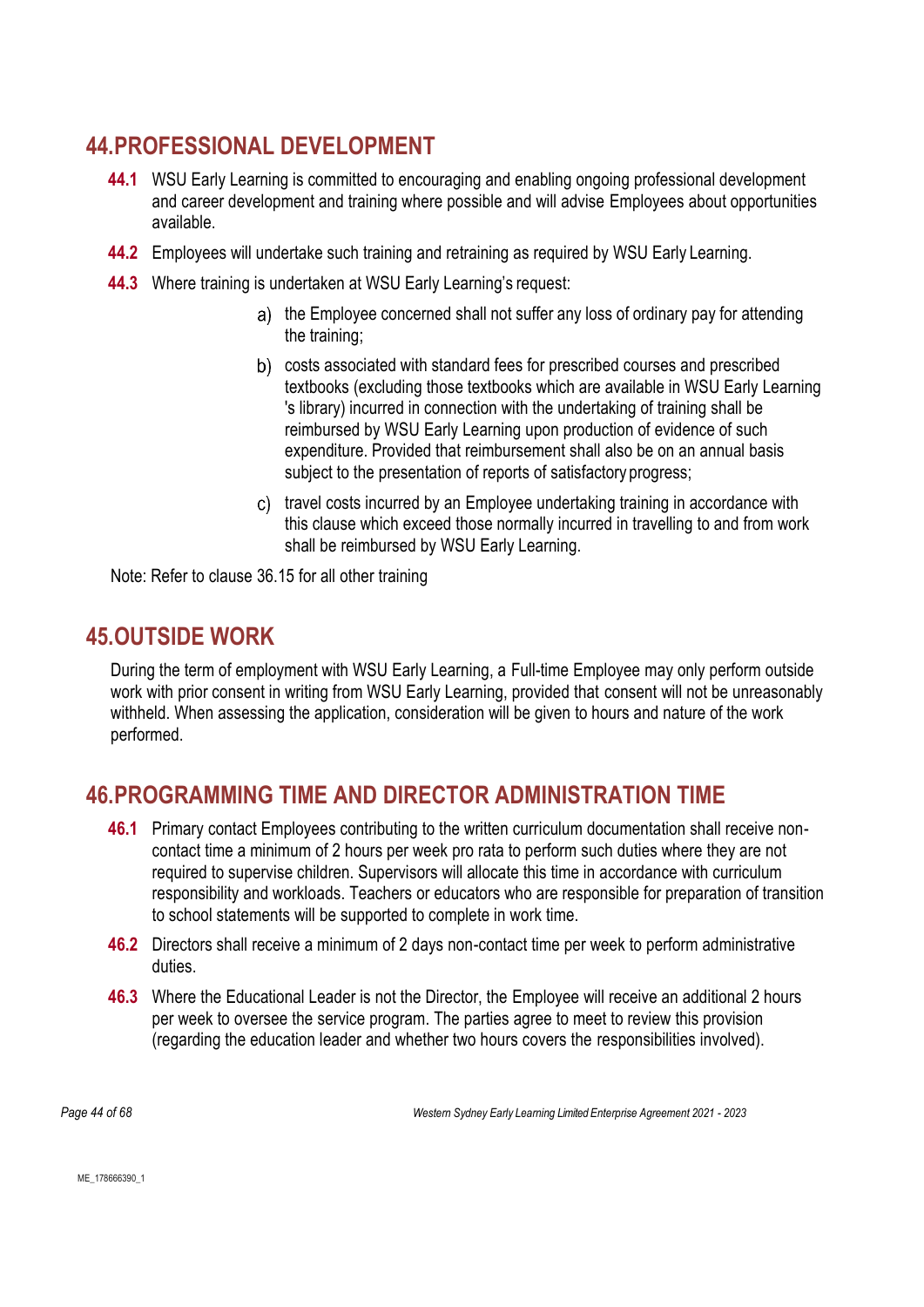**46.4** Wherever possible non-contact time should be rostered in advance.

### **47.RIGHT OF ACCESS BY UNIONS**

- **47.1** Union officials will have access to hold a meeting with Employees at the end of a service's staff meeting on an annual basis at each worksite for consultation meetings at a time mutually agreed with the Service Director
- **47.2** Union officials may enter WSU Early Learning services premises for any purpose connected to this Agreement including consultation with persons covered by the agreement about their rights and obligations under the agreement, the operation of the agreement, to deal with disputes arising under the agreement, to consult with Employees about the negotiation of a replacement agreement and for any other purpose connected to the work of the Employees covered by this Agreement. Right of entry under this clause is also subject to the requirements specified in Part 3-4 of the Act.
- **47.3** Provided that unless otherwise agreed with the Service Director, access to the premises in relation to (a) and (b) shall not take place in early childhood services when Employees are performing faceto-face contact duties with children.

### **48.DISPLAY OF AGREEMENT**

**48.1** WSU Early Learning will ensure a current copy of the agreements is available to all Employees on the WSU Early Learning Web site and a hard copy at each Service.

### **49.MANAGING UNSATISFACTORY PERFORMANCE**

#### **Application**

- **49.1** This clause does not apply to:
	- Casual Employees; or
	- b) Employees serving a probationary period.

#### **Definitions**

**49.2** For the purposes of this clause, **unsatisfactory performance** occurs when an Employee has, over a reasonable period of time, failed to meet the standard of performance expected for the Employee's position, having regard to the Employee's level and duties, and any mitigating factors.

#### **General**

- **49.3** A Supervisor and/or an Employee may choose to be accompanied by a support person or Representative at any stage of the process prescribed by this clause.
- **49.4** Supervisors and the General Manager are required to keep a written record of any meetings held under this clause.

**Informal counselling**

*Page 45 of 68 Western Sydney Early Learning Limited Enterprise Agreement 2021 - 2023*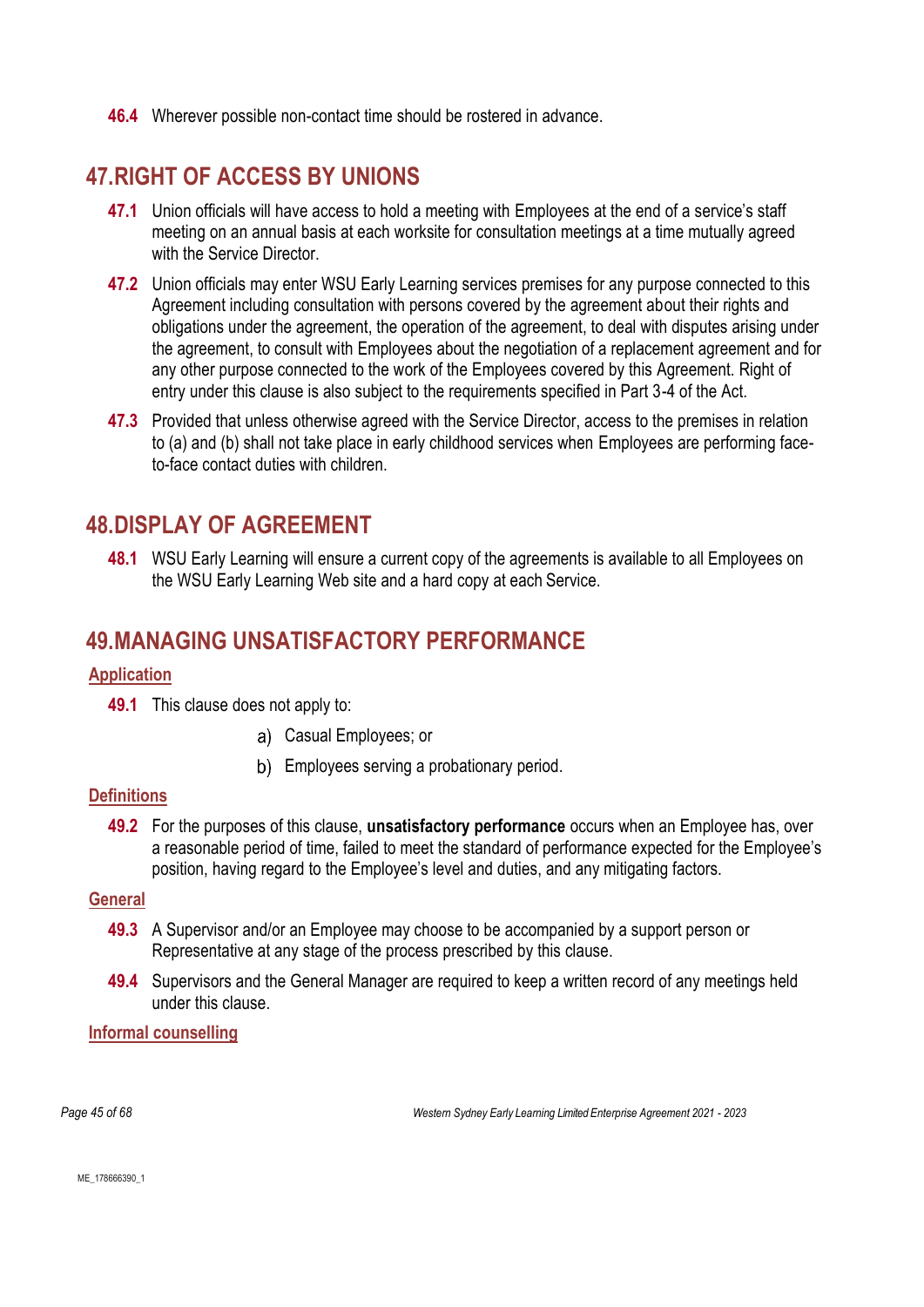- **49.5** If an Employee's Supervisor has concerns about the Employee's unsatisfactory performance, the Supervisor will meet with the Employee to discuss:
	- a) the nature of the Supervisor's concerns;
	- b) the nature of the improvement required, which may include directing the Employee to undertake appropriate training;
	- a reasonable timeframe within which the required improvement is expected; and
	- the Employee's response, if any, to the Supervisor's concerns (including any mitigating factors).

**49.6** The Supervisor will conduct a review meeting at the conclusion of the timeframe for improvement.

#### **Performance Improvement Plan (PIP)**

**49.7** If:

- a) the Employee does not satisfactorily respond to the Supervisor's concerns and/or disclose any mitigating factors; and
- b) the Employee's performance does not satisfactorily improve during the required timeframe after informal counselling;

the Supervisor will implement a Performance Improvement Plan (**PIP**) to assist the Employee to improve their performance.

**49.8** The PIP will set out:

- a) the nature of the Employee's unsatisfactory performance;
- b) the specific areas that require improvement;
- c) the specific performance standard that is expected of the Employee and how improvement will be measured;
- any support to be provided to assist the Employee to reach the specific performance standard;
- the length of the review period, which will provide a reasonable opportunity for the specific performance standard to be met;
- f) the date(s) on which the Employee and the Supervisor will meet to discuss the Employee's progress under the PIP; and
- q) the consequences of continued unsatisfactory performance.
- **49.9** If the Employee refuses to participate in the PIP process, the Supervisor may issue a lawful and reasonable direction to the Employee to participate in the process.

#### **Review of PIP**

**49.10** If, at the conclusion of the review period specified in the PIP, the Supervisor is of the view that:

a) the Employee's performance has satisfactorily improved, the Supervisor will advise the Employee in writing at the unsatisfactory performance process will

*Page 46 of 68 Western Sydney Early Learning Limited Enterprise Agreement 2021 - 2023*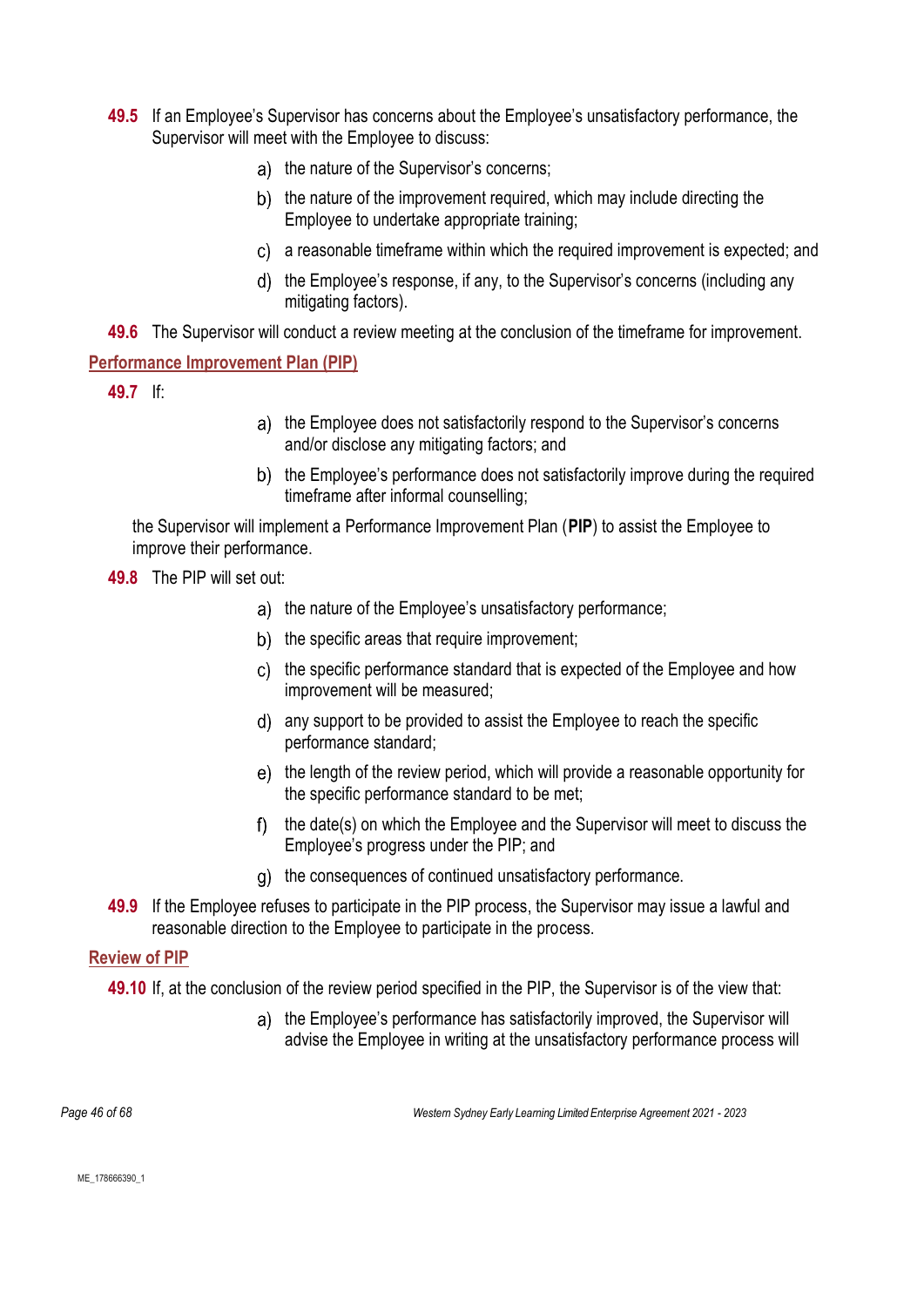conclude; or

- b) the Employee has demonstrated a reasonable level of improvement towards reaching the specific performance standard identified in the PIP, the Supervisor may extend the review period by a maximum of 6 weeks; or
- c) the Employee has not reached the specific performance standard identified in the PIP, the Supervisor will refer the matter to the General Manager for determination.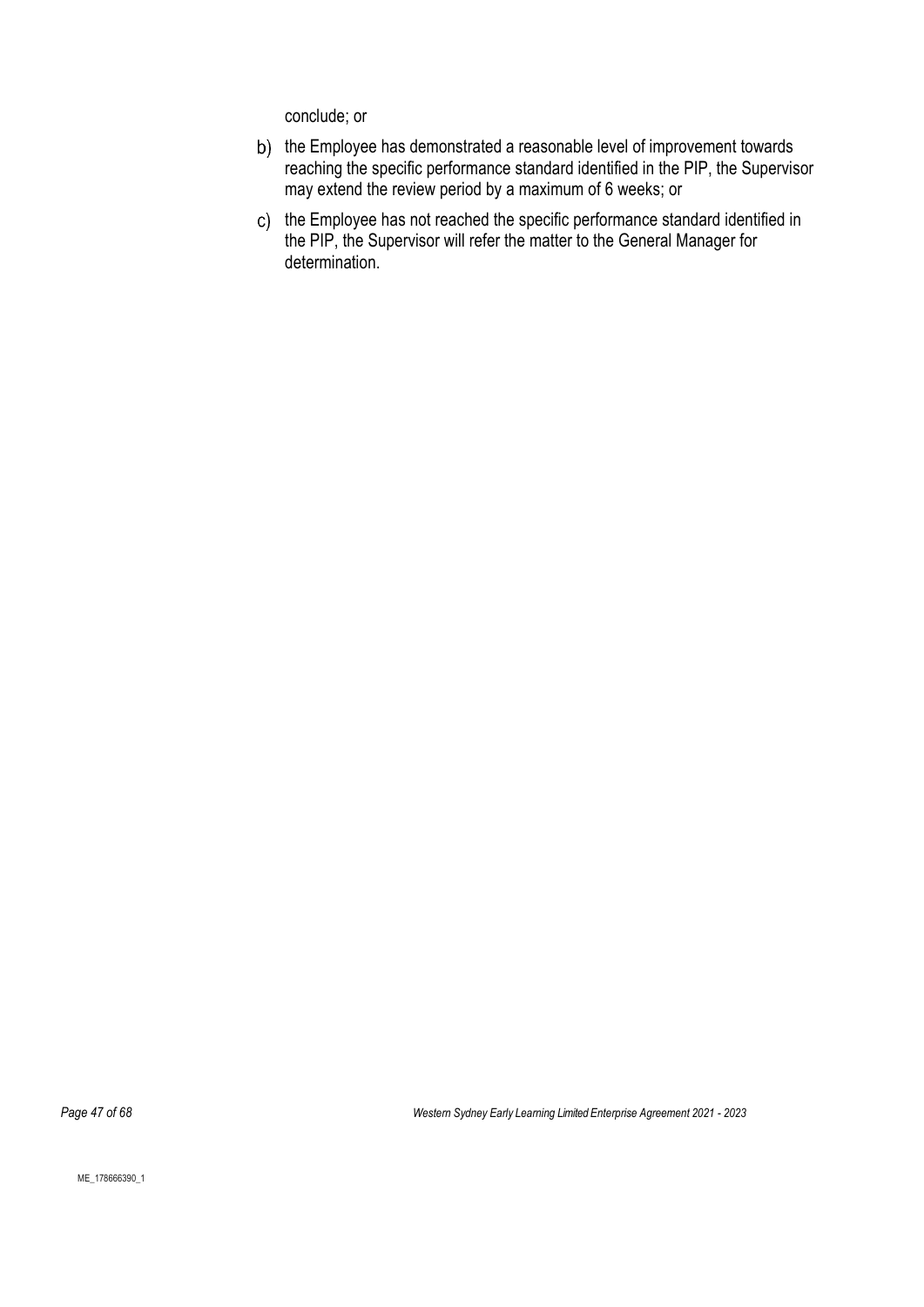#### **Determination by General Manager**

**49.11** The General Manager may determine that:

- a) no further action should be taken, in which case the unsatisfactory performance process will conclude, and the Employee advised accordingly; or
- b) the review period in the PIP should be extended by a maximum of 6 weeks, in which case the matter will be referred back to the Employee's Supervisor; or
- disciplinary action should be taken, which may include, but is not limited to:
	- iii. a formal written warning;
	- iv. withholding incremental progression for a period of up to one year for Employees who are not Teachers; or
- d) the Employee's employment be terminated for unsatisfactory performance, in which case the Employee will receive payment in lieu of notice of termination in accordance with subclause [50.1.](#page-47-1)
- **49.12** This clause does not affect the rights of WSU Early Learning to issue formal written warnings or summarily dismiss an Employee for misrepresentation, neglect of duty or serious misconduct.

### <span id="page-47-0"></span>**50.NOTICE OF TERMINATION OF EMPLOYMENT OR RESIGNATION**

#### <span id="page-47-1"></span>**General**

- **50.1** If either WSU Early Learning or an Employee gives notice of termination for any reason WSU Early Learning may, in its absolute discretion, elect to make payment in lieu of the applicable notice period. If this occurs:
	- a) the Employee's employment will cease on the date payment in lieu of notice is made; and
	- b) the payment in lieu will be equal to the amount the Employee would have received had they remained employed for the period to which the payment in lieu of notice relates, unless the Employee terminates their employment during the notice period.
- **50.2** Notice of termination of employment or resignation must be provided in writing either at the time notice is given, or as soon as practicable thereafter.

#### <span id="page-47-2"></span>**Notice of termination or resignation**

- **50.3** Except as otherwise provided in this clause, notice of termination of employment or resignation must be provided as follows:
	- a) Head Office Employees, Teacher Trained Educators and Directors: 4 weeks' notice;
	- b) Casual Employees: one hour's notice, or the payment/forfeiture of one hour's pay (noting this does not override the requirement to pay a minimum of two hours for each engagement), as applicable.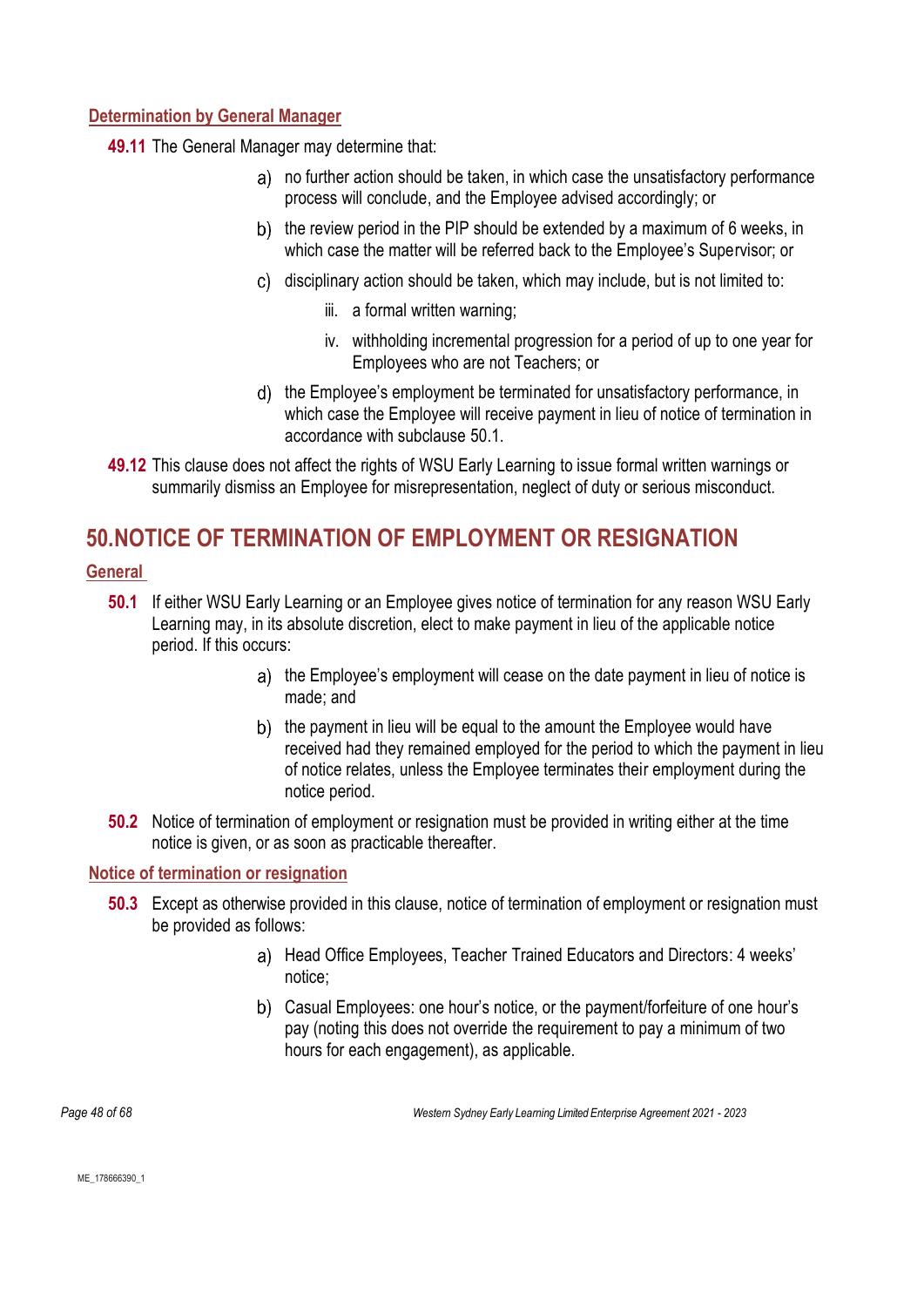all other Employees:

| <b>Period of Continuous Service</b>     | Notice period |
|-----------------------------------------|---------------|
| Up to 3 years                           | 2 weeks       |
| More than 3 years but less than 5 years | 3 weeks       |
| vears or more<br>5                      | 4 weeks       |

If WSU Early Learning gives notice of termination of employment in accordance with subclause [50.3\(](#page-47-2)a) or (c), the notice period will be increased by one week if the Employee is over 45 years of age and has completed at least 2 years of Continuous Service with WSU Early Learning.

#### **Fixed-term Employees**

- **50.4** Unless terminated earlier in accordance with this Agreement, a Fixed Term Employee's employment will cease at the conclusion of the fixed term.
- **50.5** If WSU Early Learning terminates the employment of a Fixed Term Employee before the conclusion of the fixed term for any reason other than serious and wilful misconduct, WSU Early Learning will pay the balance of the contractual term to the Employee. If this occurs, the Employee's employment will cease on the date WSU Early Learning gives notice of termination.

#### **Probationary Employees**

- **50.6** If an Employee is serving a probationary period under clause [42:](#page-41-1) Probation, either the Employee or WSU Early Learning may terminate the Employee's employment by providing the following period of notice:
	- Employees other than teachers 2 weeks' notice; or
	- b) Employees engaged as teachers 4 weeks' notice.

#### <span id="page-48-1"></span>**Termination for serious misconduct**

- **50.7** Nothing in this Agreement affects the right of WSU Early Learning to dismiss an Employee without notice where the Employee is found to have engaged in serious misconduct.
- <span id="page-48-0"></span>**50.8** For the purposes of subclause [50.7,](#page-48-1) **serious misconduct** includes, but is not limited to:
	- wilful or deliberate behaviour by an Employee that is inconsistent with the continuation of the contract of employment;
	- conduct that causes imminent and serious risk to the health or safety of a person, child or Employee, or the reputation, viability or profitability of WSU Early Learning's business;
	- a reportable, notifiable, or serious breach of WSU Early Learning's policies (in which case WSU Early Learning may suspend the Employee without pay pending conclusion of the matter);
	- d) fraud (including falsifying time records);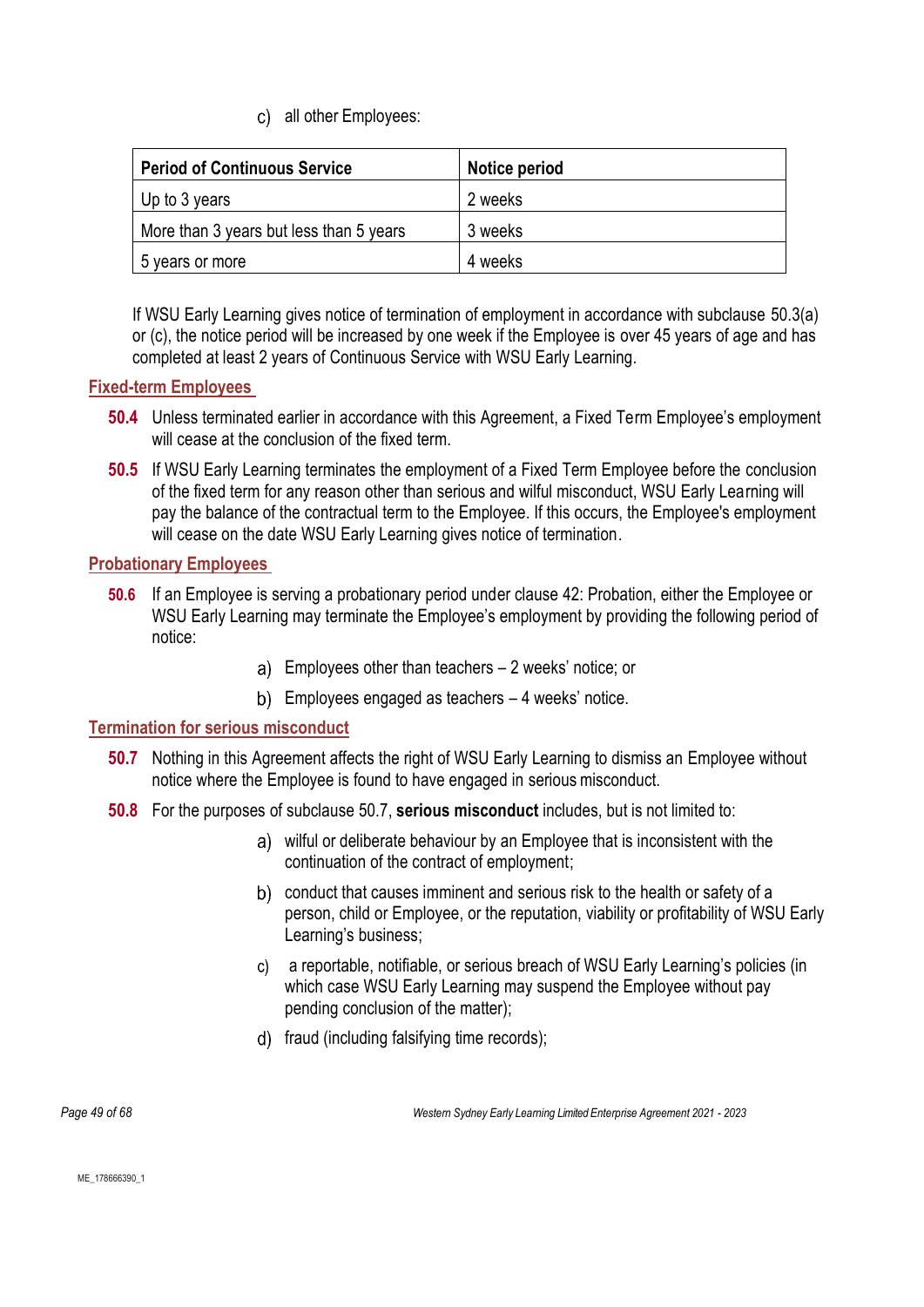- e) assault:
- f) the Employee being intoxicated at work; or
- the Employee refusing to carry out a lawful and reasonable instruction that is consistent with the Employee's contract of employment.

#### **Return of WSU Early Learning property**

**50.9** Upon termination of employment, an Employee is required to immediately return all documents, publications, manuals and other property in the Employee's possession as a consequence of their employment with WSU Early Learning.

#### **Statement of service**

- **50.10** If requested by an Employee, the Employee's Supervisor will provide the Employee with a signed statement of service upon termination, which confirms:
	- a) the Employee's position with WSU Early Learning;
	- b) the start and end dates of the Employee's employment with WSU Early Learning; and
	- c) the type of work the Employee was required to perform.

### **51.JOB SHARING**

#### **General Employment Conditions**

- **51.1** A job share position shall only be created by mutual agreement between WSU Early Learning and the Employee occupying the position to be job shared.
- **51.2** Subject to the provisions of clause [51.8](#page-50-0) relating to overtime, job sharers will be employed on pro-rata hours, wages and conditions for the relevant classification or grade of the position filled.
- **51.3** Before any job sharing arrangements are approved, WSU Early Learning shall provide each prospective job sharer with a copy of this clause and obtain her or his acceptance of the job share position to be worked.
- **51.4** Job sharers will discuss with WSU Early Learning arrangements to determine how the job is to be split and agree the hours to be worked by each job sharer including the arrangements to be adopted when one job sharer is absent.
- **51.5** Where a job share position is of a specific duration and instead of being filled by two existing Employees an additional Employee must be engaged to share the position, such additional Employee shall be advised that the position is only available for the duration sought and approved.

#### **Hours of Duty**

- **51.6** The hours of work of job sharers shall be worked in accordance with clause [34](#page-32-0) (Ordinary hours of duty) of this Agreement.
- **51.7** The hours of job sharers once established will not be changed except by mutual consent of both the job sharers and WSU Early Learning or subject to the operational requirement of the service. Where

*Page 50 of 68 Western Sydney Early Learning Limited Enterprise Agreement 2021 - 2023*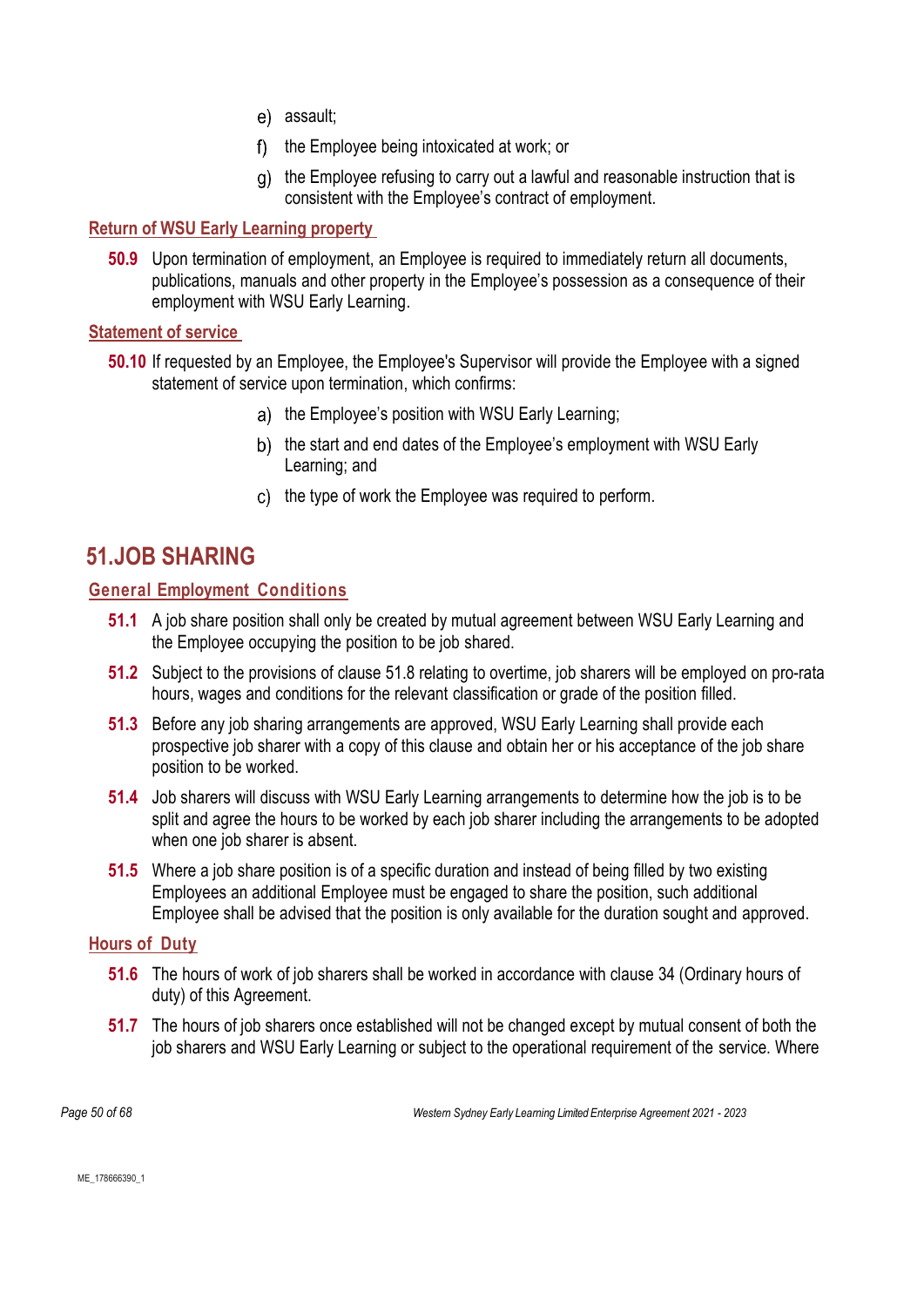WSU Early Learning is required to change a job sharers hours because of the operational requirement of the service, WSU Early Learning shall give the job share Employees notice in accordance within the provisions within this Agreement.

- <span id="page-50-0"></span>**51.8** The total weekly hours of job sharers of a full-time position shall not exceed an average of 38 hours per week to be worked in accordance with clause [34](#page-32-0) (Ordinary hours of duty) or to be paid overtime in accordance with clause [36](#page-34-0) (Overtime), of this Agreement.
- **51.9** Job Sharers shall not be entitled to accrue credits towards rostered days off provided for under clause [38](#page-38-2) (Flexible Hours Options).

#### **Leave**

- **51.10** Job sharers shall be entitled to all leave provisions available under this Agreement on a pro rata basis.
- **51.11** Job sharers may take annual leave or other leave at the same time or separately.
- **51.12** Job sharers may be asked and may agree to cover for the absences of the other job share Employees. Such coverage may be either for part of the absence or for the full period.
- **51.13** All leave arrangements wherever possible will be made by mutual agreement between both job sharers and WSU Early Learning.
- **51.14** Where a job share Employee agrees to cover for the other job share Employee whilst he or she is on leave, they shall be paid at their Ordinary Rate of Pay for the extra days or extra hours worked subject to the provisions of clause [51.15](#page-50-1) of this subclause.
- <span id="page-50-1"></span>**51.15** Where the absence of one job sharer on leave is covered by the other job sharer the aggregate number of hours worked shall not exceed those of a Full-time Employee without the payment of overtime.

#### **Termination of Employment**

- **51.16** The position of a job sharer may be terminated in accordance with the relevant provisions of this Agreement.
- **51.17** Where one job sharer has been terminated, the position of the remaining job sharer shall not be prejudiced.
- **51.18** Where one job-sharer has been terminated, the position may be filled internally or externally provided that any replacement Employee is advised of the job share nature of the position and particularly when the position is of a specific duration, or the remaining job-sharer may be offered the option of occupying the full position on a continuing basis.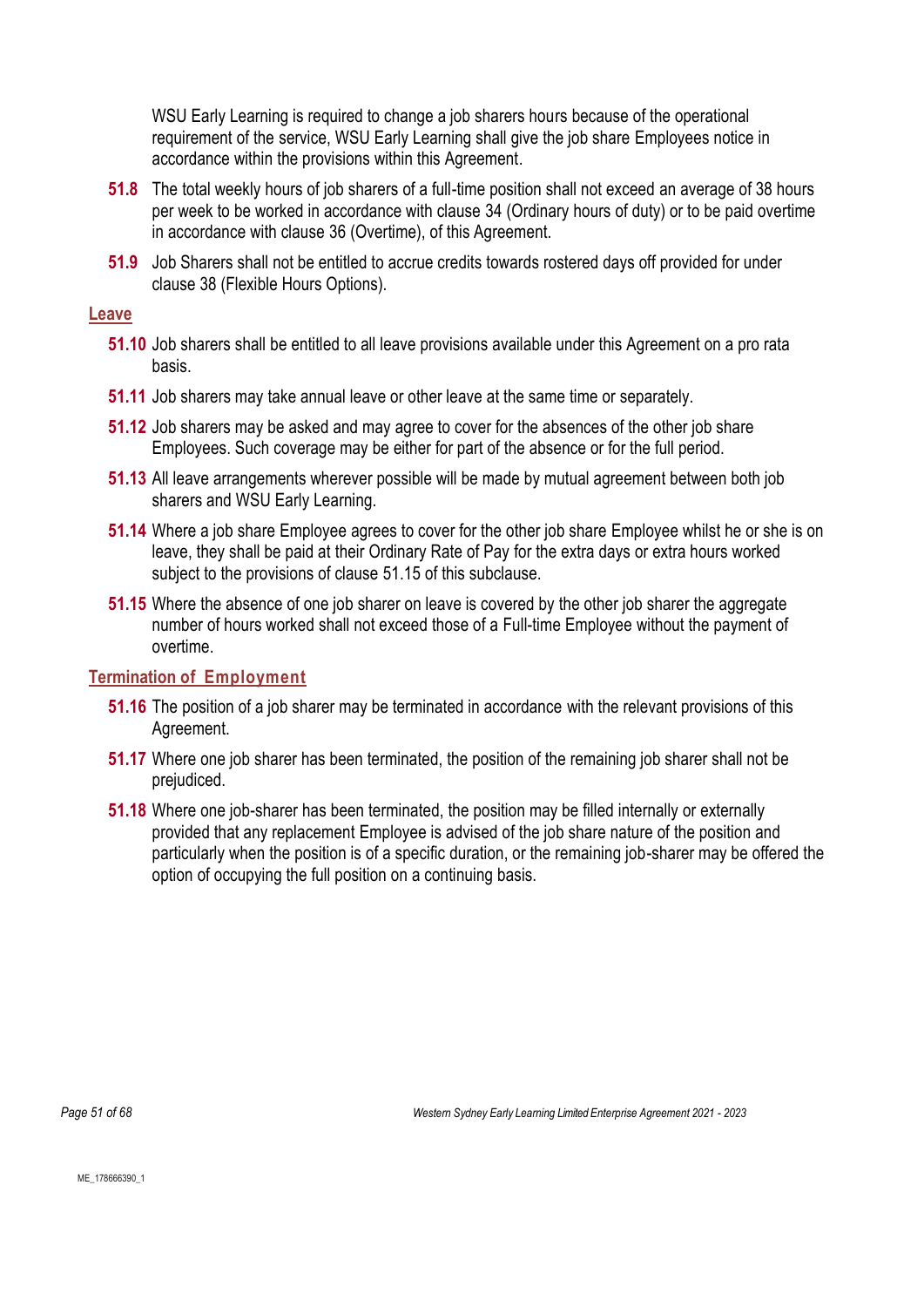## **SCHEDULE 1 – CLASSIFICATION OF POSITIONS**

### **1. GENERAL**

- **1.1** WSU Early Learning shall determine the appropriate classification for each position having regard to the needs of the Service. WSU Early Learning may choose not to appoint anyone to a particular classification in theAgreement, subject to the provisions of legislation related to working with children protection (the Education and Care Services National Law (2011), Education and Care Services National Regulations, and the NSW Commission for Children and Young People Act 1998 as amended or replaced from time to time).
- **1.2** An Employee will be appointed to the position and the corresponding classification in this Agreement having regard to the duties required by WSU Early Learning to be undertaken by the Employee, the qualifications of the Employee and the Employee's length of service:
	- a) with WSU Early Learning;
	- b) with the predecessor owners of the WSU Early Learning services;and/or
	- c) with other employers recognised by WSU Early Learning in accordance with subclause 1.3 below.
- **1.3** For the purposes of subclause 1.2(c), WSU Early Learning will recognise service with the following other Employees:

#### **For Teacher trained educators:**

- a) teaching experience in preschools, kindergartens, early intervention services, long day care services and other similar services, including family day care services;
- b) teaching experience of children from four to eight years (or in the infants department) of a registered school;
- c) service as lecturer in early childhood education or development, or as a child development officer or equivalent,

For recognition of casual or part-time service, the equivalent of a full-time teaching year is 240 days of teaching.

#### **For other Employees:**

- a) for a Diploma (Advanced Educator): a period of service as:
	- i. a lecturer in early childhood education or child development;
	- ii. a Family Day Care Co-ordinator or equivalent; and/or
	- iii. an educator in the child care industry, including service as a Family Day Care Educator (as recognised under State Government Regulations) or a Child Care Certificate worker or equivalent;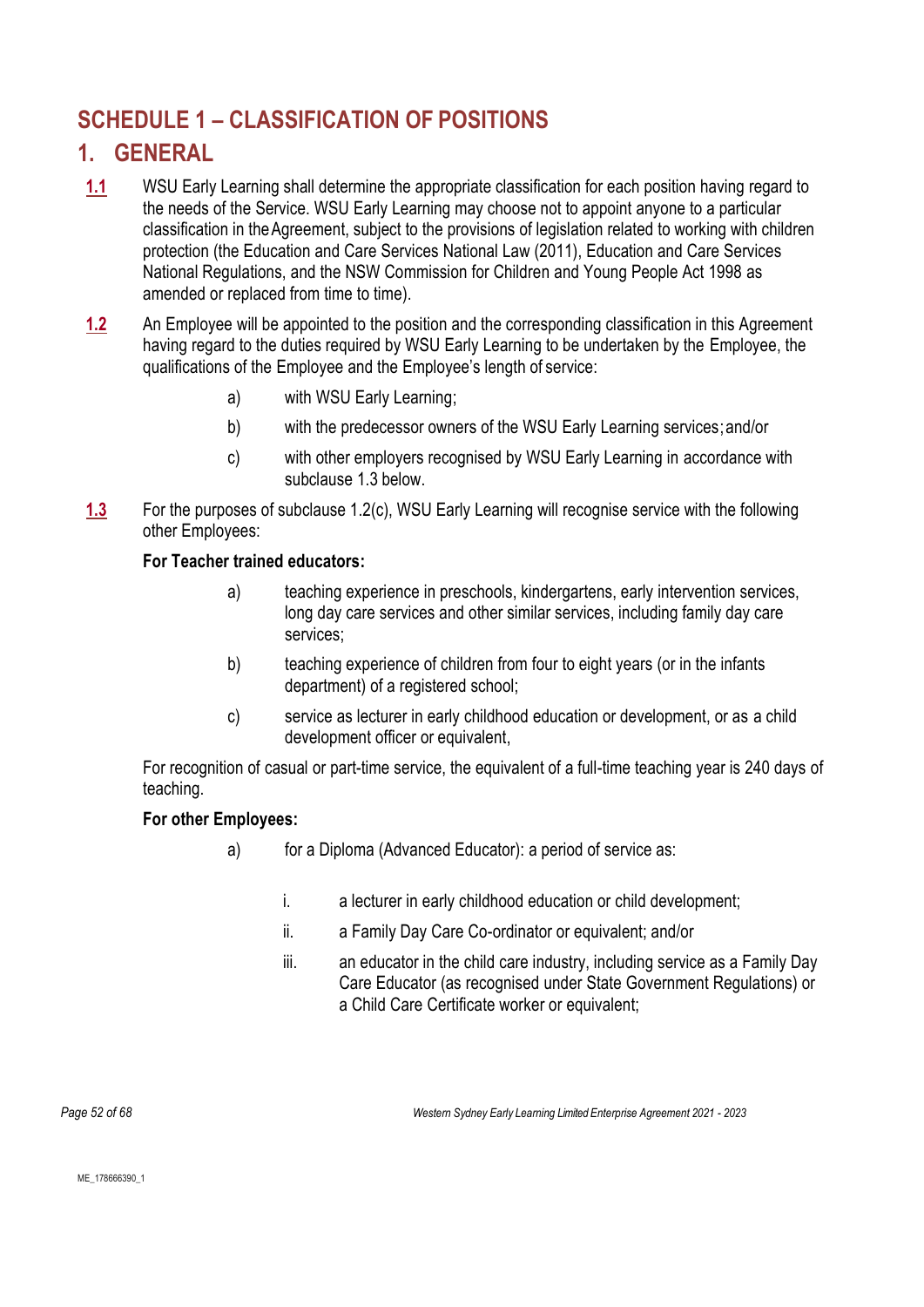shall be recognised at the rate of one increment for each completed year of service, based on full-time equivalent service;

- b) all other Employees: a period of service in early childhood or childcare services for children aged 0-12 years at the rate of one increment for each completed year of service, based on full-time equivalent service;
- c) a Casual Employee's length of service will be calculated on a pro rata basis by reference to a Full-time Employee's Ordinary Hours;
- d) when calculating employment for the purposes of this clause, one year of employment may be deducted for every period of five year's absence from early childhood education and care services.
- **1.4** For the purpose of this clause, any Employee, if required by WSU Early Learning, shall upon engagement establish to the satisfaction of WSU Early Learning, the length of their teaching service with any employer other than WSU Early Learning.
- **1.5** Employees who are eligible for progression in accordance with clause [11:](#page-10-0) Incremental Progression shall progress thereafter through the steps in their applicable salary scale in accordance with this Agreement, with progression for eligible Part-time and Casual Employees being based on full-time equivalent service.
- **1.6** An Employee may apply for a higher classification when a position becomes available within WSU Early Learning, subject to the Employee possessing the requisite qualifications and appropriate WSU Early Learning selection procedures being followed.
- **1.7** An Employee may be required to perform duties not listed in the classification level as required by WSU Early Learning as are within the knowledge, skills and capabilities of the Employee, including duties at a lower classification provided this does not promote de-skilling.
- **2 CLASSIFICATION CATEGORIES**Each Employee shall be classified by WSU Early Learning into one of the following positions:
	- a) Support Worker;
	- b) Cook;
	- c) Administrative Support Worker (levels 1-5);
	- d) Trainee Certificate 111 in Education and Care Services or equivalent;
	- e) Certificate 111 in Education and Care Services or equivalent;
	- f) Diploma in Education and Care Services or equivalent;
	- g) Early Childhood Teacher; or
	- h) Service Director
- **2.2** Where WSU Early Learning seeks to create and appoint to a position which is not covered in the classification 2.1 (a)-(h), it will classify and pay the Employee at a rate which is proportionate to the nearest classified position based on the skills, effort and responsibility required and provided further

*Page 53 of 68 Western Sydney Early Learning Limited Enterprise Agreement 2021 - 2023*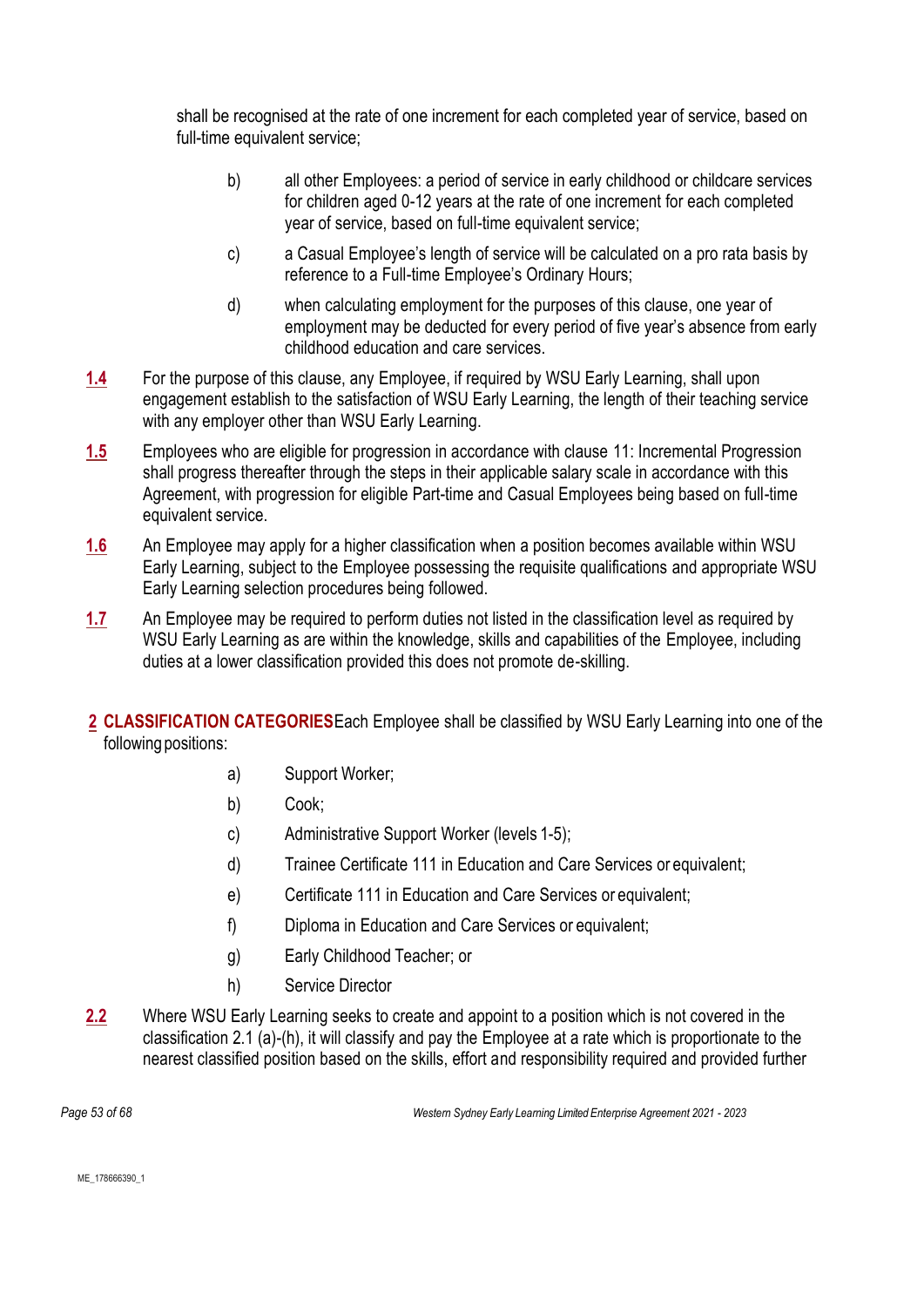that it is no less than the relevant award rate for such a position.

- **2.3 Support Worker** means an Employee appointed by WSU Early Learning to contribute to the development of and assist in the implementation of the program under the general direction of and responsible to a Supervisor. Such Employees include those appointed to the roles of break cover, Educator off the floor cover, RDO cover and Inclusion Support Workers. An Employee at this level will be required to perform some or all of the following duties:
	- a) positively interact with children and assist with daily routines and supervision of children and effectively communicate with colleagues and families;
	- b) assist a qualified cook;
	- c) laundry work, cleaning and gardening; and
	- d) other duties as required by WSU Early Learning as are within the knowledge, skills and capabilities of the carer, including duties at a higher classification; provided that this does not promote de skilling.
- **2.4 Cook** means an Employee who holds basic qualifications in cooking, and is appointed by WSU Early Learning to cook meals in the service. An Employee in this classification may be required by WSU Early Learning to perform other duties as required by WSU Early Learning as are within the knowledge, skills and capabilities of the Employee including duties at a higher or lower classification, provided that this does not promote de skilling.
- **2.5 Administrative Support Worker Level 1** means an administrative Employee who is a recruit with limited relevant experience. Initially work is performed under close direction using established practices, procedures and instructions.

Employees at this level:

- a) perform routine clerical and office functions requiring an understanding of clear, straightforward rules or procedures and may be required to operate certain office equipment. Problems can usually be solved by reference to established practices, procedures and instructions; and
- b) are responsible and accountable for their own work within established routines, methods and procedures and the less experienced Employees' work may be subject to checking at all stages. The more experienced Employee may be required to give assistance to less experienced Employees in the same classification;
- c) are responsible for:
	- i. reception or switchboard duties including directing telephone callers to appropriate staff;
	- ii. issuing, receiving and processing standard forms;
	- iii. relaying internal information;
	- iv. greeting visitors;
	- v. maintaining records;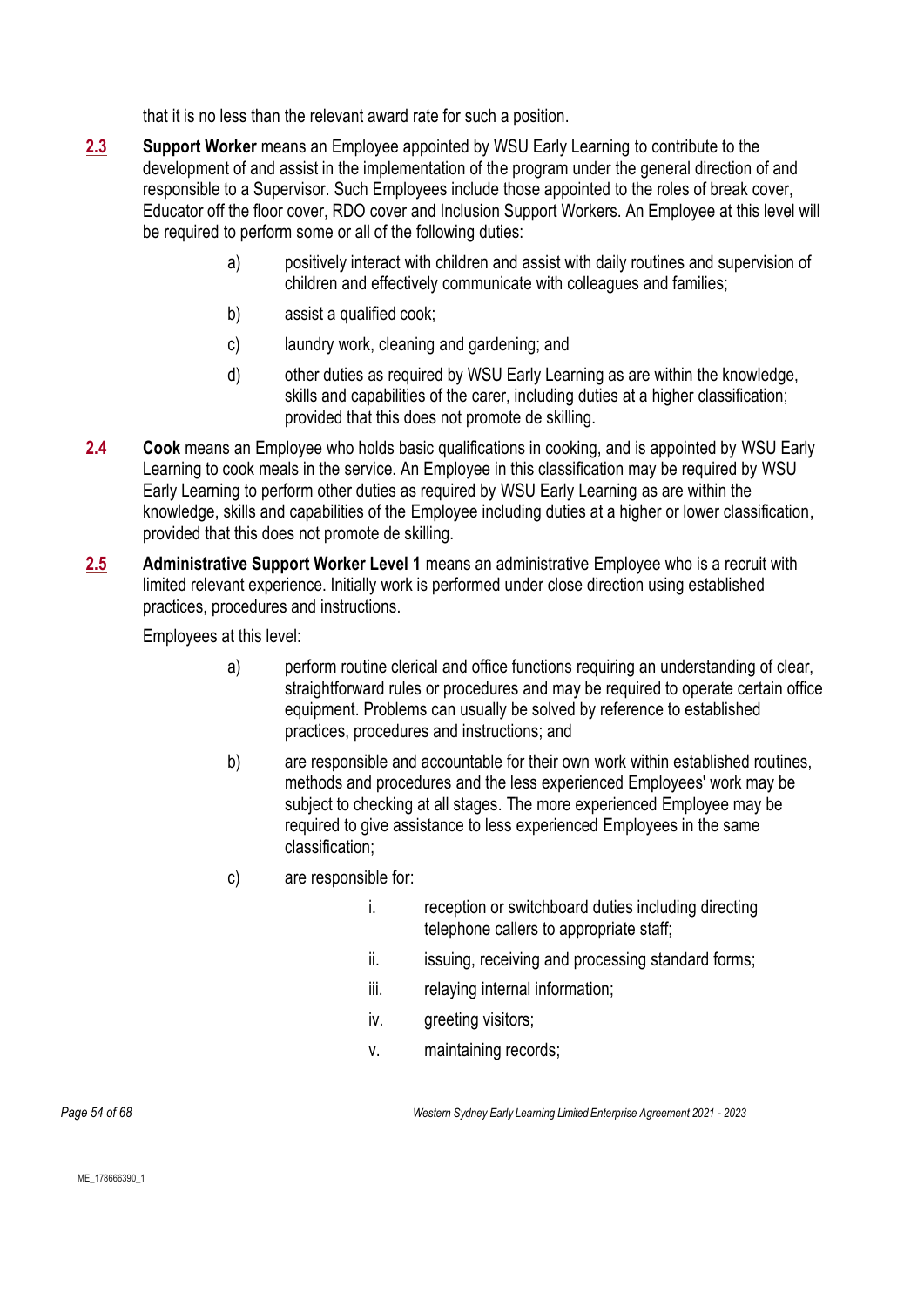- vi. filing, collating and copying documents;
- vii. handling or distributing mail including messenger service;
- viii. dealing with accounts, invoices and orders
- ix. utilising CCMS for data input purposes, charging of fees and monitoring of accounts under the supervision of the nominated supervisor in order to achieve competency in Level 2; and
- x. operating a keyboard and related business equipment in order to achieve the competency in Level 2.
- **2.6 Administrative Support Worker Level 2** means an administrative Employee has had who is a recruit with limited relevant experience. Initially work is performed under close direction using established practices, procedures and instructions.

Employees at this level:

- a) are responsible and accountable for their own work which is performed within established guidelines. In some situations detailed instructions may be necessary. This may require the Employee to exercise limited judgment and initiative within the range of their skills and knowledge;
- b) may be required to check the work or provide guidance to other Employees at a lower level or provide assistance to less experienced Employees at the same level or any combination of one or more of these requirements; and
- c) are responsible for:
	- i. reception or switchboard duties set out in Level 1 and, in addition, responding to enquiries, as appropriate, consistent with their knowledge of the organisation's operations and services or where presentation, or the use of interpersonal skills, is a key aspect of the position;
	- ii. operation of business equipment including telephone equipment, computers and printing devices.
	- iii. word processing, such as the use of a word processing software package to create, format, edit, correct, print and save text documents such as standard correspondence and business documents;
	- iv. maintenance of records or journals (or both) including initial processing and recording relating to the following:
	- v. utilising CCMS for data input purposes, charging of fees and monitoring of accounts, providing regular reports to Service Directors;
	- vi. distributing incoming or outgoing cheques, invoices, debit or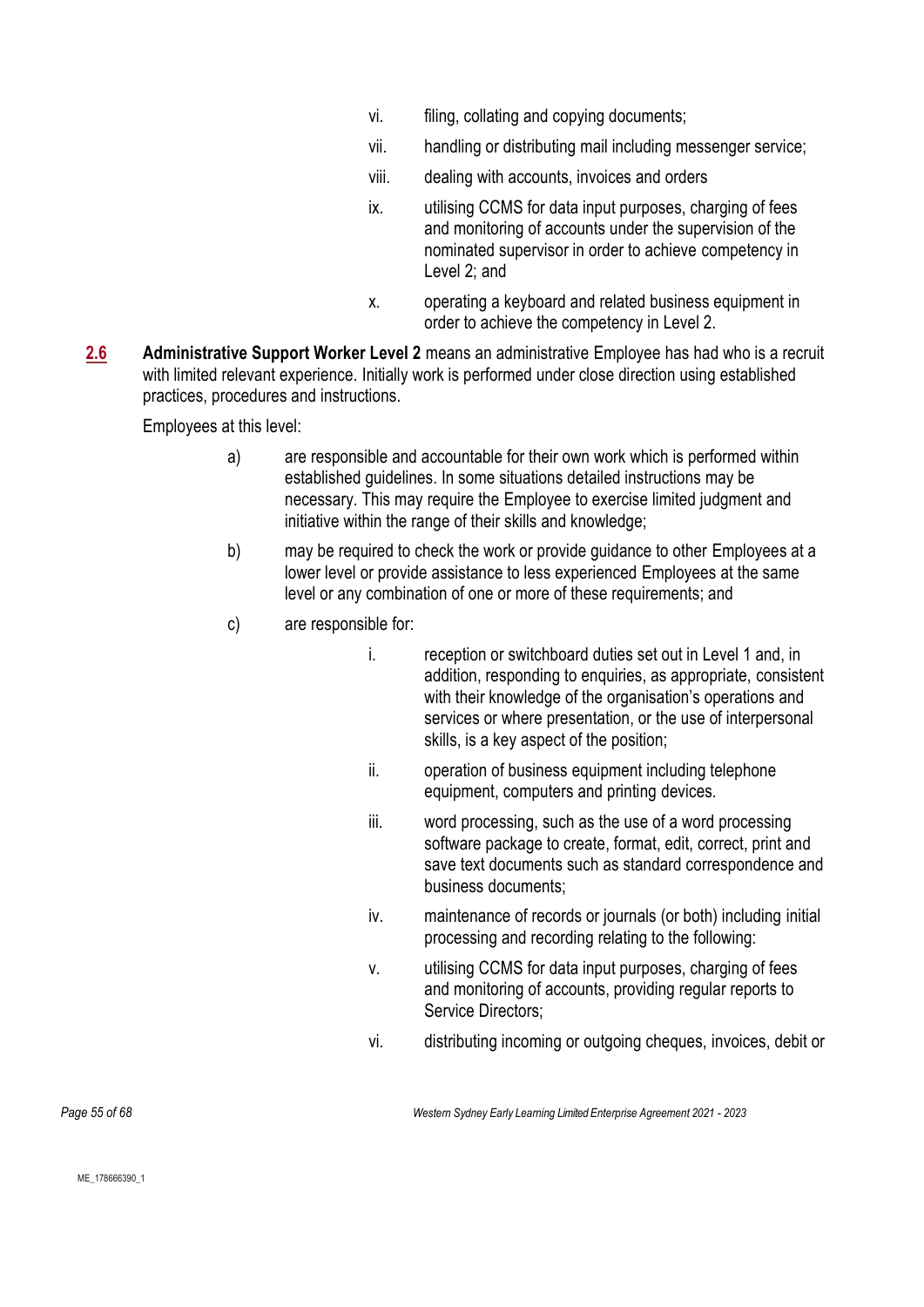credit items, and correspondence;

- vii. computer applications, including using a software package which may include one or more of the following functions:
	- create new files and records;
	- spreadsheet or worksheet;
	- graphics;
- viii. following standard procedures and using existing models or fields of information; and
- ix. providing general advice and information on the organisation's products and services such as at the front counter or by telephone.

The work of Employees at this level may be subject to final checking and, as required, progress checking.

**2.7 Administrative Support Worker Level 3** means an Employee who is responsible to the General Manager for the smooth functioning of administrative functions of WSU Early Learning.

Employees at this level:

- a) may be supervised by professional Employees and may be responsible for the planning and management and evaluation of the work of others;
- b) apply knowledge with substantial depth in some areas, and a range of skills, which may be varied or highly specific;
- c) may receive assistance with specific problems;
- d) apply knowledge and skills independently and non-routinely;
- e) are required to exercise judgement and initiative;
- f) are responsible for:
	- i. maintaining accurate CCMS records in accordance with all relevant legislation, and providing the General Manager with updates on changes and meet reporting needs as required;
	- ii. the establishment and maintenance of office systems, and procedures;
	- iii. reconciliation of accounts, payment of creditor accounts, provision of accurate and timely information to the Management Accountant as required for financial statements; and
	- iv. handling customer service enquiries on the phone and in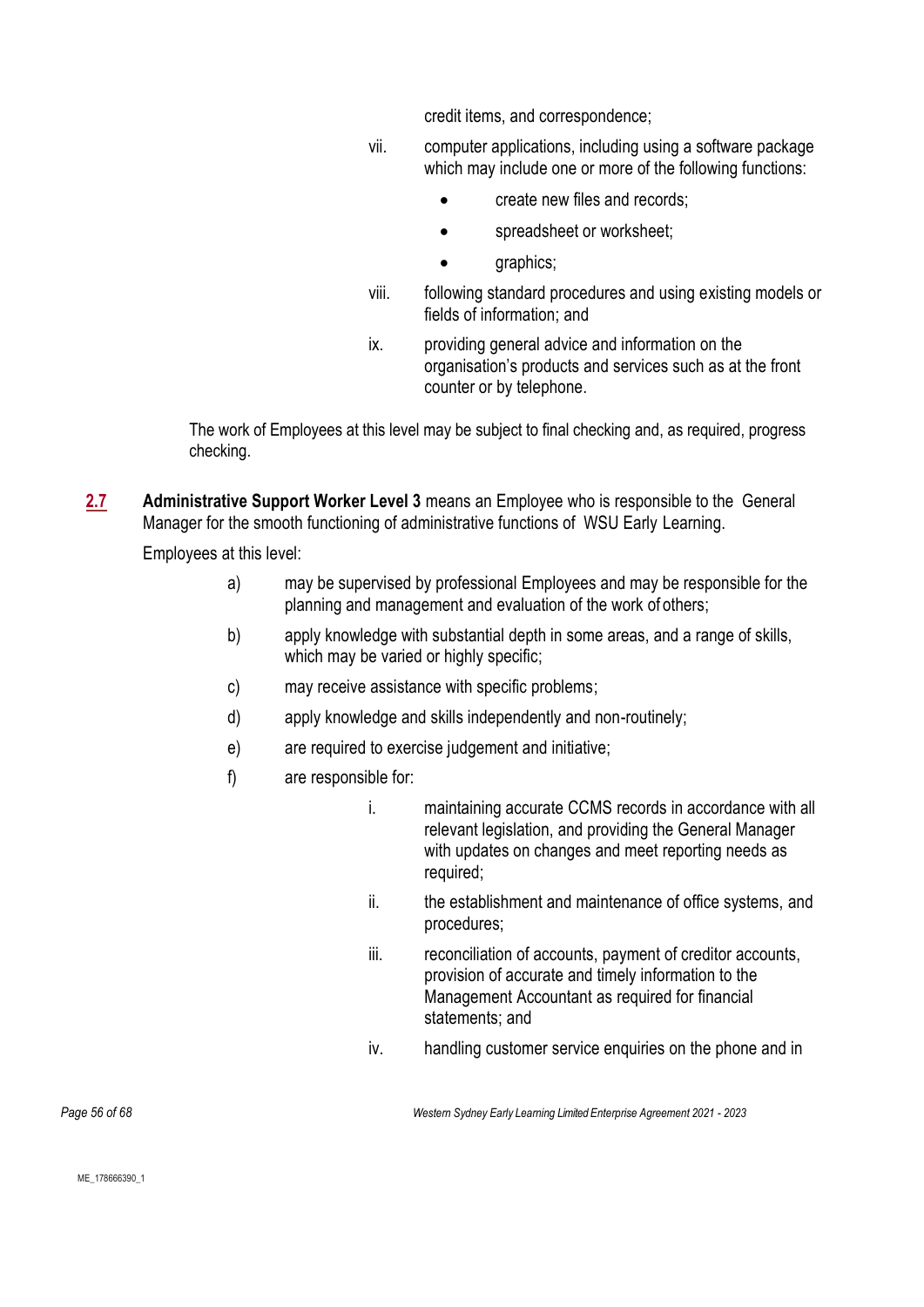#### person; and

- g) will work under limited supervision with checking related to overall progress and are expected to apply knowledge with depth in some areas and possess a broad range of skills.
- **2.8 Early Educator** is a trainee engaged with a commitment to undertake and complete a Certificate III in Children's Services qualification through TAFE or RTO under a workplace traineeship.
- **2.9 Certificate III** means an Employee who holds a Certificate III in Education and Care or equivalent Certificate 111 recognised by the National Quality Authority: Australian Children Education and Care Quality Authority (ACECQA) or its successor under Children (Education and Care Services National Law Application) Act 2010 as amended or replaced from time to time, and is appointed by WSU Early Learning with the responsibility to contribute to the development, planning and implementation of the child care program.

Employees at this level:

- a) are responsible to the Service Director of a service and may be responsible for the direction of other Employees within the group for which they have responsibility;
- b) may be required to perform the following duties:
	- i. assume direct responsibility for the management of a group or groups of children;
	- ii. liaise with parents as to needs of the children and the service;
	- iii. maintain appropriate and up-to-date records;
	- iv. ensure that programs are planned, implemented and evaluated for each child in their care; ensure that all regulations, licensing guidelines, service policies and procedures are observed; and
	- v. incidental cleaning and administrative duties; and
- c) are required to possess and maintain a current first aid certificate recognised under the Children (Education and Care Services National Law Application) Act 2010 as amended or replaced from time to time and administer first aid as required.

NOTE: step 4 is for Certificate III educators that have reached step three and have been designated and accepted a responsible person role as per the Education and Care Services National Regulations 2011 as amended or replaced from time to time.

**2.10 Diploma Educator** means a qualified educator who holds a Diploma in Education and Care Services or equivalent diploma recognised by the National Quality Authority: Australian Children Education and Care Quality Authority (ACECQA) or its successor under Children (Education and Care Services National Law Application) Act 2010 as amended or replaced from time to time, and is appointed by WSU Early Learning with the responsibility to contribute to the development, planning and implementation of the child care program.

*Page 57 of 68 Western Sydney Early Learning Limited Enterprise Agreement 2021 - 2023*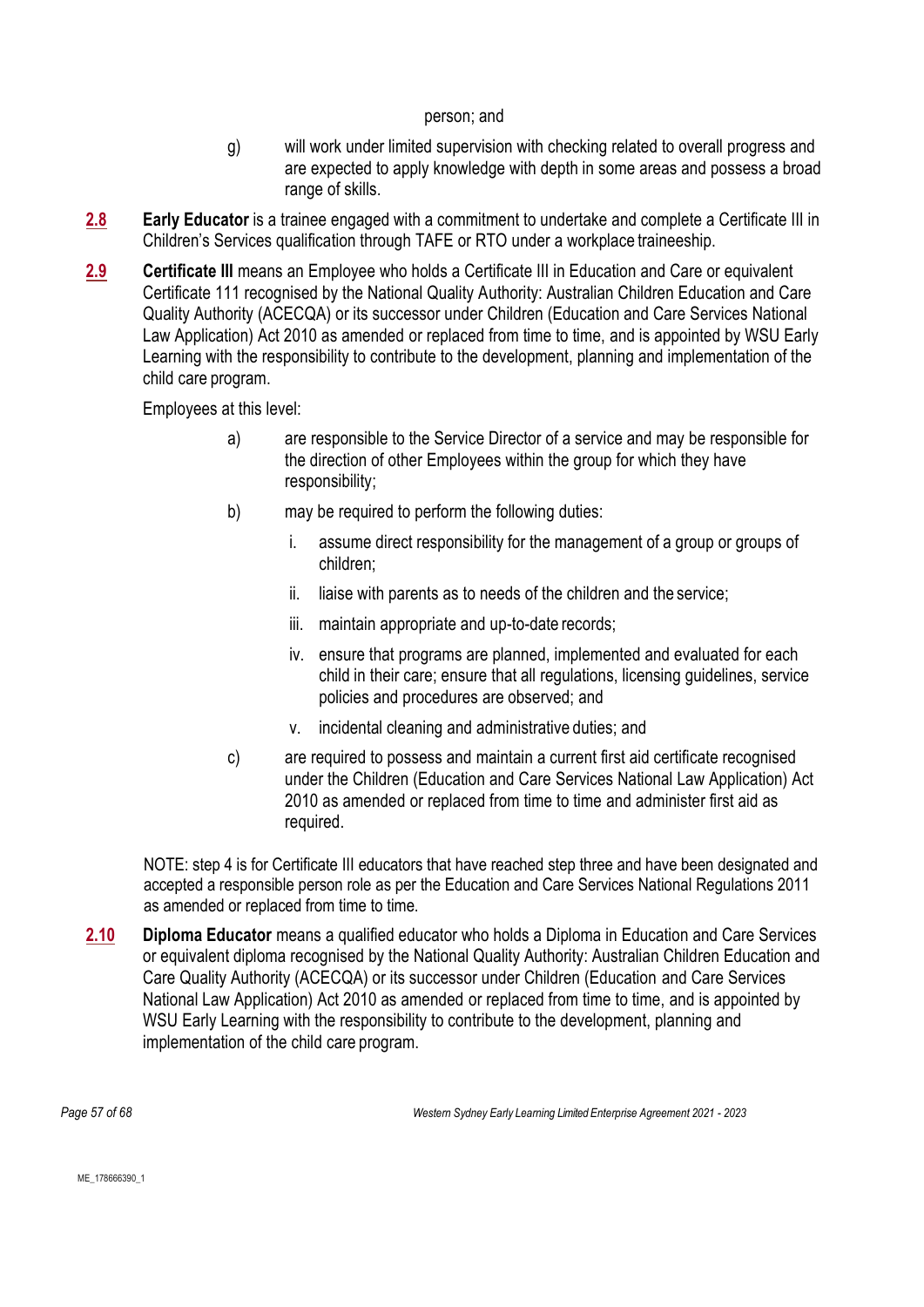Employees at this level:

- a) are responsible to the Service Director and may be responsible for the direction of other Employees within the group for which they have responsibility;
- b) may be required by WSU Early Learning to perform the following duties:
	- i. assume direct responsibility for the management of a group or groups of children;
	- ii. liaise with parents as to needs of the children and the service and maintain appropriate and up-to-date records;
	- iii. ensure that programs are planned, implemented and evaluated for each child in their care;
	- iv. ensure that all regulations, licensing guidelines, service policies and procedures are observed; and
	- v. carry out administrative duties which relate to effective room management and child care responsibilities;
- c) are required to possess and maintain a current first aid certificate recognised under the Education and Care Services National Regulations 2011 as amended or replaced from time to time and administer first aid as required; and
- d) are required to obtain approval as a Responsible Person placed in day to day charge as per the Education and Care Services National Regulations 2011 as amended or replaced from time to time.

NOTE: Diploma educators in a second in charge role will receive no less than step 3.

**2.11 Early Childhood Teacher** means a teacher trained educator who holds an approved 3 or 4 year early learning childhood degree, recognised by the National Quality Authority: Australian Children Education and Care Quality Authority (ACECQA) or its successor under Children (Education and Care Services National Law Application) Act 2010 as amended or replaced from time to time and as defined below:

> Three Years trained Early Childhood Teacher means a teacher who has satisfactorily completed a 3-year fulltime course of study in Early Childhood Education recognised by the National Quality Authority: Australian Children Education and Care Quality Authority (ACECQA) or its successor under Children (Education and Care Services National Law Application) Act 2010 as amended or replaced from time to time.

> Four Years trained Early Childhood Teacher means a teacher who has satisfactorily completed a 4-year fulltime course of study in Early Childhood Education recognised by the National Quality Authority: Australian Children Education and Care Quality Authority (ACECQA) or its successor under Children (Education and Care Services National Law Application) Act 2010 as amended or replaced from time to time.

Employees at this level:

a) are required to obtain approval as a Responsible Person placed in day to day charge as per the Education and Care Services National Regulations 2011 as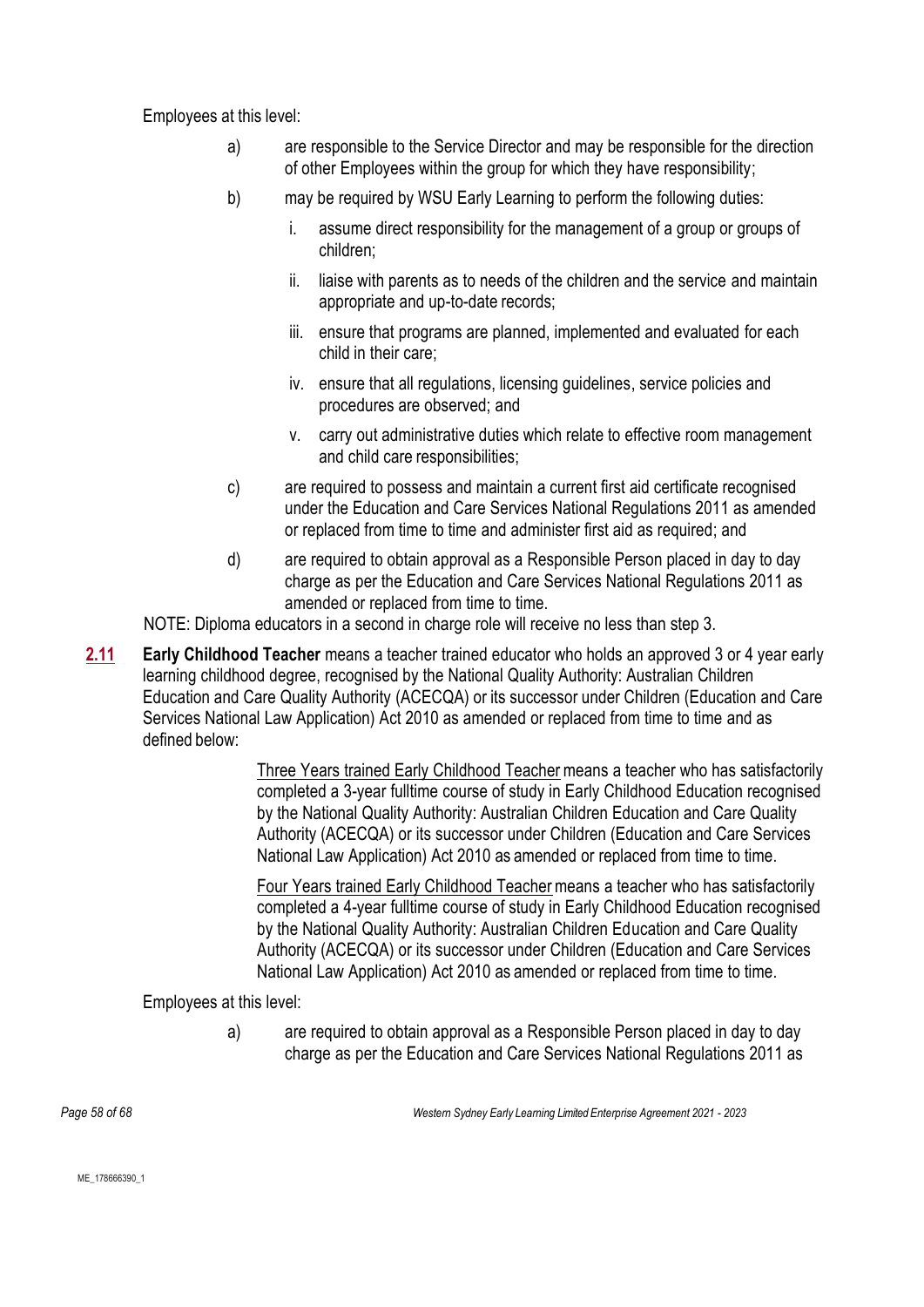amended or replaced from time to time;

- b) are required to:
	- i. assume direct responsibility for the management of a group or groups of children;
	- ii. liaise with parents as to needs of the children and the service;
	- iii. maintain appropriate and up-to-date records;
	- iv. ensure that programs are planned, implemented and evaluated for each child in their care;
	- v. ensure that all regulations, licensing guidelines; service policies and procedures are observed; and
	- vi. carry out administrative duties which relate to effective room management and child care responsibilities.
- **2.12 Service Director** means the Employee who is responsible for the day to day operation and management of the Early Childhood Services Service and who holds: a Bachelor of Teaching and/or Early Childhood Education; or a Diploma in Children's Services and is working towards a Bachelor qualification.

Employees at this level are responsible for:

- a) assuming direct responsibility to ensure the service's compliance with the Education and Care National Regulations and National Quality Framework;
- b) directing responsibility for management of Employees within the service; and
- c) guiding and support a team which provides high quality early childhood education and care managing and monitoring the financial operations of the service.
- **2.13** All teacher trained educators are required to obtain and maintain Teacher accreditation in NSW through New South Wales Education Standards Authority (NESA) as a condition of their employment.

#### **3 RE-CLASSIFICATION – Three Year Early childhood trained teacher**

- **3.1** Where a three year trained senior educator completes a course which entitles them to be recognised as a four year trained senior educator, the Employee will be eligible to transfer to the salary scale applicable to that higher classified position. This recognition is subject to providing evidence of the conferral of the applicable diploma, degree or equivalent course completion to their Supervisor.
- **3.2** The Employee will be transferred to the salary scale for the higher classified position from the next pay period following provision of the evidence to the Supervisor on the basis of transferring to step on the new pay scale which nearest to but no less than their current pay rate. The Employee shall thereafter commence through the new pay scale on the basis of annual increment using their existing increment date. For clarity, the Employee will be back paid to the date of completion of the qualification provided the Employee has provided satisfactory evidence to the Supervisor within 3 months of completion.

*Page 59 of 68 Western Sydney Early Learning Limited Enterprise Agreement 2021 - 2023*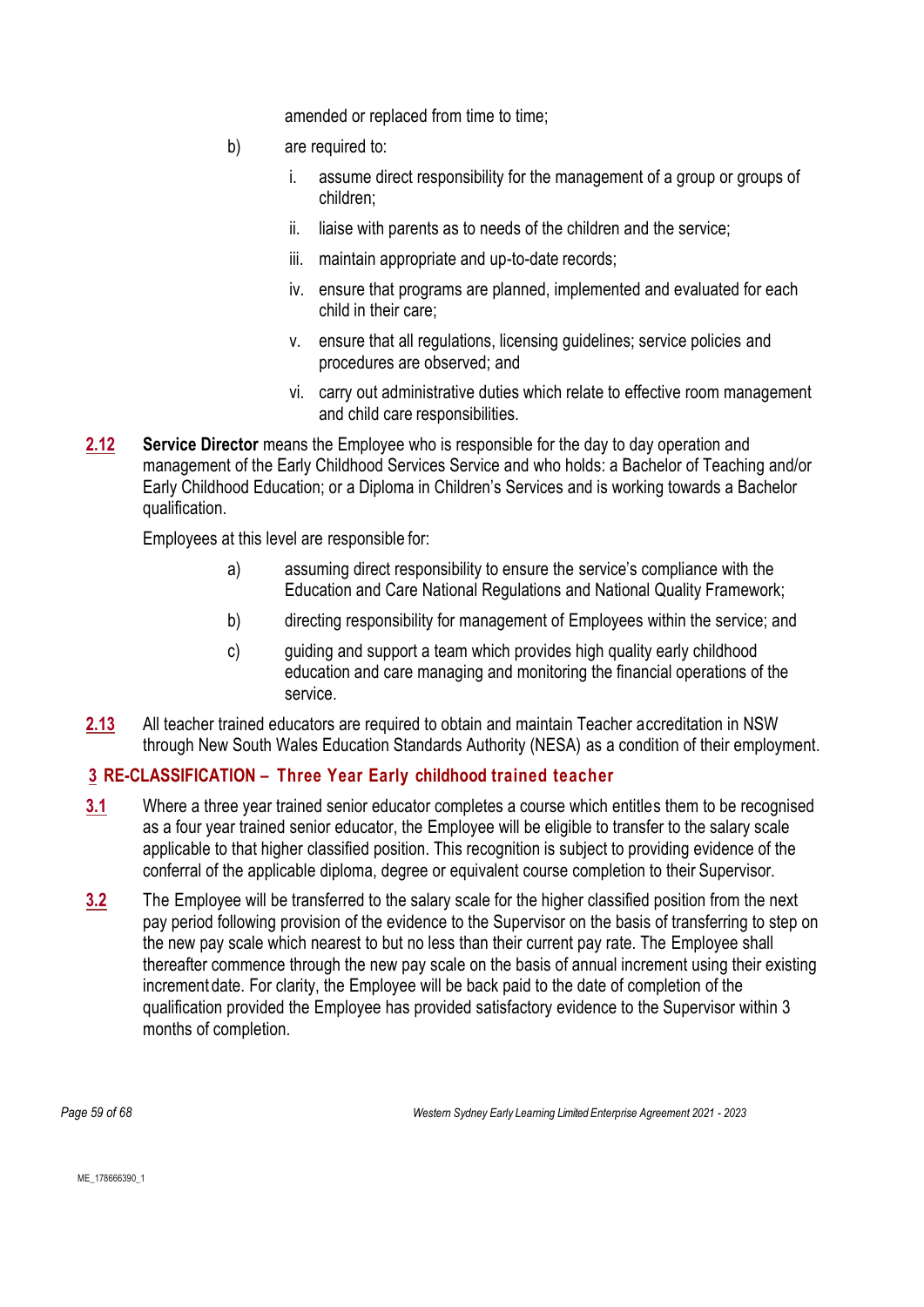# **Schedule 2: Wage Schedule**

| <b>Classification</b>                             |                | <b>Effective from the second full</b><br>pay period commencing<br>following fair work approval |                         |                  | <b>Effective from the first pay</b><br>period commencing after<br>1/10/2021 |                         |                       | <b>Effective from the first pay</b><br>period commencing after<br>1/10/2022 |                         |                       |                          |
|---------------------------------------------------|----------------|------------------------------------------------------------------------------------------------|-------------------------|------------------|-----------------------------------------------------------------------------|-------------------------|-----------------------|-----------------------------------------------------------------------------|-------------------------|-----------------------|--------------------------|
|                                                   |                |                                                                                                | Annual<br><b>Salary</b> | Hourly<br>Rate   | Casual<br>hourly<br>Rate                                                    | Annual<br><b>Salary</b> | <b>Hourly</b><br>Rate | <b>Casual</b><br>hourly<br>Rate                                             | Annual<br><b>Salary</b> | <b>Hourly</b><br>Rate | Casual<br>hourly<br>Rate |
|                                                   |                | Step/                                                                                          | 1.5%<br>increase        | 1.5%<br>increase | 1.5%<br>increase                                                            | 1.5%<br>increase        | 1.5%<br>increase      | 1.5%<br>increase                                                            | 1.5%<br>increase        | 1.5%<br>increase      | 1.5%<br>increase         |
|                                                   |                | Unit                                                                                           |                         |                  |                                                                             |                         |                       |                                                                             |                         |                       |                          |
| <b>Untrained Support</b><br>Worker                |                | 1                                                                                              | 48,119                  | 24.27            | 30.34                                                                       | 48,841                  | 24.63                 | 30.79                                                                       | 49,574                  | 25.00                 | 31.25                    |
| Certificate 3 Support<br>Worker                   |                | 1                                                                                              | 50,172                  | 25.30            | 31.63                                                                       | 50,925                  | 25.68                 | 32.10                                                                       | 51,689                  | 26.07                 | 32.59                    |
| Diploma qualified<br><b>Support Worker</b>        |                | 1                                                                                              | 56,411                  | 28.45            | 35.56                                                                       | 57,257                  | 28.88                 | 36.10                                                                       | 58,116                  | 29.31                 | 36.64                    |
| Qualified Cook                                    |                | 1                                                                                              | 48,119                  | 24.27            | 30.34                                                                       | 48,841                  | 24.63                 | 30.79                                                                       | 49,574                  | 25.00                 | 31.25                    |
|                                                   | L1             | 1                                                                                              | 45,282                  | 22.84            | 28.55                                                                       | 45,961                  | 23.18                 | 28.98                                                                       | 46,650                  | 23.53                 | 29.41                    |
|                                                   |                | 1                                                                                              | 47,133                  | 23.77            | 29.71                                                                       | 47,840                  | 24.13                 | 30.16                                                                       | 48,558                  | 24.49                 | 30.61                    |
| Administrative<br><b>Support Worker</b>           | L2             | $\overline{2}$                                                                                 | 48,401                  | 24.41            | 30.51                                                                       | 49,127                  | 24.78                 | 30.97                                                                       | 49,864                  | 25.15                 | 31.44                    |
|                                                   |                | 3                                                                                              | 49,347                  | 24.89            | 31.11                                                                       | 50,087                  | 25.26                 | 31.58                                                                       | 50,839                  | 25.64                 | 32.05                    |
|                                                   | L <sub>3</sub> | 1                                                                                              | 52,124                  | 26.29            | 32.86                                                                       | 52,906                  | 26.68                 | 33.35                                                                       | 53,700                  | 27.08                 | 33.85                    |
|                                                   |                | 1                                                                                              | 50,172                  | 25.30            | 31.63                                                                       | 50,925                  | 25.68                 | 32.10                                                                       | 51,689                  | 26.07                 | 32.59                    |
| Educator/Certificate 111<br>in Education and Care |                | $\overline{2}$                                                                                 | 51,299                  | 25.87            | 32.34                                                                       | 52,069                  | 26.26                 | 32.83                                                                       | 52,850                  | 26.65                 | 33.32                    |
| Service                                           |                | 3                                                                                              | 52,064                  | 26.26            |                                                                             | 52.845                  | 26.65                 |                                                                             | 53,638                  | 27.05                 |                          |
|                                                   |                | 4                                                                                              | 52,708                  | 26.58            |                                                                             | 53,499                  | 26.98                 |                                                                             | 54.301                  | 27.39                 |                          |
| Diploma trained in<br>certificate three role      |                | 1                                                                                              | 53,915                  | 27.19            | 33.99                                                                       | 54,724                  | 27.60                 | 34.50                                                                       | 55,545                  | 28.01                 | 35.02                    |
| Diploma in Education<br>and Care Services         |                | 1                                                                                              | 56,411                  | 28.45            | 35.56                                                                       | 57,257                  | 28.88                 | 36.10                                                                       | 58,116                  | 29.31                 | 36.64                    |
|                                                   |                | 2                                                                                              | 58,021                  | 29.26            | 36.58                                                                       | 58,891                  | 29.70                 | 37.13                                                                       | 59,775                  | 30.15                 | 37.68                    |
|                                                   |                | 3                                                                                              | 60,839                  | 30.68            |                                                                             | 61,751                  | 31.14                 |                                                                             | 62,677                  | 31.61                 |                          |
|                                                   |                | 4                                                                                              | 63,857                  | 32.21            |                                                                             | 64,815                  | 32.69                 |                                                                             | 65,787                  | 33.18                 |                          |
| Early Childhood Teacher<br>(3 Year Trained)       |                | 1                                                                                              | 58,605                  | 29.56            | 36.95                                                                       | 59,484                  | 30.00                 | 37.50                                                                       | 60,376                  | 30.45                 | 38.06                    |
|                                                   |                | 2                                                                                              | 61,523                  | 31.03            | 38.79                                                                       | 62,446                  | 31.49                 | 39.37                                                                       | 63,382                  | 31.97                 | 39.96                    |
|                                                   |                | 3                                                                                              | 64,783                  | 32.67            | 40.84                                                                       | 65,755                  | 33.16                 | 41.45                                                                       | 66,741                  | 33.66                 | 42.08                    |
|                                                   |                | 4                                                                                              | 67,762                  | 34.18            | 42.72                                                                       | 68,778                  | 34.69                 | 43.36                                                                       | 69,810                  | 35.21                 | 44.01                    |
|                                                   |                | 5                                                                                              | 70,821                  | 35.72            | 44.65                                                                       | 71,883                  | 36.25                 | 45.32                                                                       | 72,961                  | 36.80                 | 46.00                    |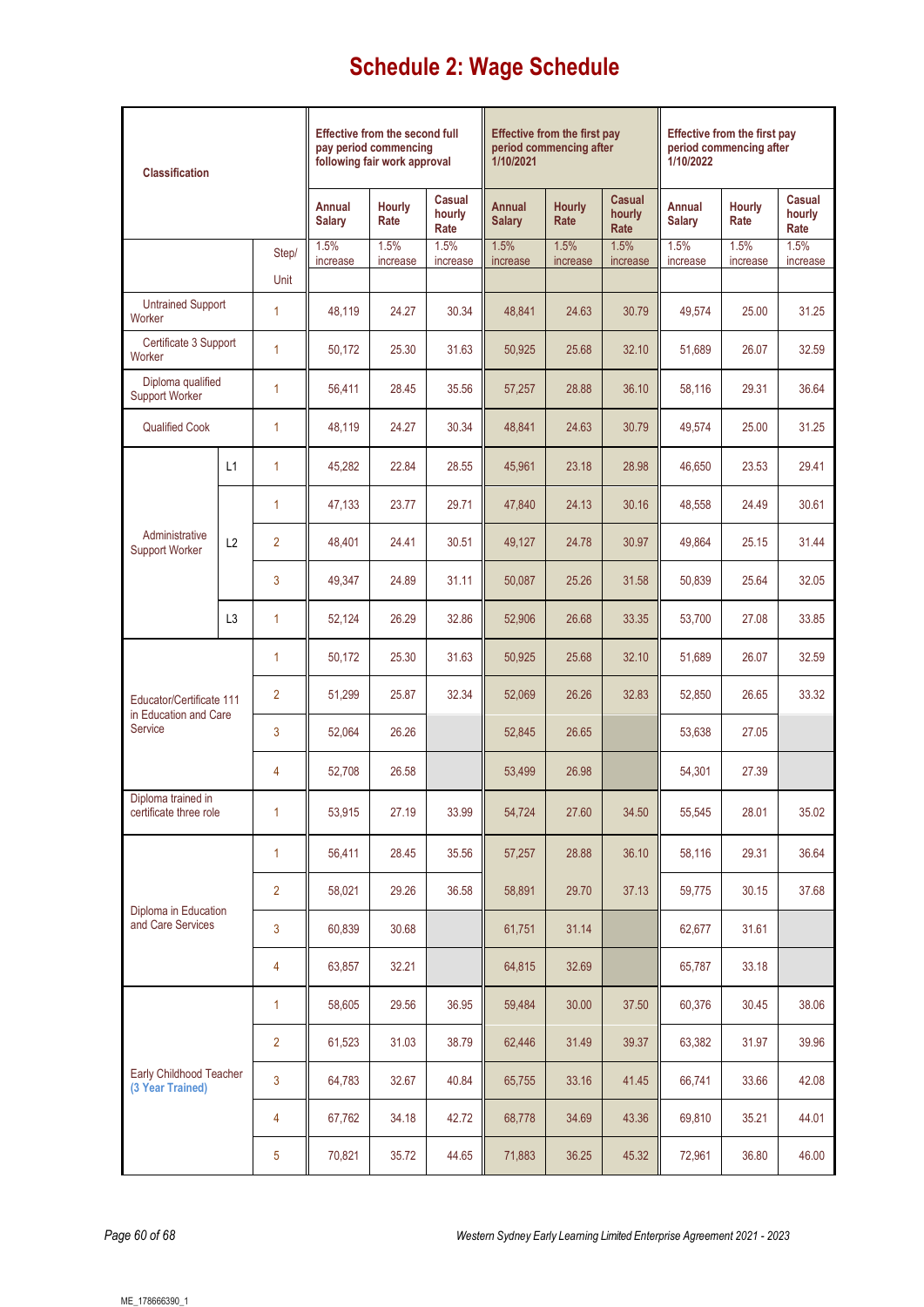|                                             |            | 6              | 74,322 | 37.48 | 46.85 | 75,437 | 38.05 | 47.56 | 76,569 | 38.62 | 48.27 |
|---------------------------------------------|------------|----------------|--------|-------|-------|--------|-------|-------|--------|-------|-------|
|                                             |            | $\overline{7}$ | 76,134 | 38.40 | 48.00 | 77,276 | 38.97 | 48.72 | 78,435 | 39.56 | 49.45 |
|                                             |            | 8              | 77,945 | 39.31 | 49.14 | 79,114 | 39.90 | 49.88 | 80,301 | 40.50 | 50.62 |
|                                             |            | 9              | 81,064 | 40.88 |       | 82,280 | 41.50 |       | 83,515 | 42.12 |       |
|                                             |            | 10             | 84,304 | 42.52 |       | 85,569 | 43.16 |       | 86,853 | 43.80 |       |
|                                             |            | 11             | 86,579 | 43.67 |       | 87,877 | 44.32 |       | 89,195 | 44.99 |       |
| Early Childhood Teacher<br>(4 Year Trained) |            | $\mathbf{1}$   | 62,308 | 31.42 | 39.28 | 63,242 | 31.90 | 39.87 | 64,191 | 32.37 | 40.47 |
|                                             |            | $\overline{2}$ | 66,131 | 33.35 | 41.69 | 67,123 | 33.85 | 42.32 | 68,130 | 34.36 | 42.95 |
|                                             |            | 3              | 69,895 | 35.25 | 44.06 | 70,943 | 35.78 | 44.72 | 72,007 | 36.32 | 45.40 |
|                                             |            | 4              | 74,000 | 37.32 | 46.65 | 75,110 | 37.88 | 47.35 | 76,237 | 38.45 | 48.06 |
|                                             |            | 5              | 77,824 | 39.25 | 49.06 | 78,992 | 39.84 | 49.80 | 80,176 | 40.44 | 50.55 |
|                                             |            | 6              | 81,064 | 40.88 | 51.11 | 82,280 | 41.50 | 51.87 | 83,515 | 42.12 | 52.65 |
|                                             |            | $\overline{7}$ | 84,486 | 42.61 |       | 85,753 | 43.25 |       | 87,039 | 43.90 |       |
|                                             |            | 8              | 87,947 | 44.36 |       | 89,266 | 45.02 |       | 90,605 | 45.70 |       |
|                                             |            | 9              | 91,509 | 46.15 |       | 92,882 | 46.84 |       | 94,275 | 47.55 |       |
|                                             | $0-$<br>39 | $\mathbf{1}$   | 13,705 | 6.91  |       | 13,911 | 7.02  |       | 14,120 | 7.12  |       |
| <b>Directors</b><br>Allowance               | 40-<br>59  | $\overline{2}$ | 16,301 | 8.22  |       | 16,546 | 8.34  |       | 16,794 | 8.47  |       |
|                                             | $60+$      | 3              | 17,549 | 8.85  |       | 17,812 | 8.98  |       | 18,080 | 9.12  |       |

The above salaries and pay rates have been calculated on the following basis:

#### **4. Casual Pay Rates**

**4.1** The hourly pay rate for Casual Employees provided in the Table is the relevant classification divided by 38-hour week plus a 25% loading. The applicable step is based on years of full-time equivalent service.

**4.2** The maximum hourly pay rate for Casual Early Childhood Teacher shall be:

| ′ears<br>hree<br>rained | $- \cdot$<br>Step<br>- |
|-------------------------|------------------------|
| Four                    | <b>.</b>               |
| rained                  | Step                   |
| 'ears                   | SIX                    |

**4.3** The maximum casual rate for all other Employee's will be step two of each classification excluding administrative support workers.

**4.4** Commencement at an accelerated salary step will be at the discretion of the General Manager.

#### **5 Early Childhood Teachers**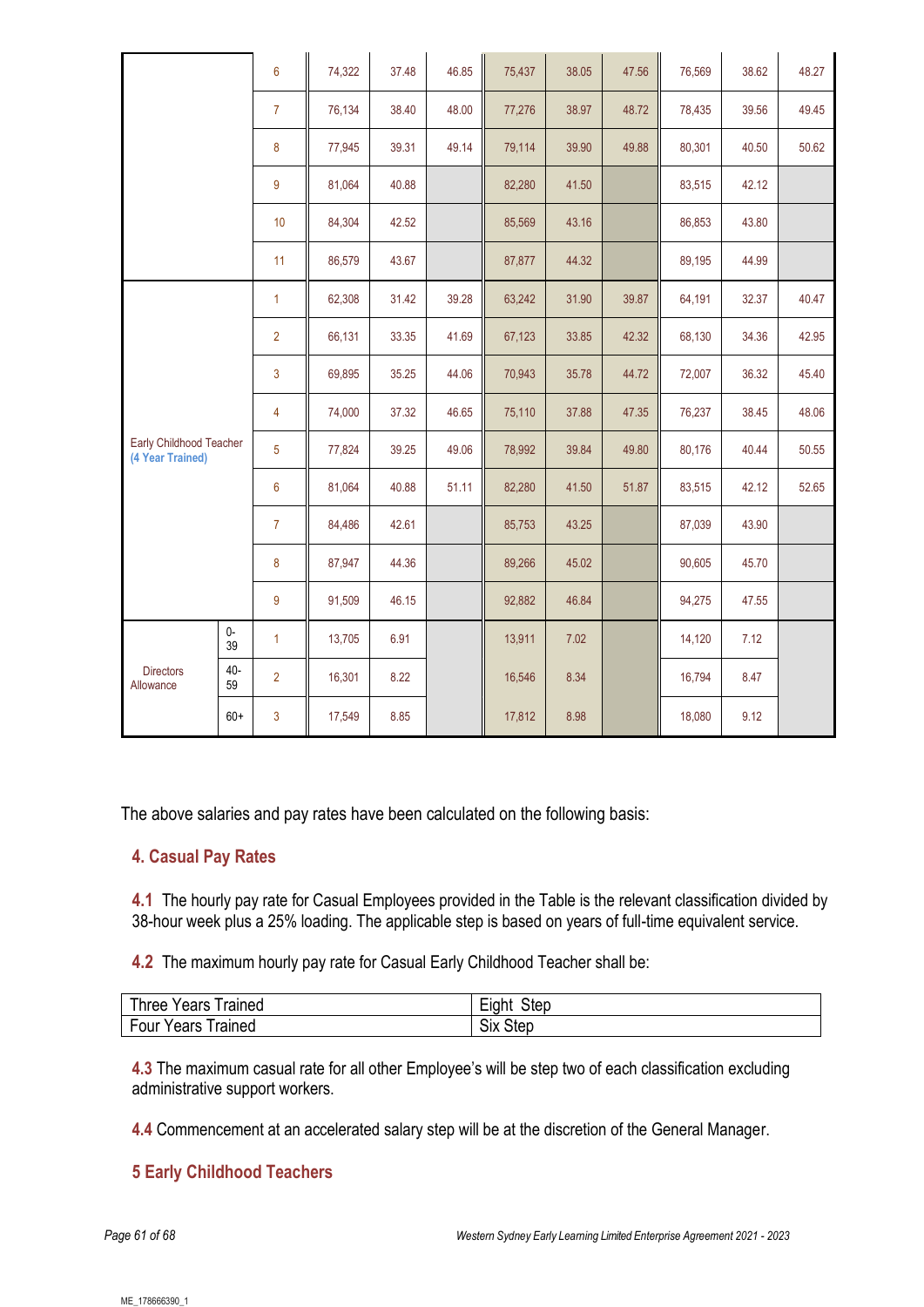#### **5.1 Early Childhood Teachers Three Years Trained Early Childhood Teachers**

a. A Three years' teacher trained Teacher shall commence on step 1 of the scale and no greater then step 8 and progress to step 11 in accordance with years' service.

#### **5.2 Four Years Trained Early Childhood Teachers**

a. A four year teacher trained Teacher will commence on step 1 of the scale and no greater than step 6 and progress to step 9 in accordance with year service.

#### **WSU Early Learning Part-time and Fixed Term Early Childhood Teacher**

i. An Early Childhood Teacher will be considered part-time if engaged to work less than 90% of the hours of a Full-time Employee. If the hours of a Part-time Employee are above 90% (34.2hours), the Employee will be considered to be full-time. A Part-time Employee who requests to work above 90% of full-time hours, but less than full-time, will not be considered to be full-time and will be remunerated for the actual hours worked.

ii. A fixed term full-time early childhood teacher shall be paid at the same rate as that prescribed for a full-time teacher with the corresponding classification.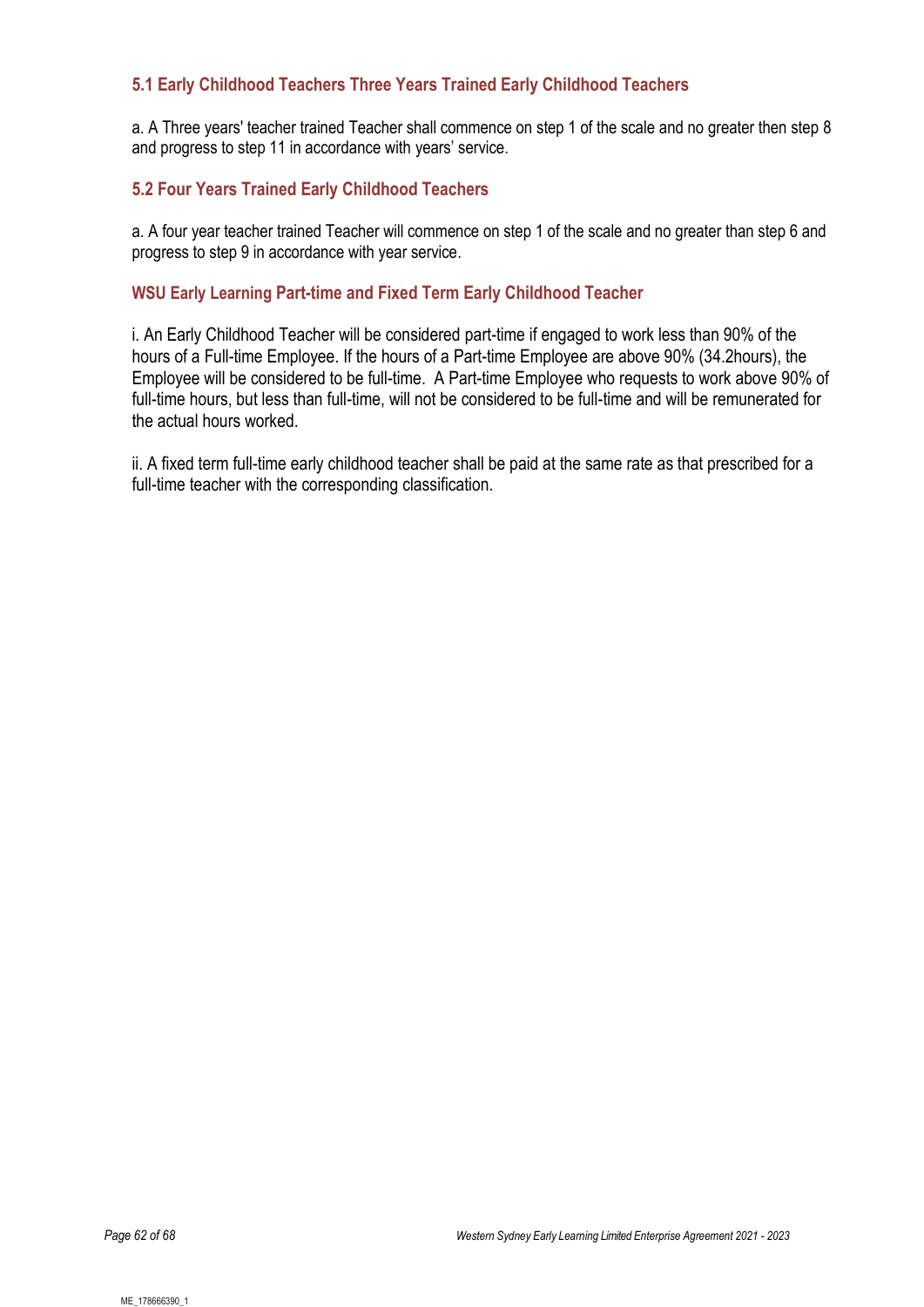#### **SCHEDULE 3 - CASUAL EMPLOYEE CONVERSION**

#### **1. OBJECTIVES OF THIS SCHEDULE**

- 1.1 Casual Employees will be entitled to request conversion to full-time or part- time employment in accordance with the provisions of this Schedule.
- 1.2 This Schedule does not apply to Employees who perform work pursuant to the Technical and Further Education Commission Act 1990 or successor legislation.

#### **2. CASUAL CONVERSION**

- 2.1 A Casual Employee will be eligible to request conversion to full-time or part-time employment if:
	- (a) the Employee has been employed by WSU Early Learning on a regular and systematic basis for at least 6 months; and
	- (b) the Employee could continue to perform the same pattern of work, without significant adjustment, as a Full-time or Part-time Employee.
- 2.2 A Casual Employee who has worked equivalent full-time hours during their employment may request to have their employment converted to full-time employment.
- 2.3 A Casual Employee has worked less than equivalent full-time hours during their employment may request to have their employment converted to part-time employment.
- 2.4 WSU Early Learning will notify a Casual Employee of their right to request conversion within 4 weeks of the Employee becoming eligible to make the request. Any failure by WSU Early Learning to comply with this notice requirement will not affect an Employee's right to request conversion.
- 2.5 Any request for conversion under subclause 2.1 must be made in writing.
- 2.6 WSU Early Learning may only decline a Casual Employee's request for conversion on reasonable grounds after consultation with the Employee. Reasonable grounds include that:
	- (a) it would require a significant adjustment to the Casual Employee's hours of work for the Employee to be engaged as a Full-time or part-time Employee in accordance with the provisions of this Agreement (that is, the Casual Employee is not employed on a regular and systematic basis);
	- (b) it is known or reasonably foreseeable that the Casual Employee's position will cease to exist within the next 12 months;
	- (c) it is known or reasonably foreseeable that the hours of work the Casual Employee is required to perform will be significantly reduced in the next 12 months; or
	- (d) it is known or reasonably foreseeable that there will be a significant change in the days and/or times at which the Casual Employee's hours of work are required to be performed in the next 12 months which cannot be accommodated within the days and/or hours during which the Employee is available to work.
- 2.7 If WSU Early Learning declines a Casual Employee's request for conversion, WSU Early Learning must provide the Employee with the reasons for refusal in writing and within 21 days of the request being made.
- 2.8 If the Casual Employee does not accept WSU Early Learning's refusal, this will constitute a dispute that will be dealt with under clause [7:](#page-7-0) Resolving Disputes.
- 2.9 If WSU Early Learning accepts a Casual Employee's request to convert to full-time or part-time employment, WSU Early Learning and the Employee will discuss and record in writing: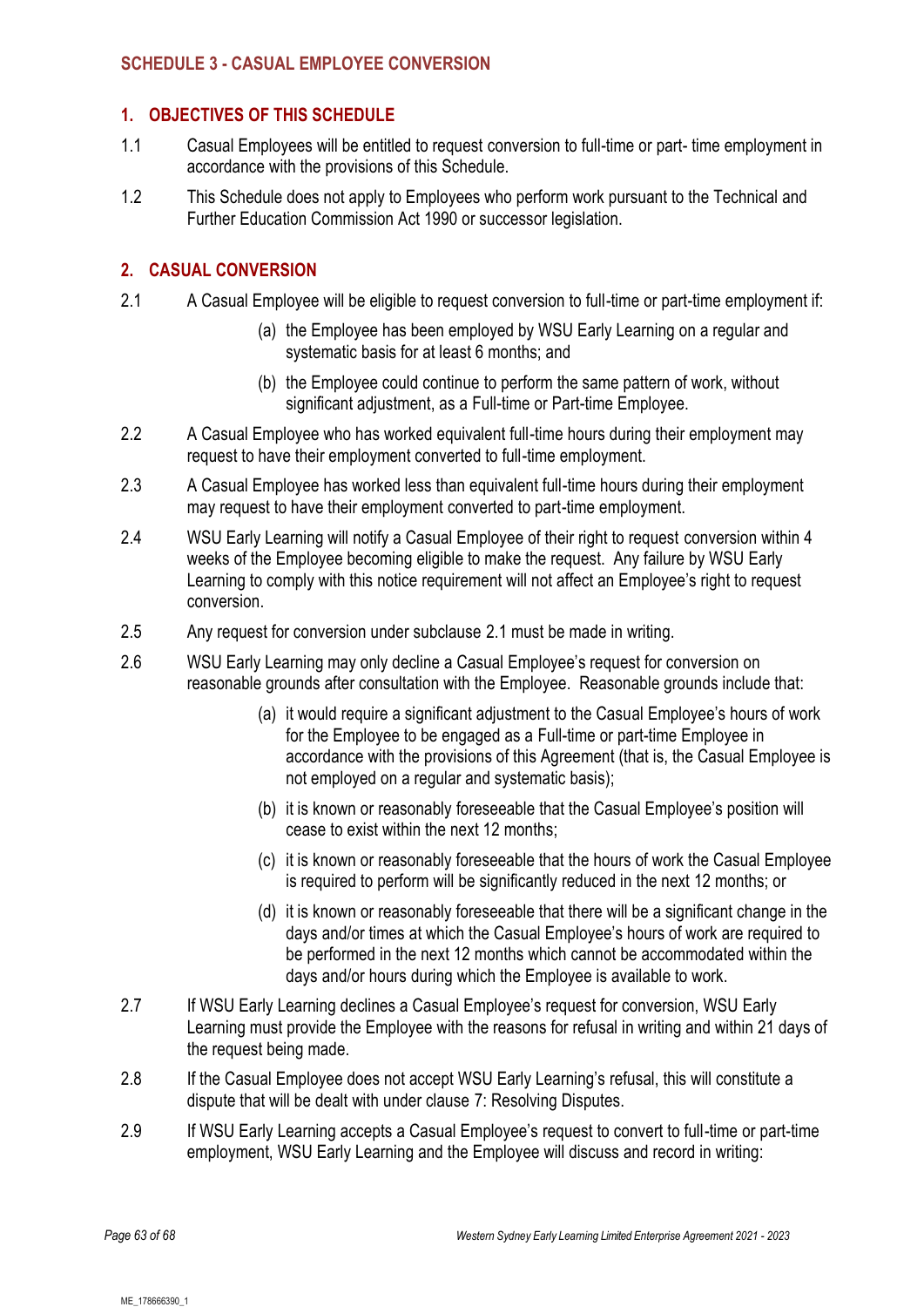- (a) the form of employment to which the Employee will convert; and
- (b) if the Employee is converting to part-time employment:
	- (i) the number of hours to be worked each day;
	- (ii) the days of the week on which the Employee will work; and
	- (iii) the times at which the Employee will start and finish work each day.
- 2.10 Unless otherwise agreed, conversion will take effect from the next full pay cycle following the request for conversion being approved.
- 2.11 Once a Casual Employee has converted to a full-time or part-time employment, the Employee may only revert to casual employment with the written agreement of WSU Early Learning.
- 2.12 Nothing in this Schedule obliges a regular and systematic Casual Employee to convert to fulltime or part-time employment, nor does it permit WSU Early Learning to require such a Casual Employee to so convert.
- 2.13 A Casual Employee must not be engaged and re-engaged, dismissed or replaced in order to avoid any obligation under this subclause.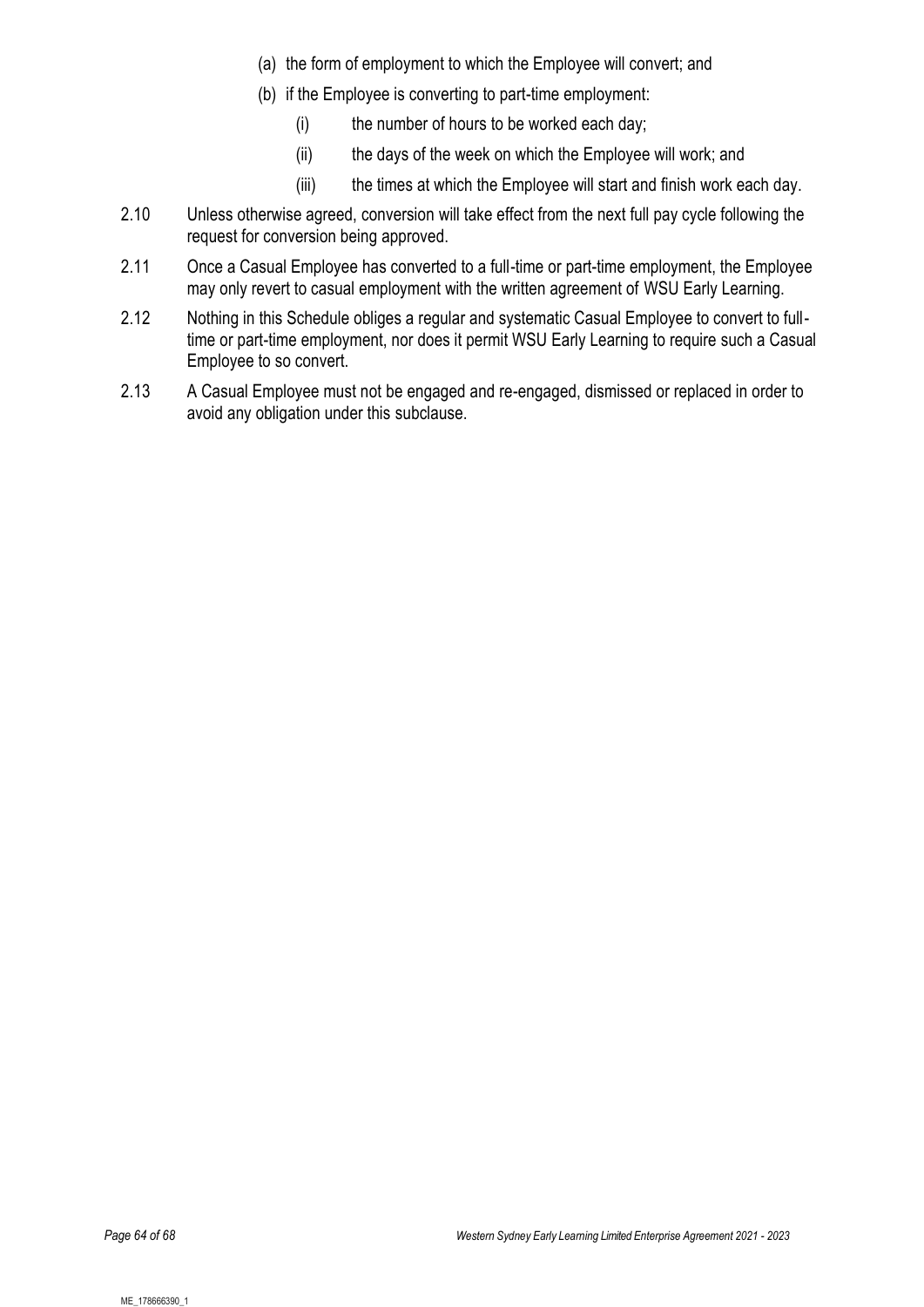## **SCHEDULE 4 – ALLOWANCES**

| Use of Personal<br>Vehicle | Clause 15.2 | \$0.80 per kilometre or the maximum amount allowed<br>by the ATO (whichever is the greatest) |
|----------------------------|-------------|----------------------------------------------------------------------------------------------|
|                            |             |                                                                                              |

| Allowance | Clause    | Payable second<br>pay period<br>following approval<br>of Agreement by<br><b>FWC</b> | Effective from the first<br>pay period<br>commencing after<br>1/10/2021 | Effective from the first pay<br>period commencing after<br>1/10/2022 |
|-----------|-----------|-------------------------------------------------------------------------------------|-------------------------------------------------------------------------|----------------------------------------------------------------------|
| Meal      | Clause 16 | 12.40                                                                               | 12.69                                                                   | 12.88                                                                |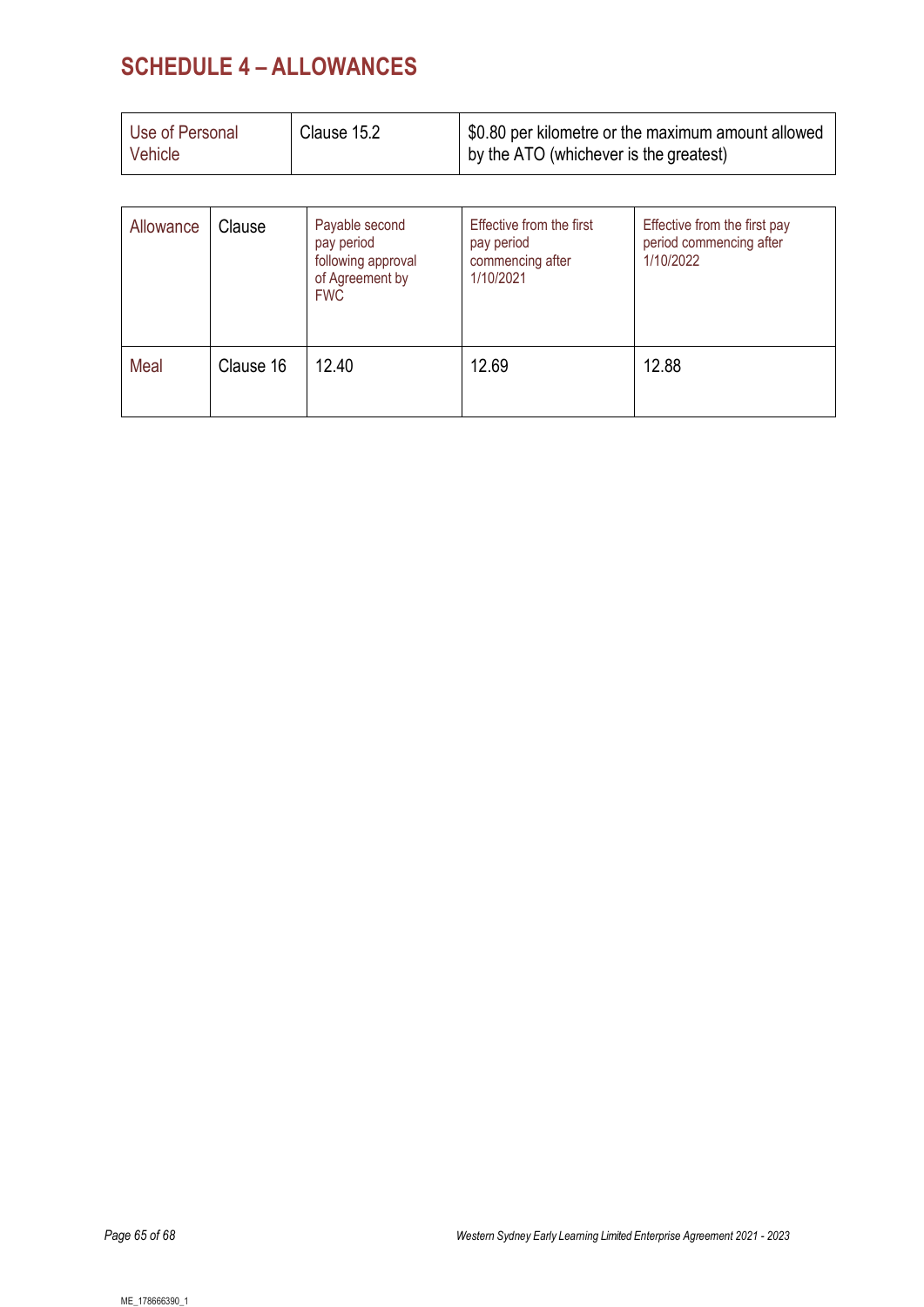### **SCHEDULE 5 – ABOVE AGREEMENT PROTECTED**

### **CONDITIONS**

1. The above-Agreement conditions in each of the services named below will apply only to Employees who were employed by a named service as at 1 December 2011. These conditions will apply to the extent of any inconsistency with other provisions of this Agreement.

### **UNIQUE KIDS CHILDCARE SERVICE**

2. Employees are entitled to accrue Rostered Days Off at the rate of one day per month and to use them in blocks of up to 12 days for teachers.

3. Employees are entitled to either paid parental leave at their normal salary as set out below, or the equivalent to the Government Paid Maternity leave allowance in subclause [27.10,](#page-22-0) whichever is the higher:

- a) 12 months of service  $= 2$  weeks,
- b) 24 months of service  $=$  4 weeks,
- c) 36 months of service onwards  $= 6$  weeks.

4. Employees with children at the service can swap their child's days (if there is a spot available) if their days of work are temporarily changed (by swapping with another Employee). All other families are required to give 2 weeks' notice.

5. Employees other than teachers are entitled to one paid Picnic Day to be taken during the Christmas closure period.

### **DJALARANGI**

6. Subject to completion of at least 12 months' service, Employees are entitled to paid parental leave at their normal salary (rather than equivalent to the Government Paid Maternity leave allowance in clause [27.10\)](#page-22-1) of:

- a) 12 months of service = 2 weeks;
- b) 24 months of service  $=$  4 weeks; and
- c) 36 months of service onwards = 6 weeks.

7. An Employee will be entitled to another period of paid parental leave for another birth subject to serving at least 6 months service on return before being entitled to next period of paid parental leave for another birth.

### **HAWKESBURY**

8. Employees are entitled to paid pro rata long service leave after 7 years of Continuous Service based on the on the equivalent of one month per 5 years of service.

### **MILPERRA**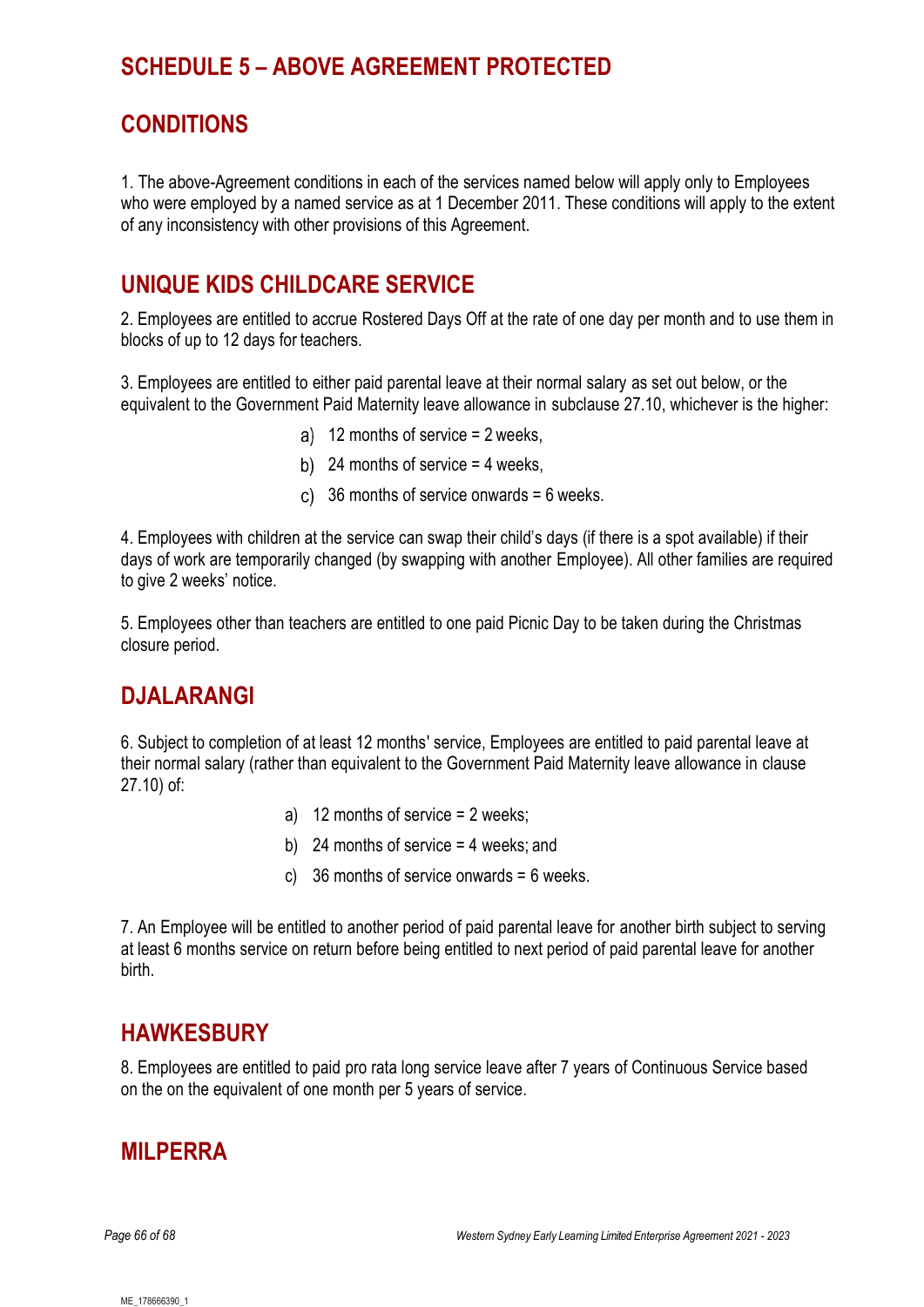9. In the event that Milperra Service transfers its assets and liabilities to WSU Early Learning, Employees engaged as at the date of that transfer will be entitled to paid pro rata long service leave after 5 years of Continuous Service based on the equivalent of one month per 5 years of service.

### **NIRIMBA**

10. Employees other than teachers are entitled to one paid Picnic Day to be taken during the Christmas closure period.

11. Employees with children at the service can swap their child's days (if there is a spot available) if their days of work are temporarily changed (by swapping with another Employee). All other families are required to give 2 weeks' notice.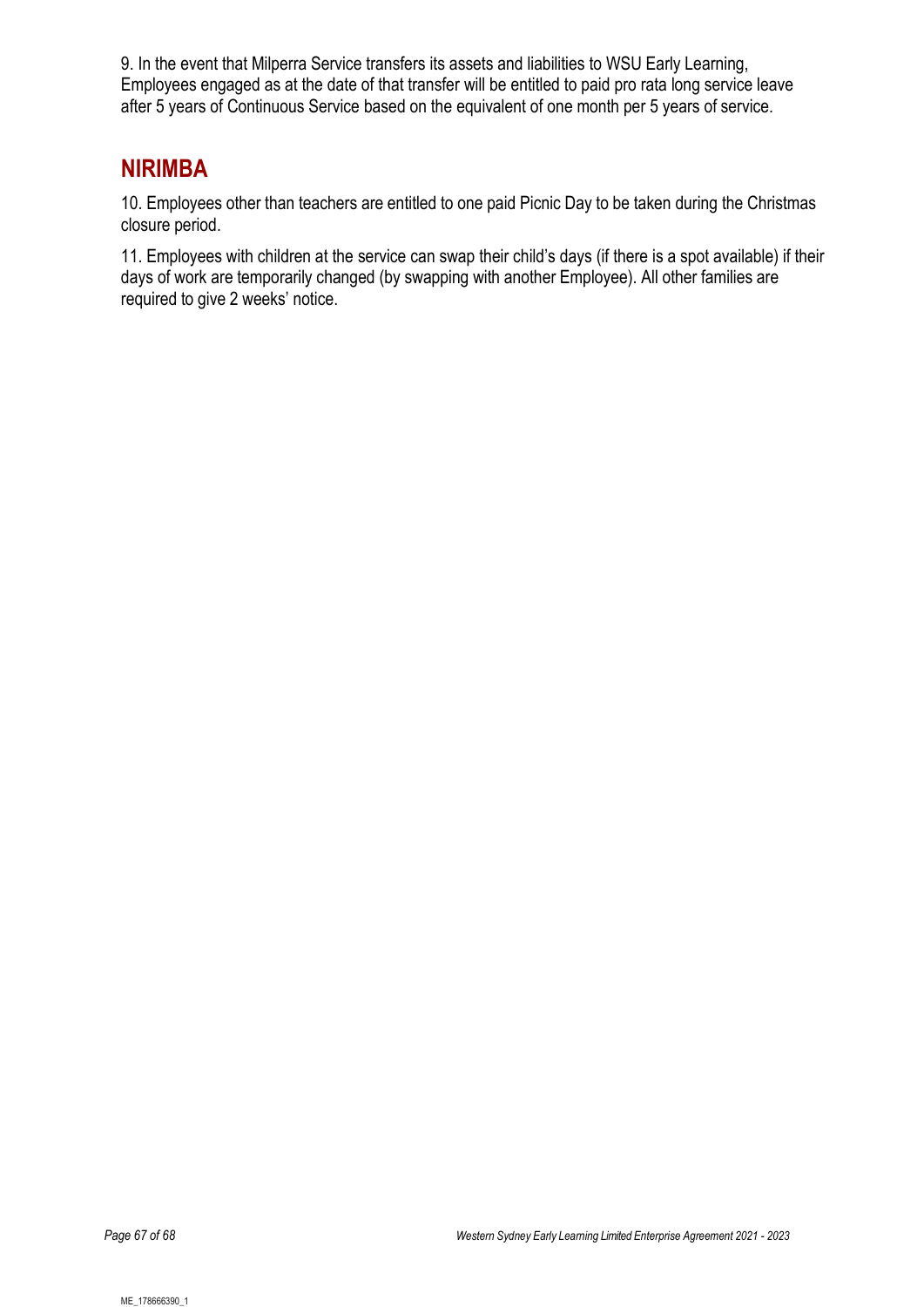# **Signing page**

Signed for and on behalf of Western Sydney **University Early Learning Ltd** 

Andie Atkinson

General Manager

Locked Bag 1797 Penrith, NSW 2751 Australia

Signed for and on behalf of the Independent **Education Union** 

Signed for and on behalf of United Voice (NSW **Branch**)

[Name] **Mark Northam** 485 - 501 Wattle Street [Role] Ultimo NSW 2007

[Name]

[Role]

[Address]

NSWIACT Branch Secretary, IEUAddress]

Authorised under rule \_ of the Independent Education Union's rules to sign industrial agreements

Authorised under rule \_ of the United Voice (NSW Branch) rules to sign industrial agreements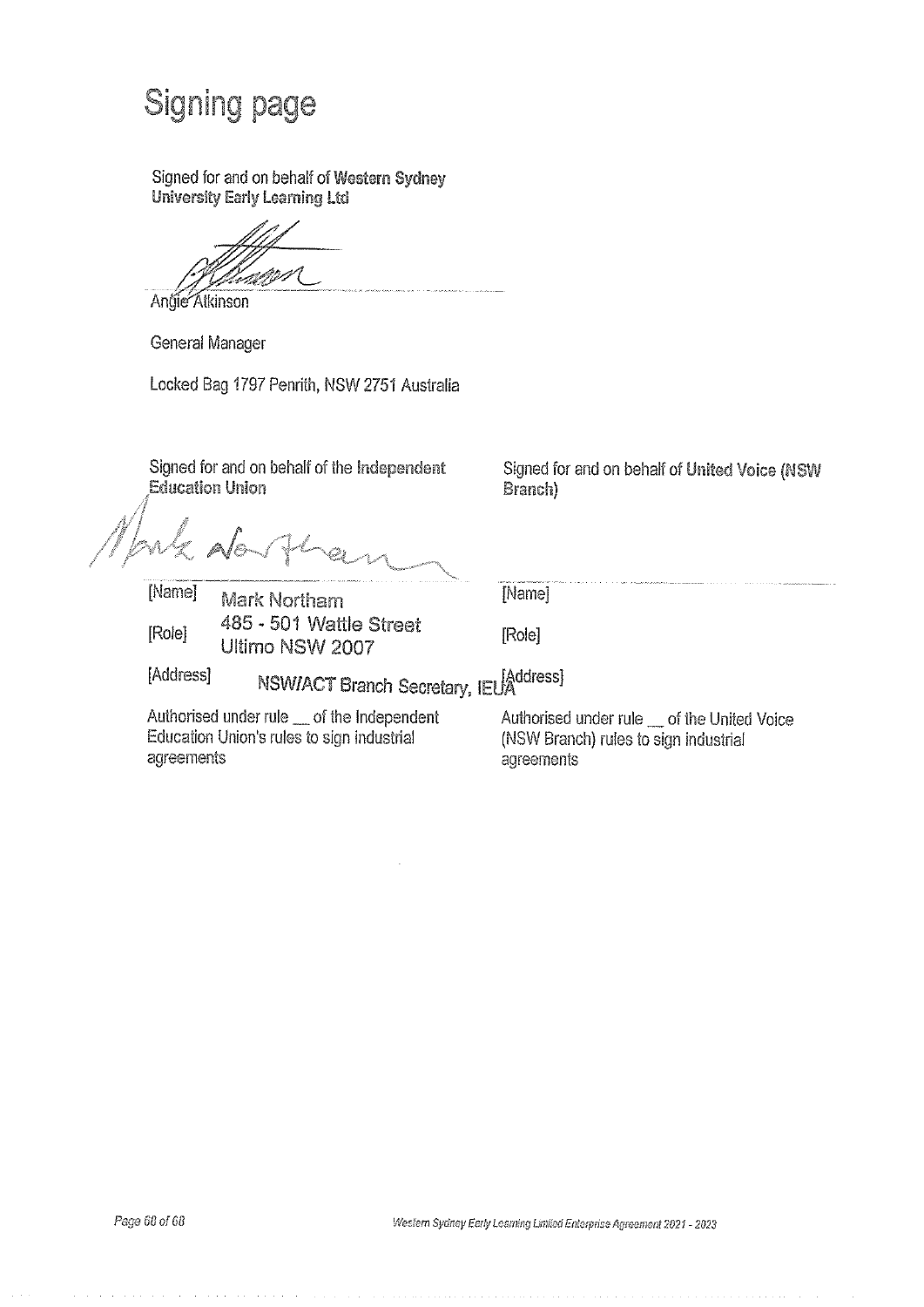# Signing page

Signed for and on behalf of Western Sydney University Early Learning Ltd

Angie Atkinson

General Manager

Locked Bag 1797 Penrith, NSW 2751 Australia

Signed for and on behalf of the Independent **Education Union of Australia** 

Signed for and on behalf of United Voice (NSW Branch)

**Carol Matthews** 

Deputy Secretary, NSW/ACT Branch

[Name] [Role]

[Address]

485 - 501 Wattle Street Ultimo NSW 2007

Authorised under rule 13A of the Independent Education Union's rules to sign industrial agreements

Authorised under rule \_ of the United Voice (NSW Branch) rules to sign industrial agreements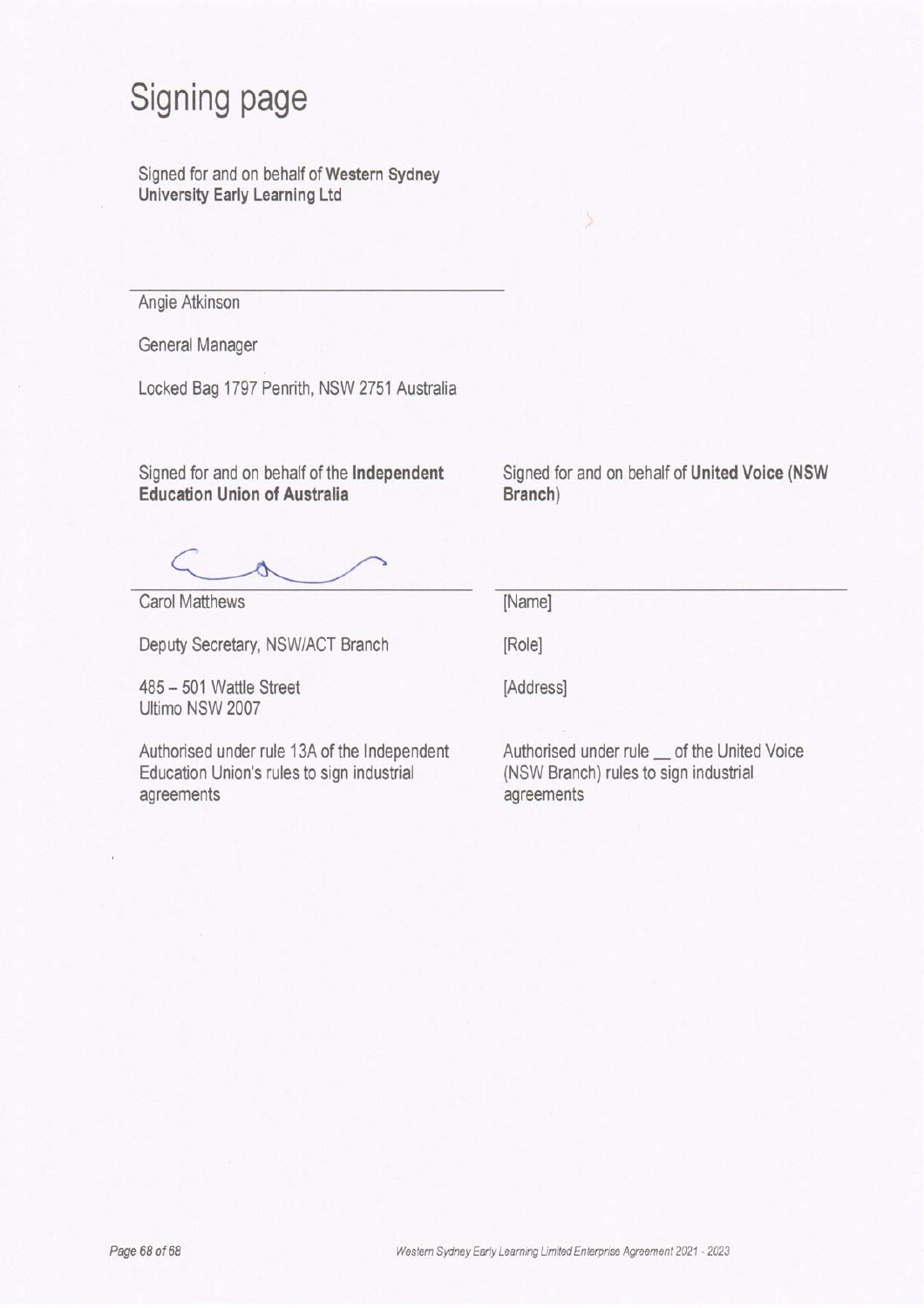# Signing page

Signed for and on behalf of **Western Sydney University Early Learning Ltd**

Angie Atkinson

General Manager

Locked Bag 1797 Penrith, NSW 2751 Australia

Signed for and on behalf of the **Independent Education Union** 

Signed for and on behalf of the **United Workers Union**

[Name]

[Role]

[Address]

Authorised under rule \_\_ of the Independent Education Union's rules to sign industrial agreements

Helen Gibbons

Executive Director, Early Education

1/303 Cleveland St, Redfern, NSW 2006

Authorised under rule 62(a)(ii) of the United Workers Union Rules to sign industrial agreements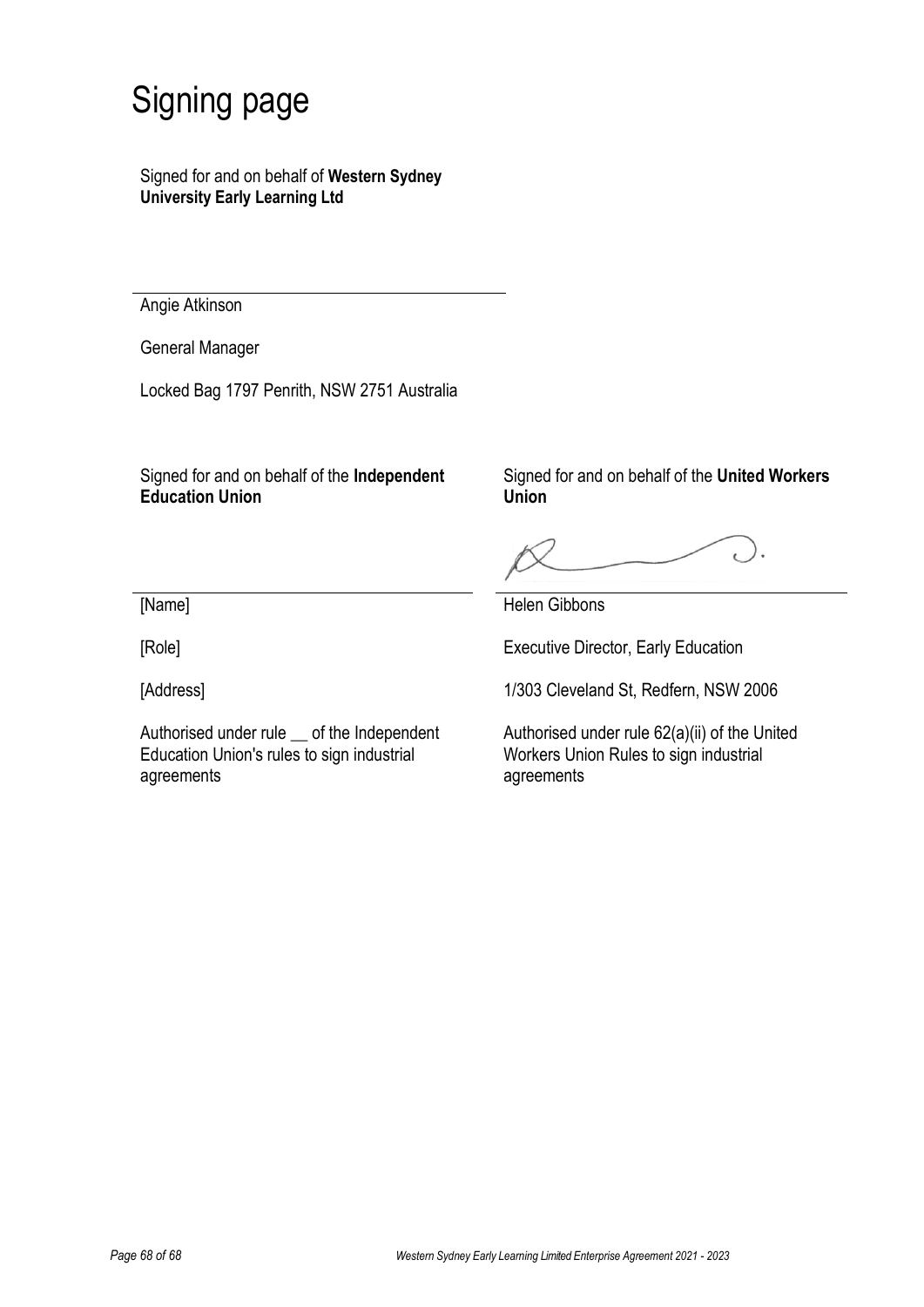#### IN THE FAIR WORK COMMISSION

**FWC Matter No.:** AG2020/4177

#### Applicant:

Western Sydney University Early Learning Limited

Section 185 – Application for approval of a single enterprise agreement

## **Undertaking - Section 190**

I, Angie Atkinson, General Manager give the following undertakings with respect to the Western Sydney University Early Learning Limited Enterprise Agreement 2021-2023 ("the Agreement") on behalf of Western Sydney University Early Learning Limited ("WSU Early Learning"):

- $\mathbf{1}$ . I have the authority given to me by Western Sydney University Early Learning Limited to provide this undertaking in relation to the application before the Fair Work Commission.
- $2.$ In relation to clause 21.6a) of the Agreement dealing with notice of taking personal leave, WSU Early Learning undertakes that the clause will operate subject to the National Employment Standards, in that the clause will be interpreted as requiring the notice be given as soon as practicable, which may be a time after the personal leave has commenced.
- In relation to clause 40.5b) of the Agreement dealing with minimum engagement 3. periods for Casual Employees, WSU Early Learning undertakes that clause 40.5b) will be replaced with:

"A Casual Employee engaged:

- a. in an administrative role will be paid a minimum of 3 hours' pay for each engagement:
- b. in a teacher role, will be paid a minimum of:
	- where they are required to work for up to 2 hours, 2 hours; i.
	- ii. where they are required to work for more than 2 hours and up to 4 hours, 4 hours; and
	- where they are required to work for more than 4 hours and up to a iii. full day, the full day rate, based on their appropriate hourly rate of pay; and
- c. in all other roles will be paid a minimum of 2 hours' pay for each engagement."